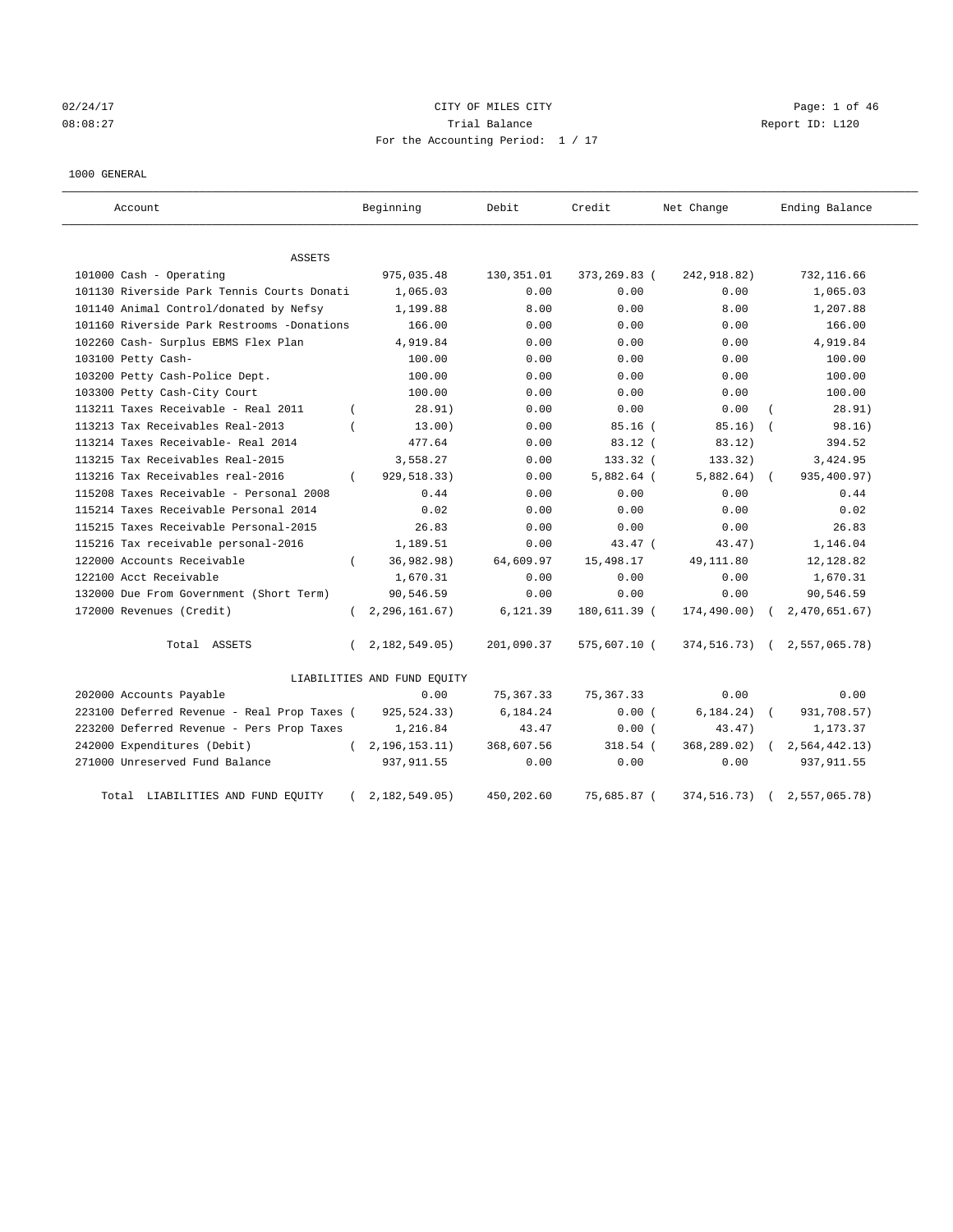# 02/24/17 Page: 2 of 46 08:08:27 CONSERVATION Report ID: L120 For the Accounting Period: 1 / 17

#### 2220 LIBRARY

| Account                                    | Beginning                   | Debit     | Credit      | Net Change   | Ending Balance |
|--------------------------------------------|-----------------------------|-----------|-------------|--------------|----------------|
| ASSETS                                     |                             |           |             |              |                |
| 101000 Cash - Operating                    | 12,999.89                   | 24,700.75 | 26,142.84 ( | $1,442.09$ ) | 11,557.80      |
| 101032 Cash- Library Board of Trustees Mul | 32,761.75                   | 895.99    | 0.00        | 895.99       | 33,657.74      |
| 103000 Petty Cash                          | 75.00                       | 0.00      | 0.00        | 0.00         | 75.00          |
| 172000 Revenues (Credit)                   | 151,776.08)<br>$\left($     | 0.00      | 25,596.74 ( | 25,596.74) ( | 177, 372.82)   |
| Total ASSETS                               | 105,939.44)                 | 25,596.74 | 51,739.58 ( | 26,142.84) ( | 132,082.28)    |
|                                            | LIABILITIES AND FUND EQUITY |           |             |              |                |
| 202000 Accounts Payable                    | 0.00                        | 2,419.48  | 2,419.48    | 0.00         | 0.00           |
| 242000 Expenditures (Debit)                | 165,304.66)                 | 26,142.84 | 0.00(       | 26,142.84) ( | 191,447.50)    |
| 271000 Unreserved Fund Balance             | 59,365.22                   | 0.00      | 0.00        | 0.00         | 59, 365. 22    |
| LIABILITIES AND FUND EQUITY<br>Total       | 105,939.44)<br>$\sqrt{2}$   | 28,562.32 | 2,419.48 (  | 26,142.84) ( | 132,082.28)    |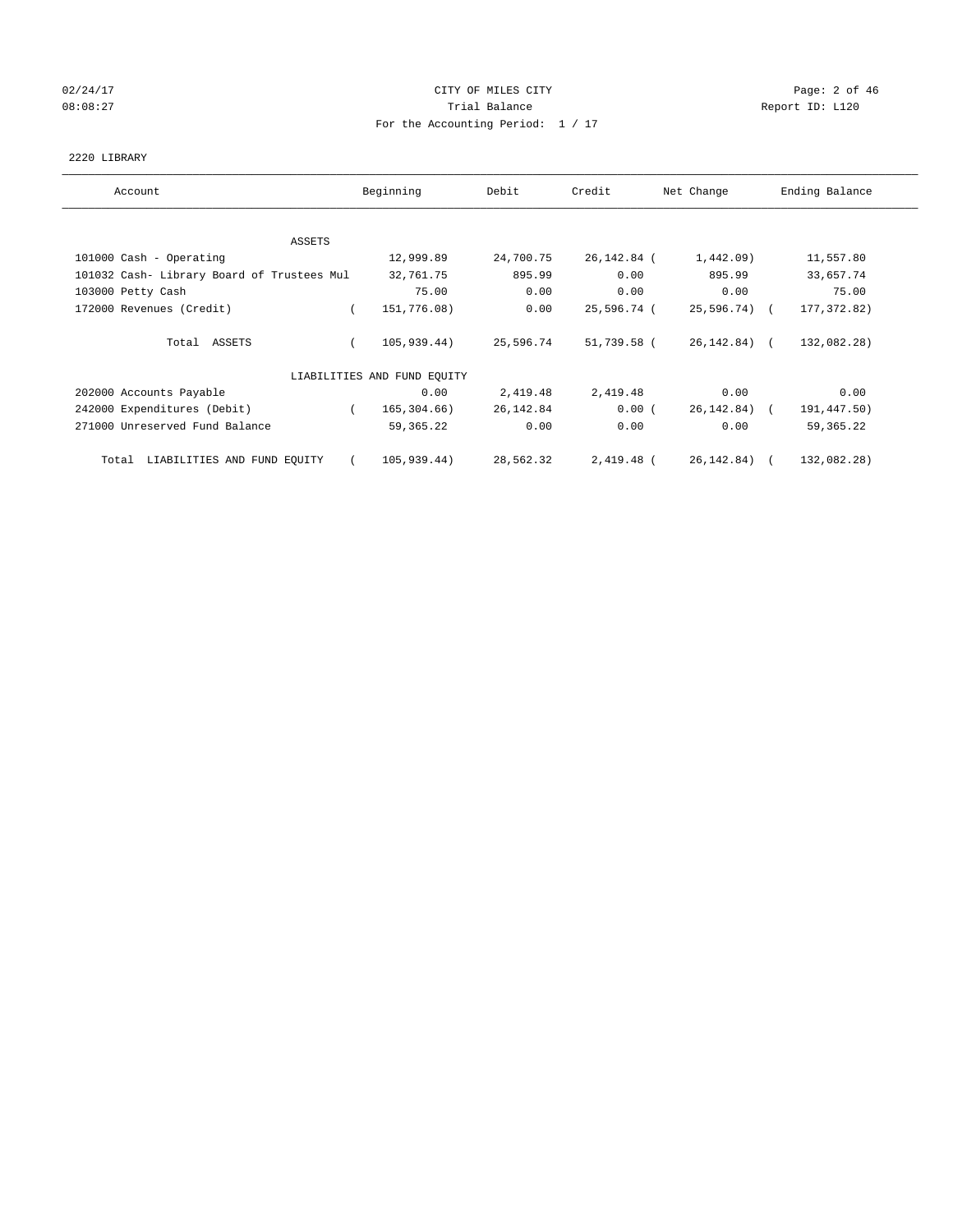# 02/24/17 Page: 3 of 46 08:08:27 Channel Balance Trial Balance Report ID: L120 For the Accounting Period: 1 / 17

#### 2260 EMERGENCY DISASTER

| Account                                   | Beginning                   | Debit | Credit   | Net Change | Ending Balance |
|-------------------------------------------|-----------------------------|-------|----------|------------|----------------|
|                                           |                             |       |          |            |                |
| <b>ASSETS</b>                             |                             |       |          |            |                |
| 101000 Cash - Operating                   | 91.53                       | 1.57  | 0.00     | 1.57       | 93.10          |
| 113211 Taxes Receivable - Real 2011       | 3.46                        | 0.00  | 0.00     | 0.00       | 3.46           |
| 172000 Revenues (Credit)                  | 10.91)                      | 0.00  | $1.57$ ( | $1.57)$ (  | 12.48)         |
| Total ASSETS                              | 84.08                       | 1.57  | 1.57     | 0.00       | 84.08          |
|                                           | LIABILITIES AND FUND EQUITY |       |          |            |                |
| 223100 Deferred Revenue - Real Prop Taxes | 3.46                        | 0.00  | 0.00     | 0.00       | 3.46           |
| 271000 Unreserved Fund Balance            | 80.62                       | 0.00  | 0.00     | 0.00       | 80.62          |
| LIABILITIES AND FUND EQUITY<br>Total      | 84.08                       | 0.00  | 0.00     | 0.00       | 84.08          |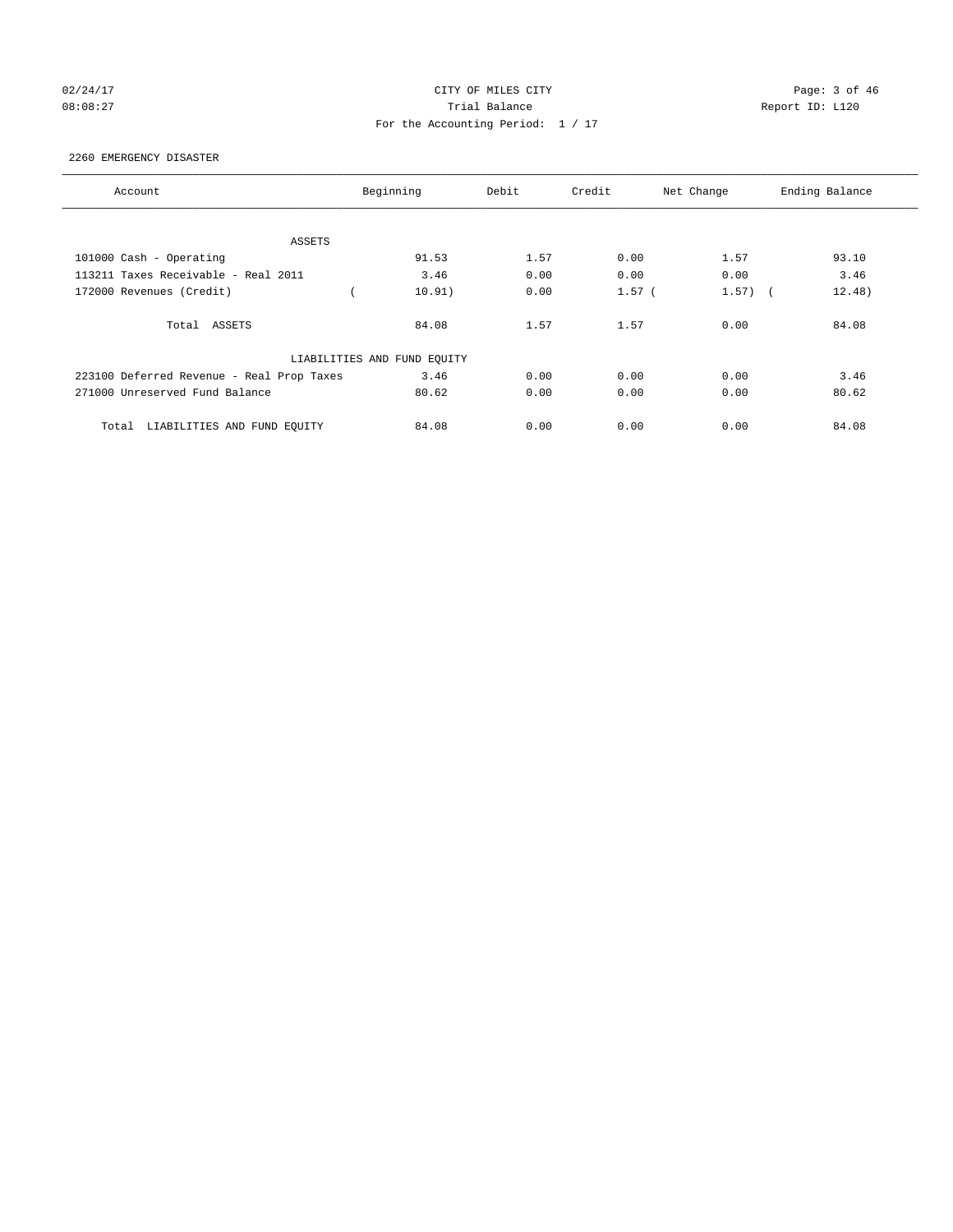# 02/24/17 Page: 4 of 46 08:08:27 Channel Balance Trial Balance Report ID: L120 For the Accounting Period: 1 / 17

#### 2270 Health

| Account                              | Beginning                   | Debit | Credit     | Net Change | Ending Balance |
|--------------------------------------|-----------------------------|-------|------------|------------|----------------|
| ASSETS                               |                             |       |            |            |                |
| 101000 Cash - Operating              | 34,797.30                   | 0.00  | $0.67$ (   | 0.67)      | 34,796.63      |
| 172000 Revenues (Credit)             | 6,500.00)                   | 0.00  | 0.00       | 0.00       | 6,500.00)      |
| Total ASSETS                         | 28, 297, 30                 | 0.00  | $0.67$ $($ | 0.67)      | 28,296.63      |
|                                      | LIABILITIES AND FUND EQUITY |       |            |            |                |
| 242000 Expenditures (Debit)          | 0.00                        | 0.67  | 0.00(      | $0.67)$ (  | 0.67)          |
| 271000 Unreserved Fund Balance       | 28,297.30                   | 0.00  | 0.00       | 0.00       | 28, 297.30     |
| LIABILITIES AND FUND EQUITY<br>Total | 28, 297.30                  | 0.67  | 0.00(      | 0.67)      | 28,296.63      |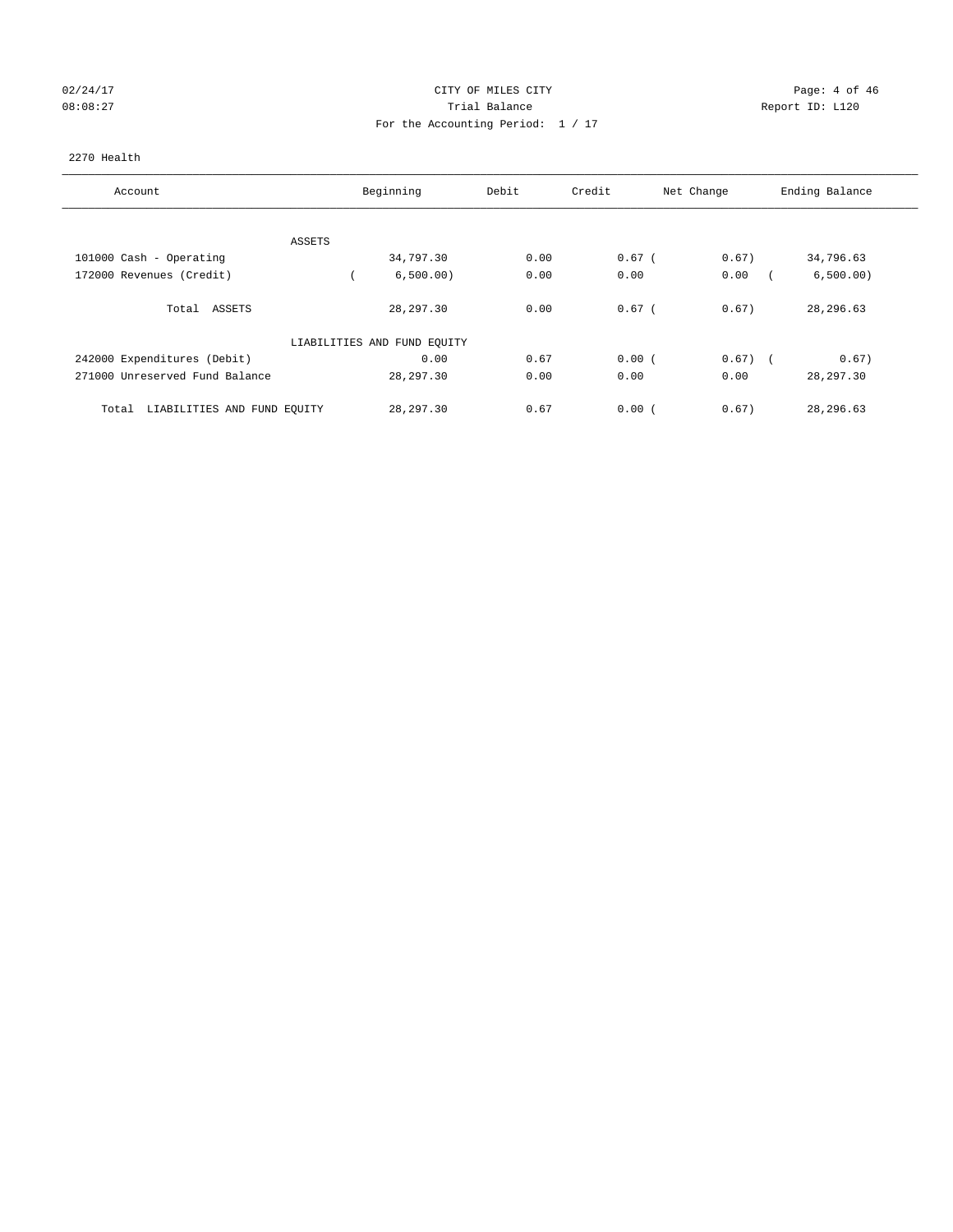# 02/24/17 Page: 5 of 46 08:08:27 CONSERVATION Report ID: L120 For the Accounting Period: 1 / 17

#### 2310 TIFD-Downtown

| Account                              | Beginning                   | Debit | Credit | Net Change | Ending Balance |
|--------------------------------------|-----------------------------|-------|--------|------------|----------------|
|                                      |                             |       |        |            |                |
| ASSETS                               |                             |       |        |            |                |
| 101000 Cash - Operating              | 4,350.00                    | 0.00  | 0.00   | 0.00       | 4,350.00       |
| 172000 Revenues (Credit)             | 5,800.00)                   | 0.00  | 0.00   | 0.00       | 5,800.00)      |
| Total ASSETS                         | 1,450.00)                   | 0.00  | 0.00   | 0.00       | 1,450.00)      |
|                                      | LIABILITIES AND FUND EQUITY |       |        |            |                |
| 242000 Expenditures (Debit)          | 13,450.00)                  | 0.00  | 0.00   | 0.00       | 13,450.00)     |
| 271000 Unreserved Fund Balance       | 12,000.00                   | 0.00  | 0.00   | 0.00       | 12,000.00      |
| LIABILITIES AND FUND EQUITY<br>Total | 1,450.00)                   | 0.00  | 0.00   | 0.00       | 1,450.00)      |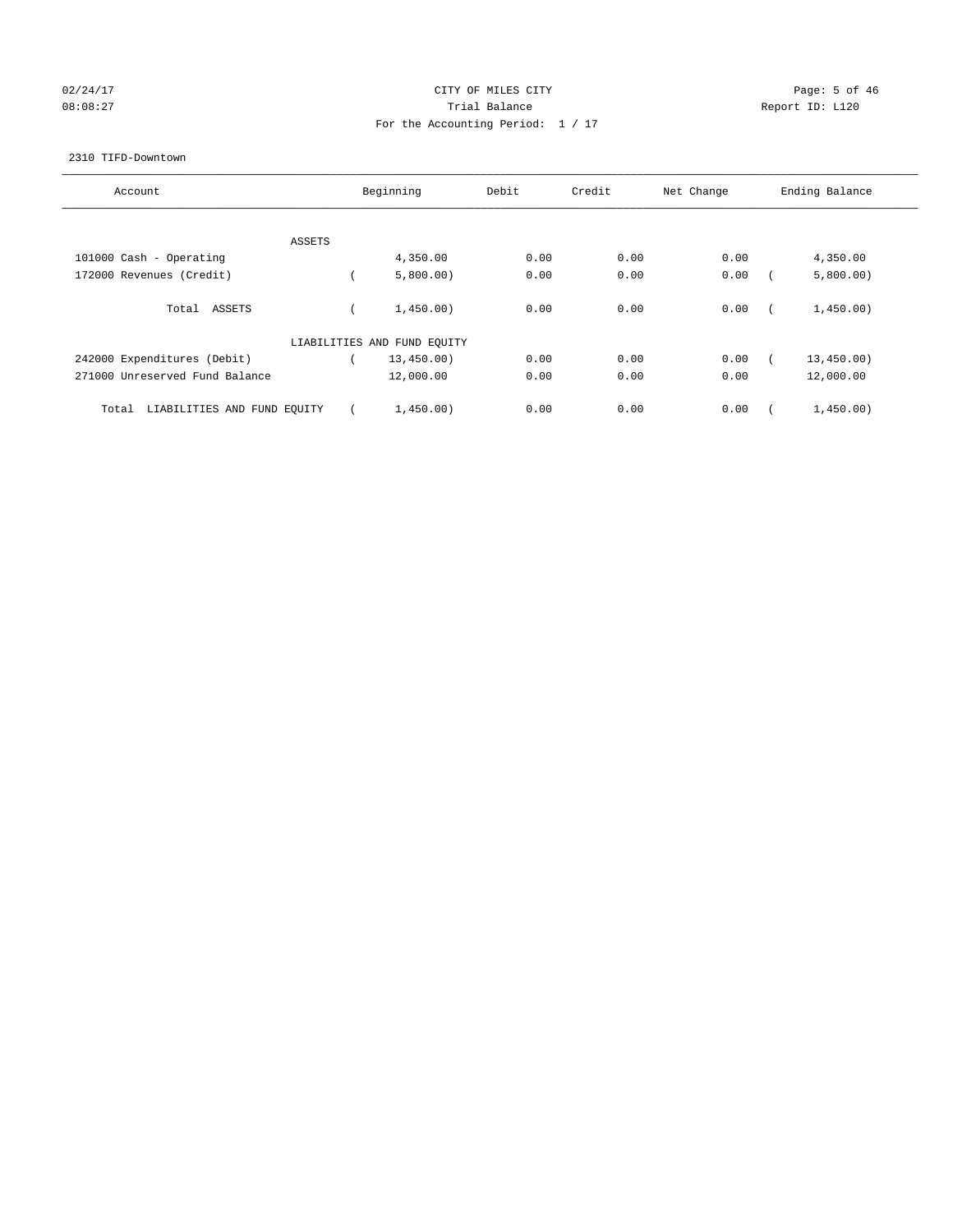# 02/24/17 Page: 6 of 46 08:08:27 Trial Balance Report ID: L120 For the Accounting Period: 1 / 17

#### 2350 Local Government/Study Commission

| Account                                   | Beginning                   | Debit | Credit   | Net Change | Ending Balance |
|-------------------------------------------|-----------------------------|-------|----------|------------|----------------|
|                                           |                             |       |          |            |                |
| <b>ASSETS</b>                             |                             |       |          |            |                |
| 101000 Cash - Operating                   | 7,858.76                    | 1.41  | 0.00     | 1.41       | 7,860.17       |
| 113214 Taxes Receivable- Real 2014        | 2.29                        | 0.00  | $0.40$ ( | 0.40)      | 1.89           |
| 113215 Tax Receivables Real-2015          | 20.25                       | 0.00  | 0.76(    | 0.76)      | 19.49          |
| 115215 Taxes Receivable Personal-2015     | 0.12                        | 0.00  | 0.00     | 0.00       | 0.12           |
| 115216 Tax receivable personal-2016       | 6.77                        | 0.00  | 0.25(    | 0.25)      | 6.52           |
| 172000 Revenues (Credit)                  | 89.92)                      | 0.00  | $1.41$ ( | $1.41$ (   | 91.33)         |
| Total ASSETS                              | 7,798.27                    | 1.41  | $2.82$ ( | 1.41)      | 7,796.86       |
|                                           | LIABILITIES AND FUND EQUITY |       |          |            |                |
| 223100 Deferred Revenue - Real Prop Taxes | 22.54                       | 1.16  | 0.00(    | 1.16)      | 21.38          |
| 223200 Deferred Revenue - Pers Prop Taxes | 6.89                        | 0.25  | 0.00(    | 0.25)      | 6.64           |
| 242000 Expenditures (Debit)               | 3, 239.46)                  | 0.00  | 0.00     | 0.00       | 3, 239.46)     |
| 271000 Unreserved Fund Balance            | 11,008.30                   | 0.00  | 0.00     | 0.00       | 11,008.30      |
| LIABILITIES AND FUND EQUITY<br>Total      | 7,798.27                    | 1.41  | 0.00(    | 1.41)      | 7,796.86       |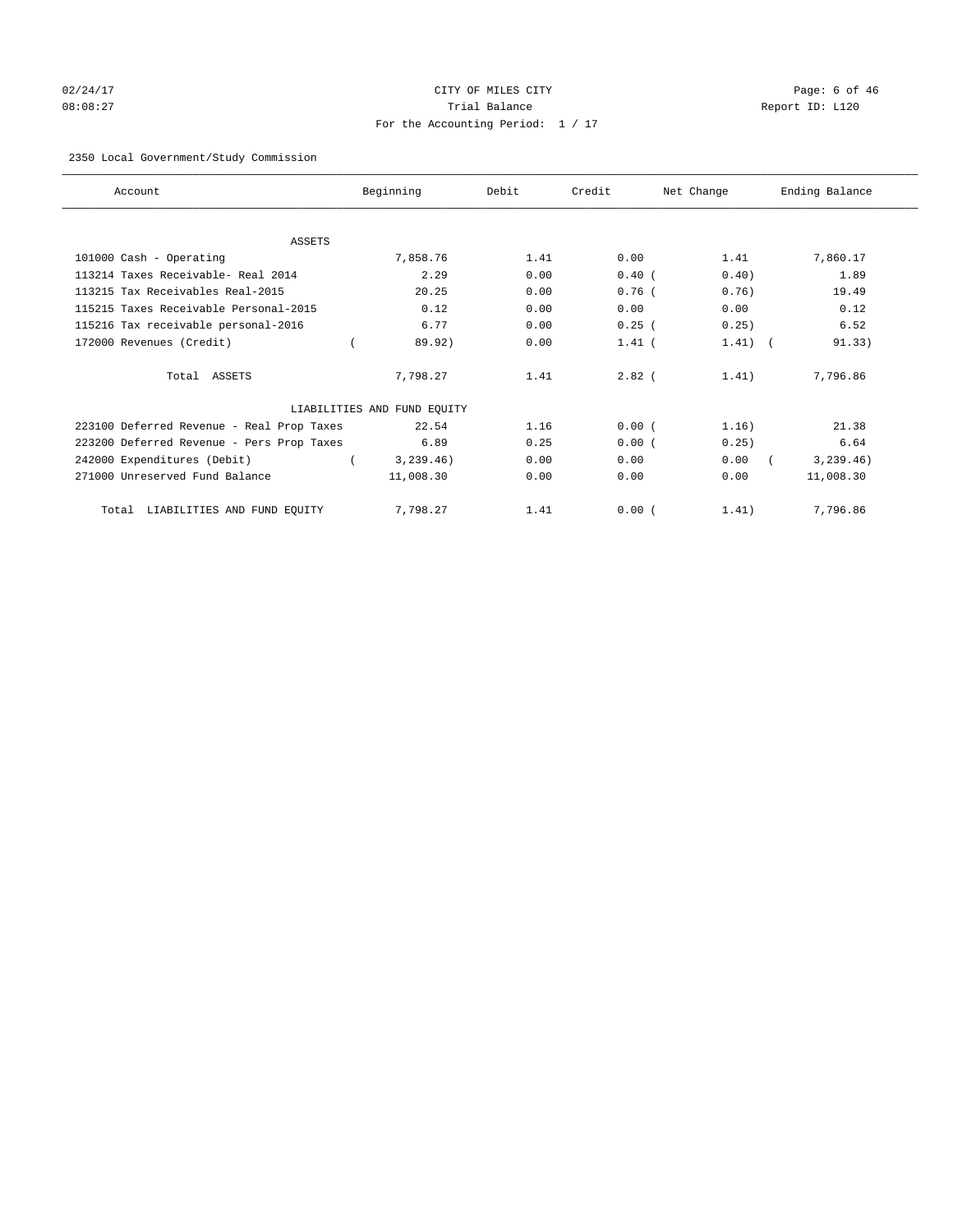# 02/24/17 Page: 7 of 46 08:08:27 CONSERVATION Report ID: L120 For the Accounting Period: 1 / 17

2372 Permissive Medical Levy

| Account                                     |          | Beginning                   | Debit  | Credit       | Net Change   | Ending Balance |
|---------------------------------------------|----------|-----------------------------|--------|--------------|--------------|----------------|
|                                             |          |                             |        |              |              |                |
| <b>ASSETS</b>                               |          |                             |        |              |              |                |
| 101000 Cash - Operating                     |          | 0.24                        | 710.93 | 0.00         | 710.93       | 711.17         |
| 113211 Taxes Receivable - Real 2011         |          | 5.80)                       | 0.00   | 0.00         | 0.00         | 5.80)          |
| 113213 Tax Receivables Real-2013            |          | 1.25)                       | 0.00   | 8.43(        | $8.43$ ) $($ | 9.68)          |
| 113214 Taxes Receivable- Real 2014          |          | 52.42                       | 0.00   | 9.12(        | 9.12)        | 43.30          |
| 113215 Tax Receivables Real-2015            |          | 391.14                      | 0.00   | $14.66$ $($  | 14.66)       | 376.48         |
| 113216 Tax Receivables real-2016            |          | 105,621.98)                 | 0.00   | 668.45 (     | $668.45$ (   | 106, 290.43)   |
| 115214 Taxes Receivable Personal 2014       |          | 0.01)                       | 0.00   | 0.00         | 0.00         | 0.01)          |
| 115215 Taxes Receivable Personal-2015       |          | 2.93                        | 0.00   | 0.00         | 0.00         | 2.93           |
| 115216 Tax receivable personal-2016         |          | 130.73                      | 0.00   | $4.78$ (     | 4.78)        | 125.95         |
| 172000 Revenues (Credit)                    |          | 107,401.24)                 | 0.00   | 710.93 (     | 710.93) (    | 108, 112. 17)  |
| Total ASSETS                                |          | 212,452.82)                 | 710.93 | $1.416.37$ ( | $705.44$ ) ( | 213, 158.26)   |
|                                             |          | LIABILITIES AND FUND EQUITY |        |              |              |                |
| 223100 Deferred Revenue - Real Prop Taxes ( |          | 105,185.50)                 | 700.66 | 0.00(        | $700.66)$ (  | 105,886.16)    |
| 223200 Deferred Revenue - Pers Prop Taxes   |          | 131.05                      | 4.78   | 0.00(        | 4.78)        | 126.27         |
| 242000 Expenditures (Debit)                 | $\left($ | 107, 401.00)                | 0.00   | 0.00         | 0.00         | 107,401.00)    |
| 271000 Unreserved Fund Balance              |          | 2.63                        | 0.00   | 0.00         | 0.00         | 2.63           |
| Total LIABILITIES AND FUND EQUITY           |          | 212, 452.82)                | 705.44 | 0.00(        | 705.44)      | 213, 158.26)   |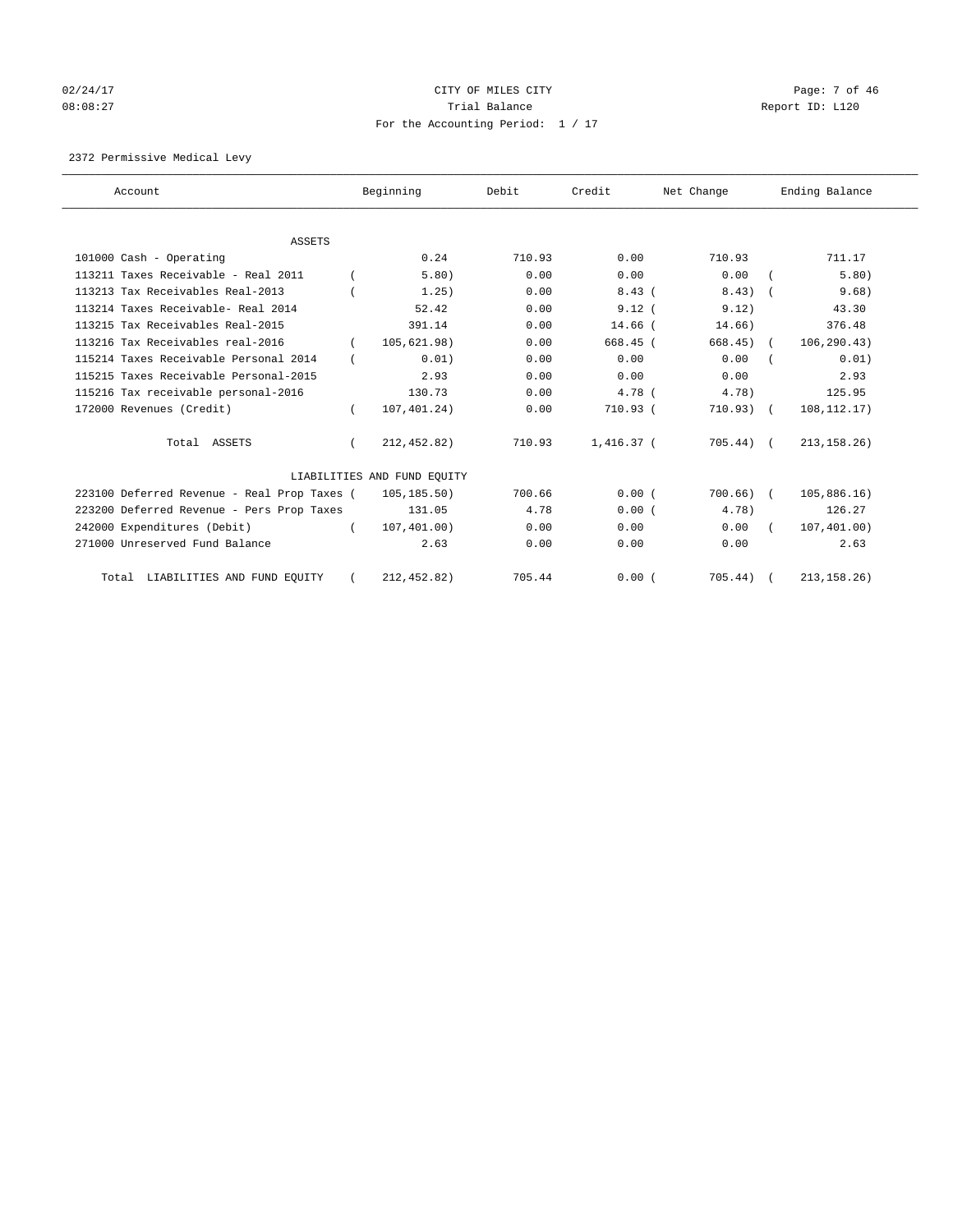# 02/24/17 Page: 8 of 46 08:08:27 Channel Balance Trial Balance Report ID: L120 For the Accounting Period: 1 / 17

#### 2394 BUILDING CODE ENFORCEMENT

| Account                              |        | Beginning                   | Debit    | Credit       | Net Change   | Ending Balance |
|--------------------------------------|--------|-----------------------------|----------|--------------|--------------|----------------|
|                                      |        |                             |          |              |              |                |
|                                      | ASSETS |                             |          |              |              |                |
| 101000 Cash - Operating              |        | 117,865.57                  | 2,294.00 | 3,789.80 (   | 1,495.80)    | 116,369.77     |
| 172000 Revenues (Credit)             |        | 69,051.51)                  | 0.00     | $2,294.00$ ( | $2,294.00$ ( | 71,345.51)     |
| Total ASSETS                         |        | 48,814.06                   | 2,294.00 | $6.083.80$ ( | 3,789.80)    | 45,024.26      |
|                                      |        | LIABILITIES AND FUND EQUITY |          |              |              |                |
| 202000 Accounts Payable              |        | 0.00                        | 1,702.85 | 1,702.85     | 0.00         | 0.00           |
| 242000 Expenditures (Debit)          |        | 58,937.48)                  | 3,789.80 | 0.00(        | $3,789.80$ ( | 62,727.28)     |
| 271000 Unreserved Fund Balance       |        | 107,751.54                  | 0.00     | 0.00         | 0.00         | 107,751.54     |
| LIABILITIES AND FUND EQUITY<br>Total |        | 48,814.06                   | 5,492.65 | $1.702.85$ ( | 3.789.80     | 45,024.26      |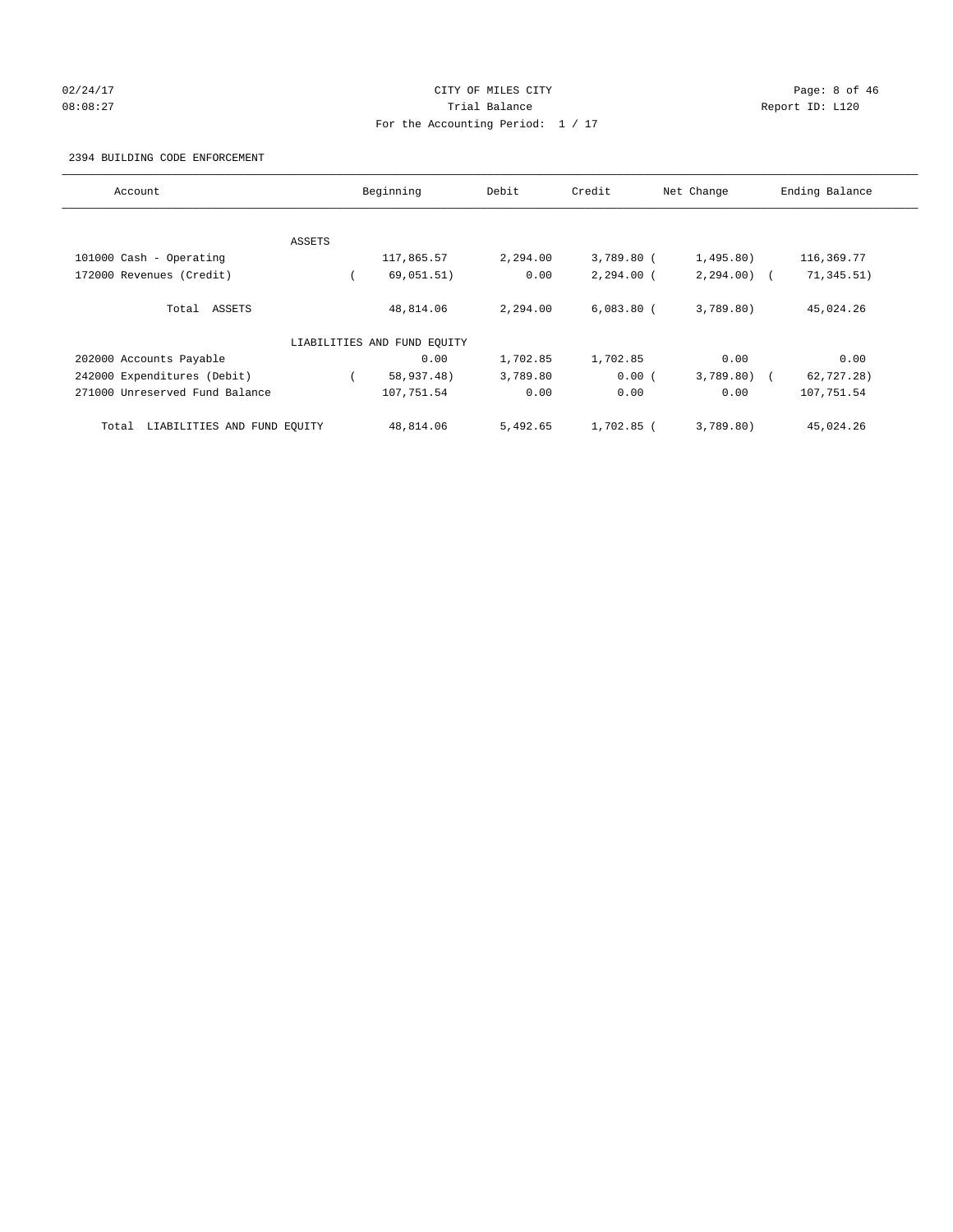# 02/24/17 Page: 9 of 46 08:08:27 CONSERVATION Report ID: L120 For the Accounting Period: 1 / 17

2400 LTG M D#165-(Gen City)

| Account                                     | Beginning                   | Debit     | Credit       | Net Change     | Ending Balance |
|---------------------------------------------|-----------------------------|-----------|--------------|----------------|----------------|
|                                             |                             |           |              |                |                |
| <b>ASSETS</b>                               |                             |           |              |                |                |
| 101000 Cash - Operating                     | 62,512.96                   | 1,196.66  | 15,967.35 (  | 14,770.69)     | 47,742.27      |
| 118130 Special Assessments Receivable 2013  | 21.45                       | 0.00      | $34.83$ (    | $34.83)$ (     | 13.38)         |
| 118140 Special Assessments Receivables-201  | 177.99                      | 0.00      | $37.63$ (    | 37.63)         | 140.36         |
| 118150 Special Assessments Receivables-201  | 1,298.51                    | 0.00      | 39.29(       | 39.29          | 1,259.22       |
| 118160 Special Assessments Receivables-201( | 100, 379.13)                | 0.00      | 1,010.11 (   | $1,010.11)$ (  | 101,389.24)    |
| 172000 Revenues (Credit)                    | 103,086.55)                 | 0.00      | $1.196.66$ ( | $1,196.66$ ) ( | 104,283.21)    |
| Total ASSETS                                | 139,454.77)                 | 1,196.66  | 18,285.87 (  | 17,089.21) (   | 156,543.98)    |
|                                             | LIABILITIES AND FUND EQUITY |           |              |                |                |
| 202000 Accounts Payable                     | 0.00                        | 15,967.35 | 15,967.35    | 0.00           | 0.00           |
| 223000 Deferred Revenue/Uncollected Taxes ( | 98,879.82)                  | 1,121.86  | 0.00(        | 1,121.86) (    | 100,001.68)    |
| 242000 Expenditures (Debit)                 | 88,688.35)                  | 15,967.35 | 0.00(        | $15,967,35$ (  | 104,655.70)    |
| 271000 Unreserved Fund Balance              | 48,113.40                   | 0.00      | 0.00         | 0.00           | 48,113.40      |
| Total LIABILITIES AND FUND EQUITY           | 139,454.77)                 | 33,056.56 | 15,967.35 (  | $17,089.21)$ ( | 156,543.98)    |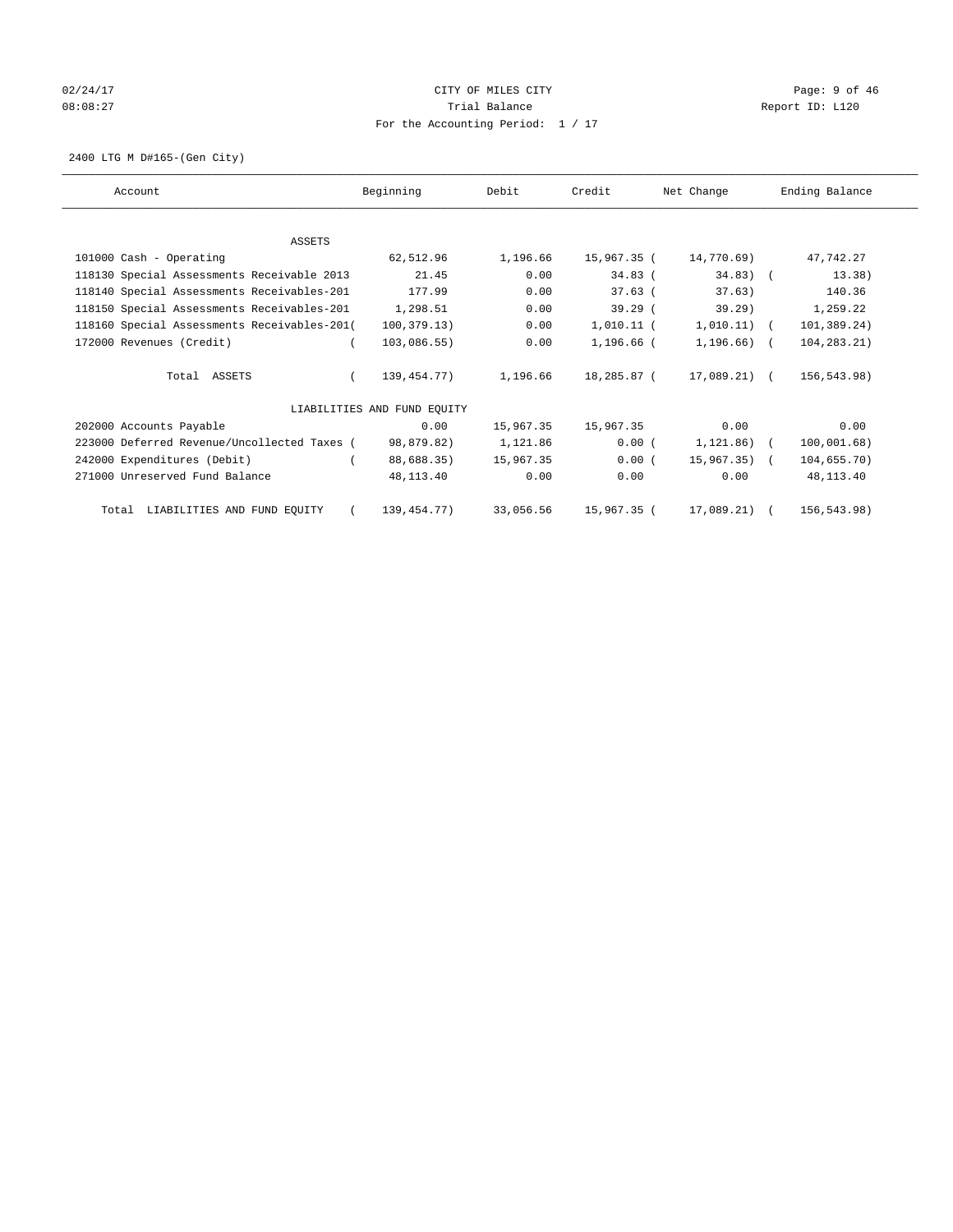# 02/24/17 Page: 10 of 46 08:08:27 COMPOSERT TRIAL BALANCE REPORT ID: L120 For the Accounting Period: 1 / 17

#### 2420 LTG M D#167-(MilesAddn Etc)

| Account                                     | Beginning                   | Debit    | Credit       | Net Change   | Ending Balance |
|---------------------------------------------|-----------------------------|----------|--------------|--------------|----------------|
| ASSETS                                      |                             |          |              |              |                |
| 101000 Cash - Operating                     | 16,032.91                   | 321.56   | $2,710.19$ ( | 2,388.63     | 13,644.28      |
| 118160 Special Assessments Receivables-201( | 16, 427.91)                 | 0.00     | 282.64 (     | $282.64$ ) ( | 16, 710.55)    |
| 172000 Revenues (Credit)                    | 17,672.10)                  | 0.00     | 321.56 (     | $321.56$ ) ( | 17,993.66)     |
| Total ASSETS                                | 18,067.10)                  | 321.56   | $3,314.39$ ( | $2,992.83$ ( | 21,059.93)     |
|                                             | LIABILITIES AND FUND EQUITY |          |              |              |                |
| 202000 Accounts Payable                     | 0.00                        | 2,710.19 | 2,710.19     | 0.00         | 0.00           |
| 223000 Deferred Revenue/Uncollected Taxes ( | 16,427.91)                  | 282.64   | 0.00(        | $282.64$ ) ( | 16, 710.55)    |
| 242000 Expenditures (Debit)                 | 15,625.85)                  | 2,710.19 | 0.00(        | $2,710.19$ ( | 18,336.04)     |
| 271000 Unreserved Fund Balance              | 13,986.66                   | 0.00     | 0.00         | 0.00         | 13,986.66      |
| LIABILITIES AND FUND EQUITY<br>Total        | 18,067.10)                  | 5,703.02 | 2,710.19 (   | 2,992.83)    | 21,059.93)     |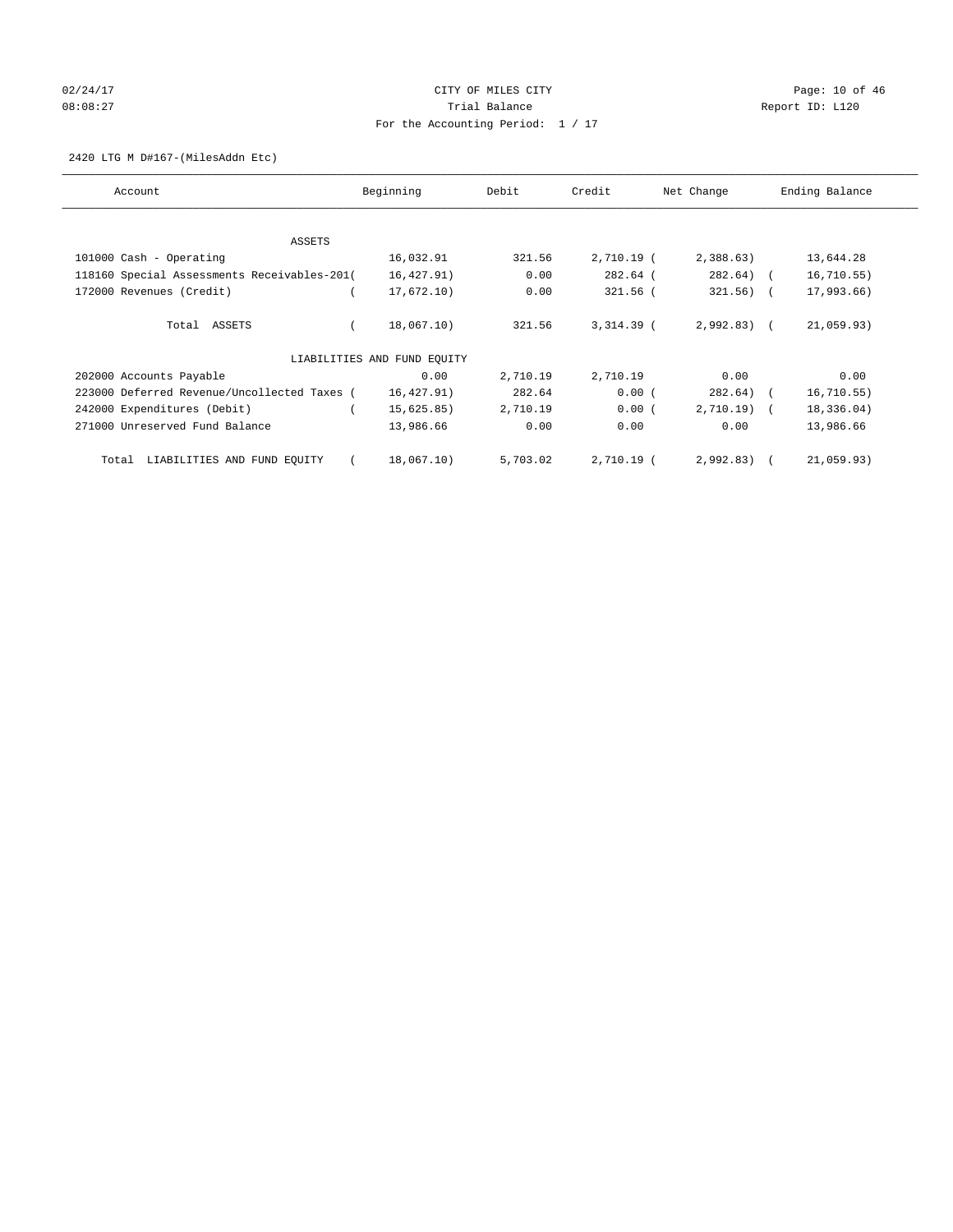# 02/24/17 Page: 11 of 46 08:08:27 COMPOSERT TRIAL BALANCE REPORT ID: L120 For the Accounting Period: 1 / 17

2430 LTG M D#171-(Balsam Est)

| Account                                     | Beginning                   | Debit  | Credit     | Net Change  | Ending Balance |
|---------------------------------------------|-----------------------------|--------|------------|-------------|----------------|
| ASSETS                                      |                             |        |            |             |                |
| 101000 Cash - Operating                     | 2,205.18                    | 44.85  | 141.57 (   | 96.72)      | 2,108.46       |
| 118160 Special Assessments Receivables-201( | 3,139.72)                   | 0.00   | $42.92$ (  | $42.92)$ (  | 3,182.64)      |
| 172000 Revenues (Credit)                    | 3, 142.57)                  | 0.00   | $44.85$ (  | $44.85$ ) ( | 3, 187, 42)    |
| Total ASSETS                                | 4,077.11)                   | 44.85  | $229.34$ ( | 184.49) (   | 4, 261, 60)    |
|                                             | LIABILITIES AND FUND EQUITY |        |            |             |                |
| 202000 Accounts Payable                     | 0.00                        | 141.57 | 141.57     | 0.00        | 0.00           |
| 223000 Deferred Revenue/Uncollected Taxes ( | 3,139.72)                   | 42.92  | 0.00(      | $42.92)$ (  | 3,182.64)      |
| 242000 Expenditures (Debit)                 | 2, 183.39)                  | 141.57 | 0.00(      | $141.57)$ ( | 2,324.96)      |
| 271000 Unreserved Fund Balance              | 1,246.00                    | 0.00   | 0.00       | 0.00        | 1,246.00       |
| LIABILITIES AND FUND EQUITY<br>Total        | 4,077.11)                   | 326.06 | 141.57 (   | 184.49)     | 4, 261, 60)    |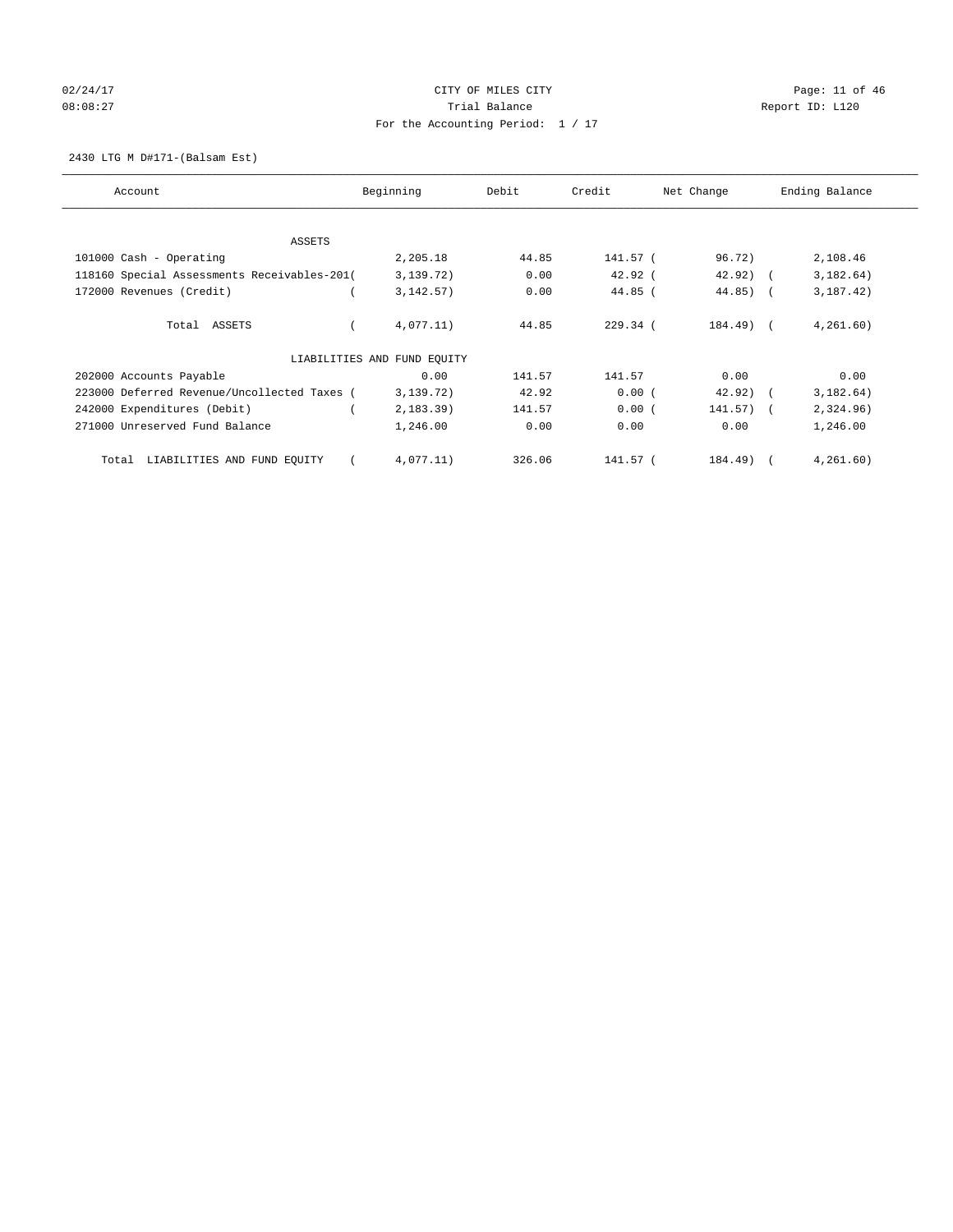# 02/24/17 Page: 12 of 46 08:08:27 COMPOSERT TRIAL BALANCE REPORT ID: L120 For the Accounting Period: 1 / 17

2440 LTG M D#172-(Main Str)

| Account                                     | Beginning                   | Debit    | Credit     | Net Change    | Ending Balance |
|---------------------------------------------|-----------------------------|----------|------------|---------------|----------------|
| ASSETS                                      |                             |          |            |               |                |
| 101000 Cash - Operating                     | 10,305.22                   | 98.52    | 1,339.01 ( | 1, 240.49)    | 9,064.73       |
| 118160 Special Assessments Receivables-201( | 10,526.47)                  | 0.00     | $91.14$ (  | $91.14)$ (    | 10,617.61)     |
| 172000 Revenues (Credit)                    | 10,931,21)                  | 0.00     | 98.52(     | 98.52) (      | 11,029.73)     |
| Total ASSETS                                | 11, 152. 46)                | 98.52    | 1,528.67 ( | $1,430.15$ (  | 12,582.61)     |
|                                             | LIABILITIES AND FUND EQUITY |          |            |               |                |
| 202000 Accounts Payable                     | 0.00                        | 1,339.01 | 1,339.01   | 0.00          | 0.00           |
| 223000 Deferred Revenue/Uncollected Taxes ( | 10,526.47)                  | 91.14    | 0.00(      | $91.14)$ (    | 10,617.61)     |
| 242000 Expenditures (Debit)                 | 8,850.30)                   | 1,339.01 | 0.00(      | $1,339.01)$ ( | 10, 189.31)    |
| 271000 Unreserved Fund Balance              | 8,224.31                    | 0.00     | 0.00       | 0.00          | 8,224.31       |
| LIABILITIES AND FUND EQUITY<br>Total        | 11, 152. 46)                | 2,769.16 | 1,339.01 ( | $1,430.15)$ ( | 12,582.61)     |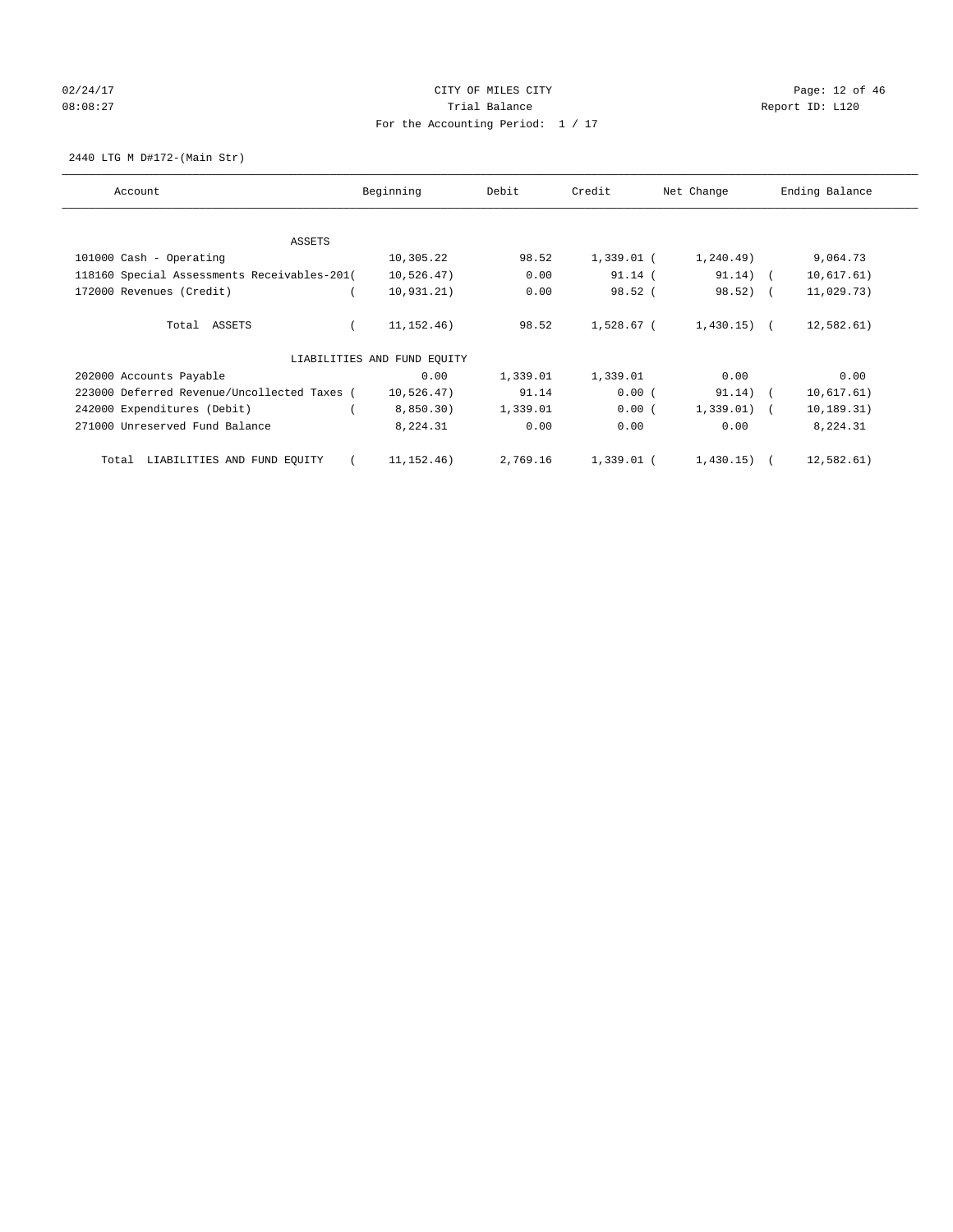# 02/24/17 Page: 13 of 46 08:08:27 COMPOSERT TRIAL BALANCE REPORT ID: L120 For the Accounting Period: 1 / 17

2450 LTG M D#195-(SG-Trico)

| Account                                     | Beginning                   | Debit  | Credit     | Net Change  | Ending Balance |
|---------------------------------------------|-----------------------------|--------|------------|-------------|----------------|
| ASSETS                                      |                             |        |            |             |                |
| 101000 Cash - Operating                     | 2,706.33                    | 28.02  | 401.84 (   | 373.82)     | 2,332.51       |
| 118160 Special Assessments Receivables-201( | 3, 266.86)                  | 0.00   | $26.05$ (  | $26.05)$ (  | 3, 292.91)     |
| 172000 Revenues (Credit)                    | 3,351.92)                   | 0.00   | $28.02$ (  | $28.02)$ (  | 3,379.94)      |
| Total ASSETS                                | 3,912.45)                   | 28.02  | $455.91$ ( | $427.89$ (  | 4,340.34)      |
|                                             | LIABILITIES AND FUND EQUITY |        |            |             |                |
| 202000 Accounts Payable                     | 0.00                        | 401.84 | 401.84     | 0.00        | 0.00           |
| 223000 Deferred Revenue/Uncollected Taxes ( | 3, 266.86)                  | 26.05  | 0.00(      | $26.05)$ (  | 3, 292.91)     |
| 242000 Expenditures (Debit)                 | 3,411.04)                   | 401.84 | 0.00(      | $401.84)$ ( | 3,812.88)      |
| 271000 Unreserved Fund Balance              | 2,765.45                    | 0.00   | 0.00       | 0.00        | 2,765.45       |
| LIABILITIES AND FUND EQUITY<br>Total        | 3,912.45)                   | 829.73 | 401.84 (   | 427.89)     | 4,340.34)      |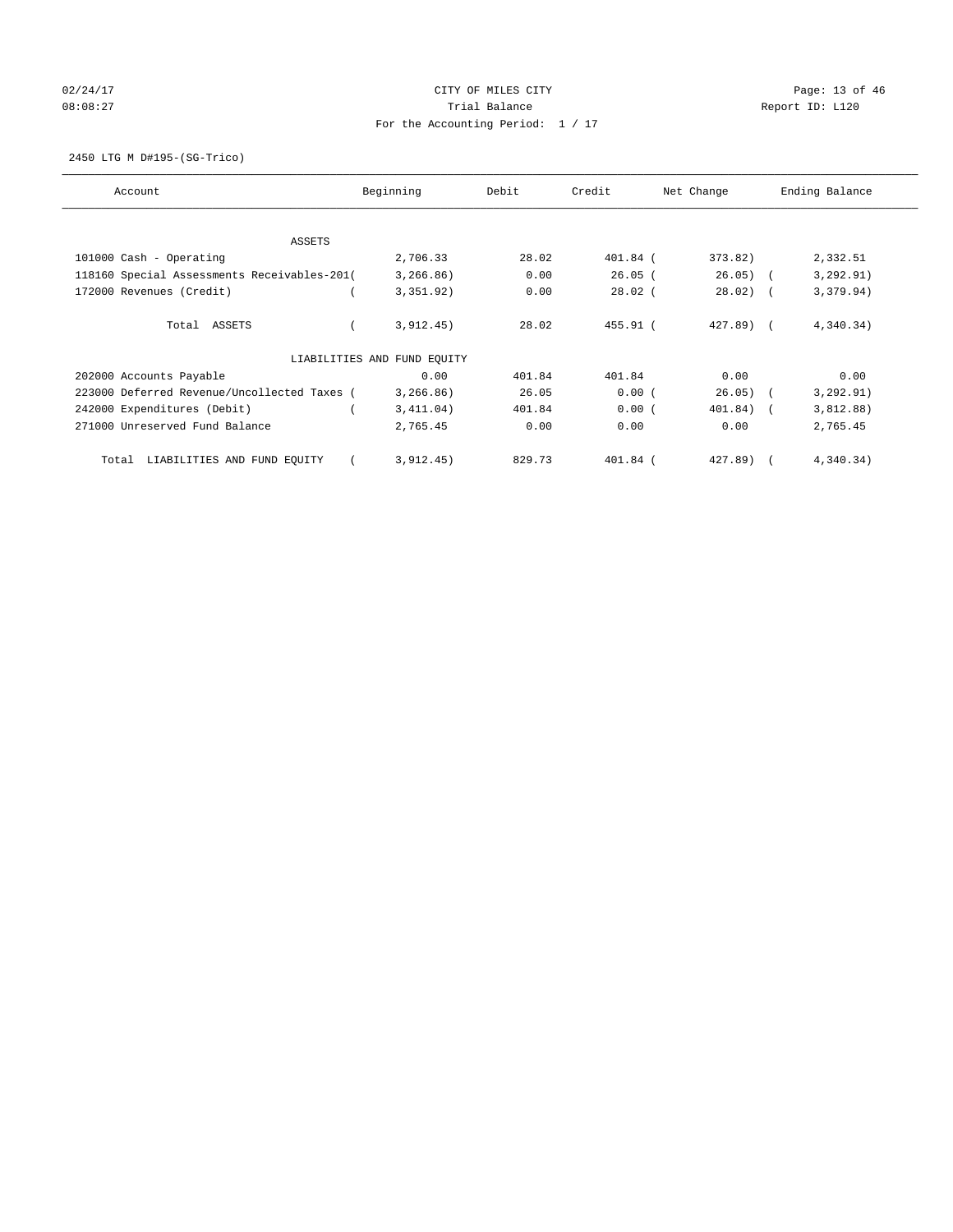# 02/24/17 Page: 14 of 46 08:08:27 COMPOSERT TRIAL BALANCE REPORT ID: L120 For the Accounting Period: 1 / 17

2470 LTG M D#202-(SG-MDU&NV)

| Account                                     | Beginning                   | Debit    | Credit     | Net Change | Ending Balance |
|---------------------------------------------|-----------------------------|----------|------------|------------|----------------|
| ASSETS                                      |                             |          |            |            |                |
| 101000 Cash - Operating                     | 3,269.39                    | 1.90     | $608.19$ ( | 606.29     | 2,663.10       |
| 118160 Special Assessments Receivables-201( | $4,446.09$ )                | 0.00     | 0.00       | 0.00       | $4,446.09$ )   |
| 172000 Revenues (Credit)                    | 4,781.45)                   | 0.00     | $1.90$ (   | $1.90)$ (  | 4,783.35)      |
| Total ASSETS                                | 5,958.15)                   | 1.90     | $610.09$ ( | 608.19) (  | 6, 566.34)     |
|                                             | LIABILITIES AND FUND EQUITY |          |            |            |                |
| 202000 Accounts Payable                     | 0.00                        | 608.19   | 608.19     | 0.00       | 0.00           |
| 223000 Deferred Revenue/Uncollected Taxes ( | $4,446.09$ )                | 0.00     | 0.00       | 0.00       | 4,446.09)      |
| 242000 Expenditures (Debit)                 | 4,434.86)                   | 608.19   | 0.00(      | 608.19)    | 5,043.05)      |
| 271000 Unreserved Fund Balance              | 2,922.80                    | 0.00     | 0.00       | 0.00       | 2,922.80       |
| LIABILITIES AND FUND EQUITY<br>Total        | 5,958.15)                   | 1,216.38 | $608.19$ ( | $608.19$ ( | 6, 566.34)     |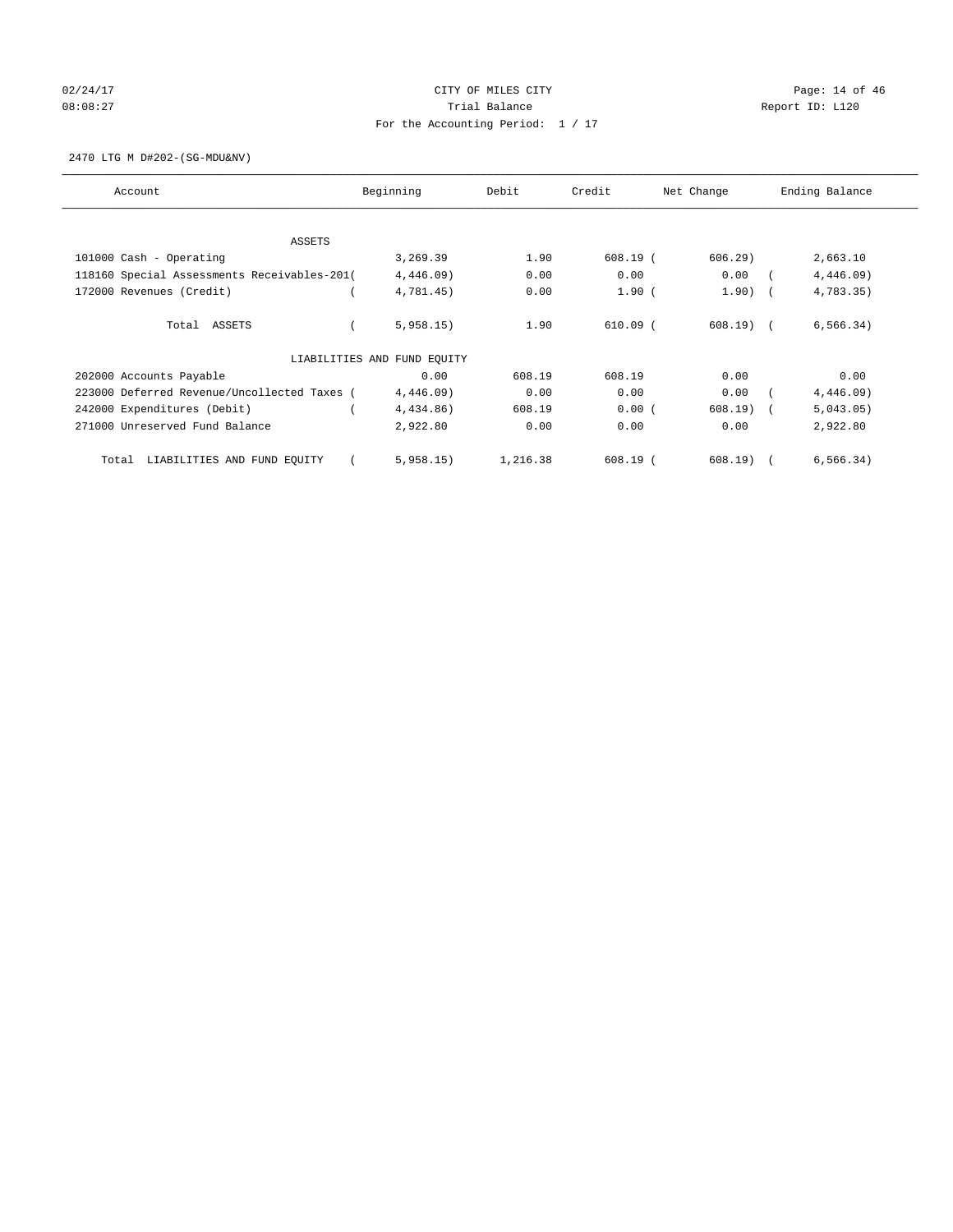# 02/24/17 CITY OF MILES CITY CHECK CITY CHECK Page: 15 of 46 08:08:27 COMPOSERT TRIAL BALANCE REPORT ID: L120 For the Accounting Period: 1 / 17

#### 2480 LTG M M#173-(Milestown Estates)

| Account                                     | Beginning                   | Debit  | Credit     | Net Change | Ending Balance |
|---------------------------------------------|-----------------------------|--------|------------|------------|----------------|
| ASSETS                                      |                             |        |            |            |                |
| 101000 Cash - Operating                     | 1,609.62                    | 0.94   | 110.08 (   | 109.14)    | 1,500.48       |
| 118160 Special Assessments Receivables-201( | 1,095.40)                   | 0.00   | 0.00       | 0.00       | 1,095.40)      |
| 172000 Revenues (Credit)                    | 1,098.79)                   | 0.00   | $0.94$ (   | 0.94)      | 1,099.73)      |
| Total ASSETS                                | 584.57)                     | 0.94   | $111.02$ ( | $110.08$ ( | 694.65)        |
|                                             | LIABILITIES AND FUND EQUITY |        |            |            |                |
| 202000 Accounts Payable                     | 0.00                        | 110.08 | 110.08     | 0.00       | 0.00           |
| 223000 Deferred Revenue/Uncollected Taxes ( | 1,095.40)                   | 0.00   | 0.00       | 0.00       | 1,095.40)      |
| 242000 Expenditures (Debit)                 | 1,081.39)                   | 110.08 | 0.00(      | 110.08)    | 1,191.47)      |
| 271000 Unreserved Fund Balance              | 1,592.22                    | 0.00   | 0.00       | 0.00       | 1,592.22       |
| LIABILITIES AND FUND EQUITY<br>Total        | 584.57)                     | 220.16 | $110.08$ ( | $110.08$ ( | 694.65)        |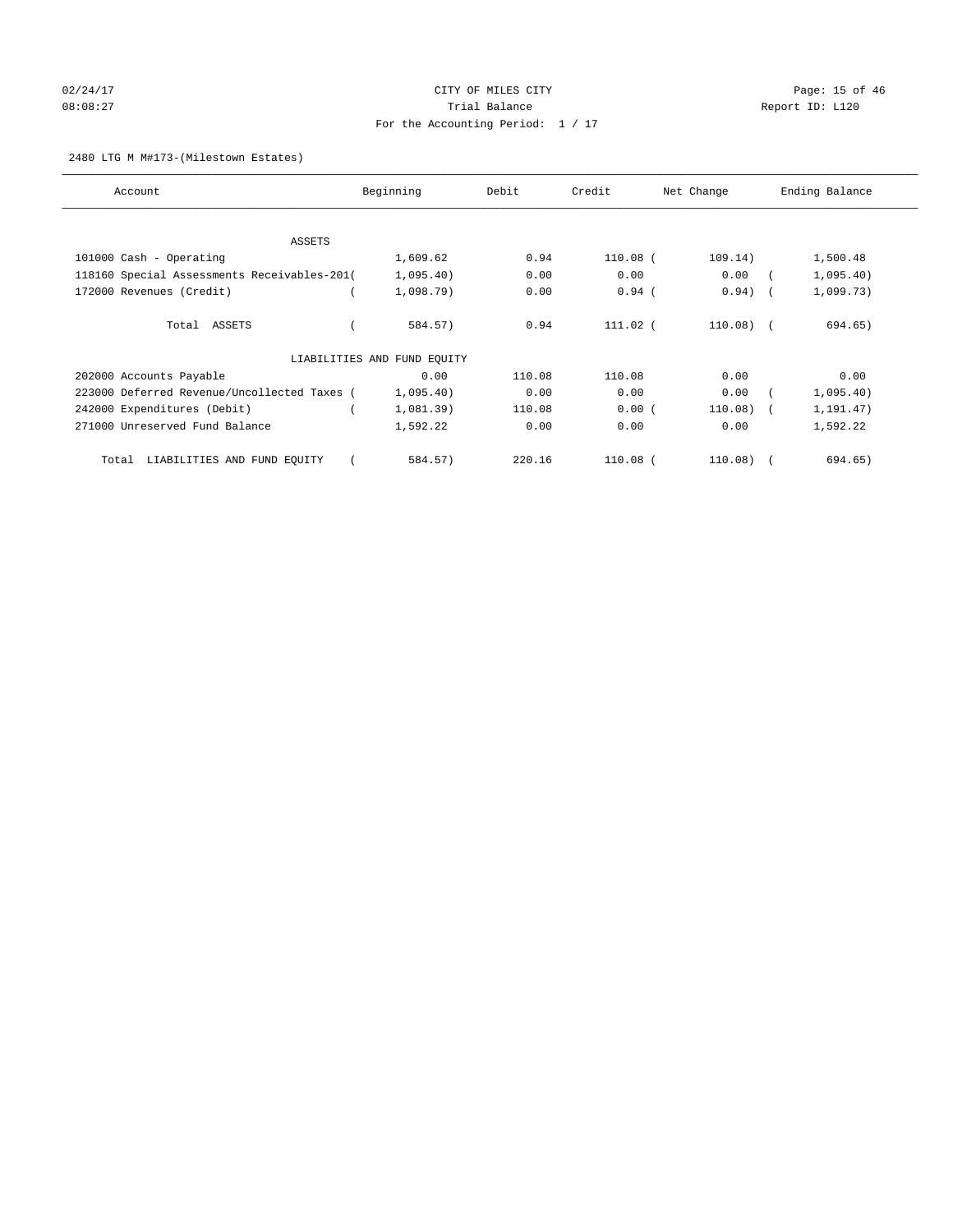# 02/24/17 Page: 16 of 46 08:08:27 COMPOSERT TRIAL BALANCE REPORT ID: L120 For the Accounting Period: 1 / 17

2510 STR MAINT DIST #204

| Account                                     | Beginning                   | Debit     | Credit       | Net Change     | Ending Balance |
|---------------------------------------------|-----------------------------|-----------|--------------|----------------|----------------|
|                                             |                             |           |              |                |                |
| <b>ASSETS</b>                               |                             |           |              |                |                |
| 101000 Cash - Operating                     | 609,012.77                  | 6,712.95  | 55,841.44 (  | 49,128.49)     | 559,884.28     |
| 118130 Special Assessments Receivable 2013  | 426.56                      | 0.00      | $216.25$ (   | 216.25)        | 210.31         |
| 118140 Special Assessments Receivables-201  | 664.64                      | 0.00      | $212.27$ (   | 212.27         | 452.37         |
| 118150 Special Assessments Receivables-201  | 4,034.27                    | 0.00      | $229.04$ (   | 229.04)        | 3,805.23       |
| 118160 Special Assessments Receivables-201( | 656,404.22)                 | 0.00      | $5,505.36$ ( | $5,505.36$ (   | 661,909.58)    |
| 172000 Revenues (Credit)                    | 718, 269.20)                | 0.00      | 6.712.95(    | $6, 712.95$ (  | 724,982.15)    |
| Total ASSETS                                | 760,535.18)                 | 6,712.95  | 68,717.31 (  | 62,004.36) (   | 822,539.54)    |
|                                             | LIABILITIES AND FUND EQUITY |           |              |                |                |
| 202000 Accounts Payable                     | 0.00                        | 19,193.36 | 19,193.36    | 0.00           | 0.00           |
| 223000 Deferred Revenue/Uncollected Taxes ( | 651,278.74)                 | 6,162.92  | 0.00(        | $6,162.92)$ (  | 657, 441.66)   |
| 242000 Expenditures (Debit)                 | 472,688.92)                 | 55,841.44 | 0.00(        | $55,841.44)$ ( | 528,530.36)    |
| 271000 Unreserved Fund Balance              | 363,432.48                  | 0.00      | 0.00         | 0.00           | 363, 432.48    |
| Total LIABILITIES AND FUND EQUITY           | 760, 535.18)                | 81,197.72 | 19,193.36 (  | $62,004.36$ (  | 822,539.54)    |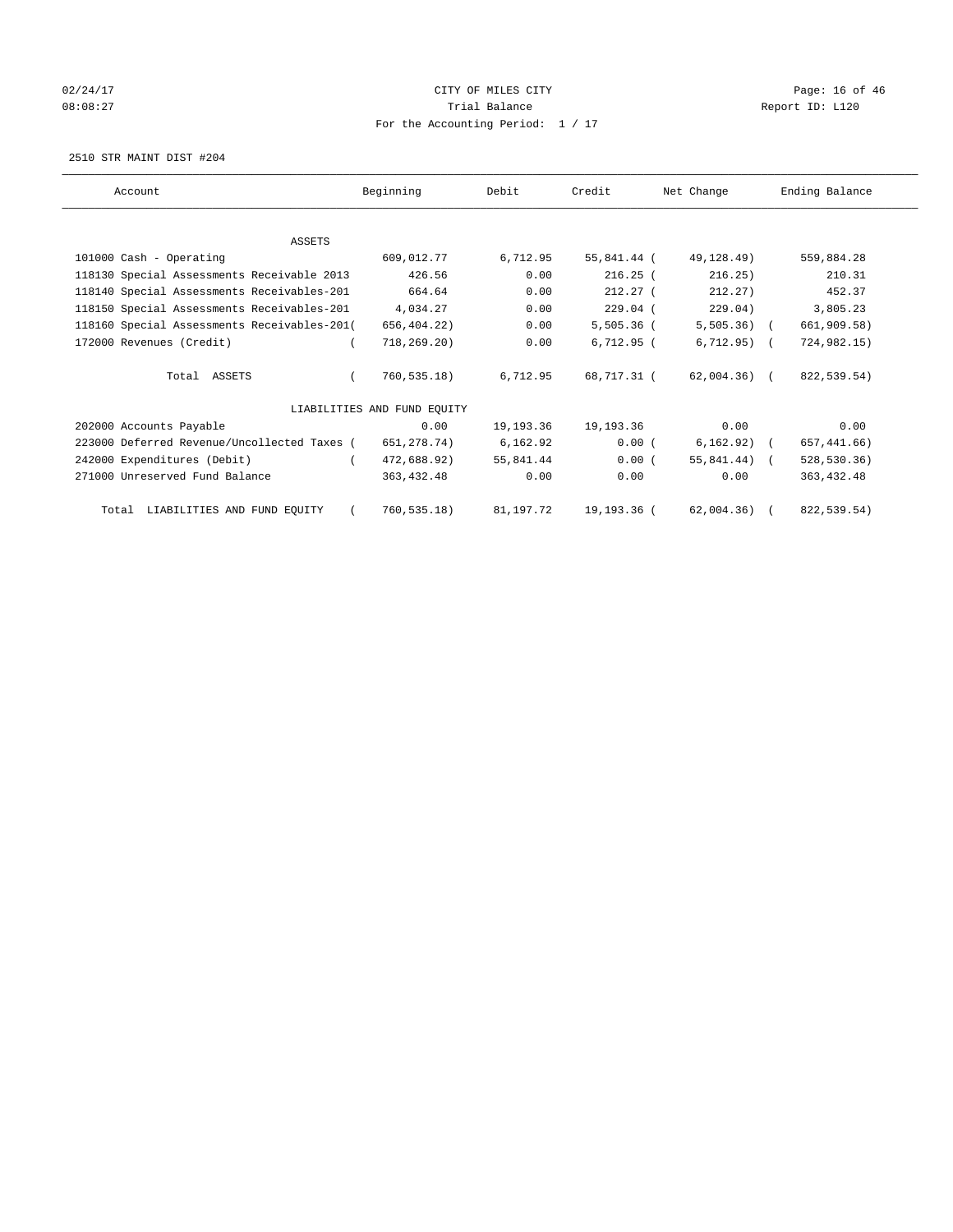# 02/24/17 Page: 17 of 46 08:08:27 COMPOSERT TRIAL BALANCE REPORT ID: L120 For the Accounting Period: 1 / 17

2520 STR MAINT DIST #205

| Account                                     | Beginning                   | Debit     | Credit      | Net Change    | Ending Balance |
|---------------------------------------------|-----------------------------|-----------|-------------|---------------|----------------|
|                                             |                             |           |             |               |                |
| ASSETS                                      |                             |           |             |               |                |
| 101000 Cash - Operating                     | 309,861.60                  | 2,261.70  | 14,905.46 ( | 12,643.76)    | 297, 217.84    |
| 118130 Special Assessments Receivable 2013( | 45.28)                      | 0.00      | 0.00        | 0.00          | 45.28)         |
| 118140 Special Assessments Receivables-201  | 604.50                      | 0.00      | 0.00        | 0.00          | 604.50         |
| 118150 Special Assessments Receivables-201  | 3,662.65                    | 0.00      | 0.00        | 0.00          | 3,662.65       |
| 118160 Special Assessments Receivables-201( | 145,718.01)                 | 0.00      | 2,047.36 (  | $2,047.36$ (  | 147,765.37)    |
| 172000 Revenues (Credit)                    | 198,768.42)                 | 0.00      | 2,261.70 (  | $2,261.70$ (  | 201,030.12)    |
| Total ASSETS                                | 30,402,96)                  | 2,261.70  | 19,214.52 ( | 16,952.82) (  | 47, 355. 78)   |
|                                             | LIABILITIES AND FUND EOUITY |           |             |               |                |
| 202000 Accounts Payable                     | 0.00                        | 3,837.92  | 3,837.92    | 0.00          | 0.00           |
| 223000 Deferred Revenue/Uncollected Taxes ( | 141,496.30)                 | 2,047.36  | $0.00$ (    | $2,047.36$ (  | 143,543.66)    |
| 242000 Expenditures (Debit)                 | 112,602.26)                 | 14,905.46 | 0.00(       | $14,905.46$ ( | 127,507.72)    |
| 271000 Unreserved Fund Balance              | 223,695.60                  | 0.00      | 0.00        | 0.00          | 223,695.60     |
| Total LIABILITIES AND FUND EQUITY           | 30, 402.96)                 | 20,790.74 | 3,837.92 (  | 16,952.82)    | 47, 355. 78)   |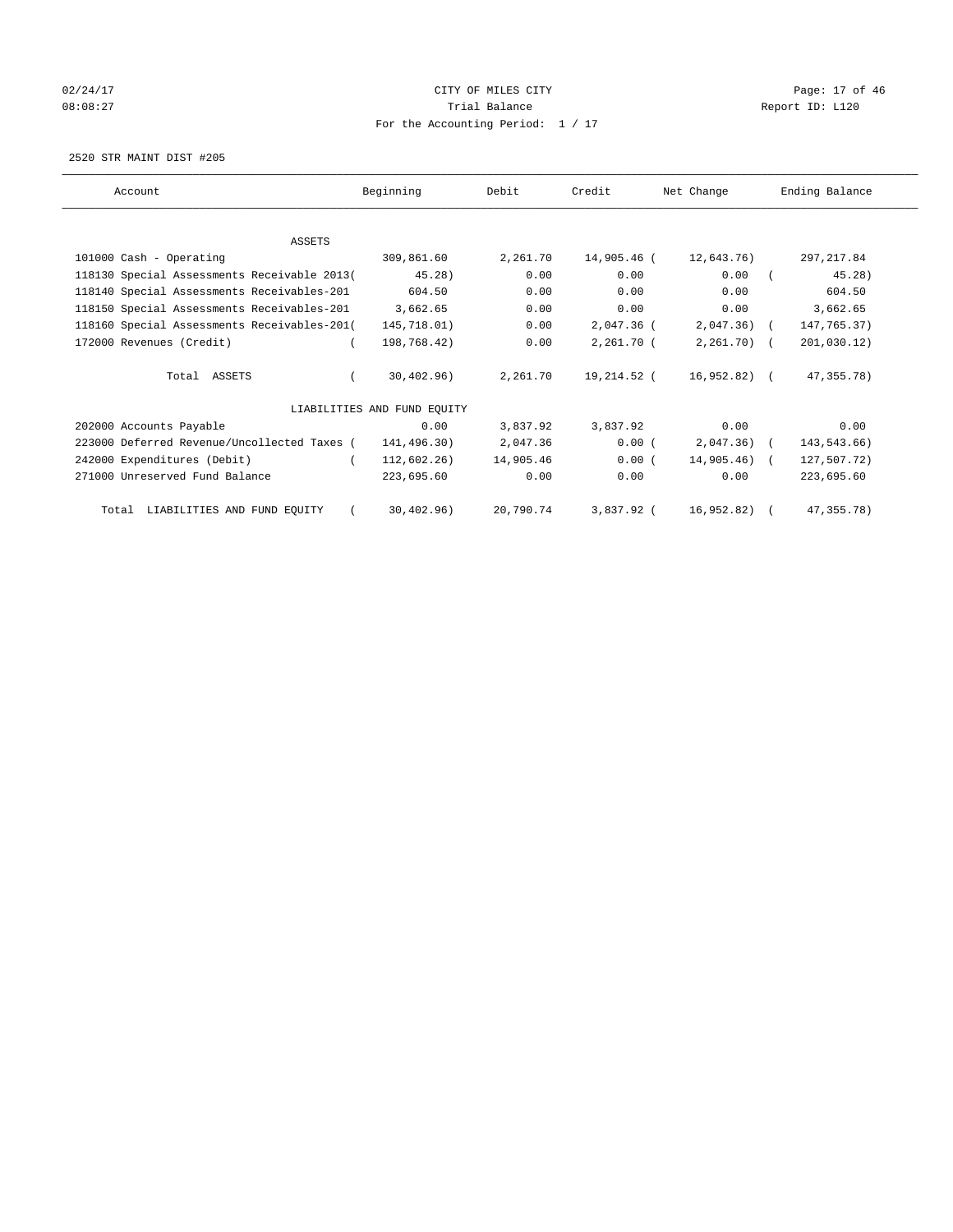# 02/24/17 Page: 18 of 46 08:08:27 COMPOSERT TRIAL BALANCE REPORT ID: L120 For the Accounting Period: 1 / 17

#### 2540 STR MAINT DIST#207-(MILESTOWN ESTATES)

| Account                                     | Beginning                   | Debit  | Credit   | Net Change   | Ending Balance |
|---------------------------------------------|-----------------------------|--------|----------|--------------|----------------|
|                                             |                             |        |          |              |                |
| ASSETS                                      |                             |        |          |              |                |
| 101000 Cash - Operating                     | 4,538.50                    | 2.64   | 486.68 ( | 484.04)      | 4,054.46       |
| 118160 Special Assessments Receivables-201( | 3,941.36)                   | 0.00   | 0.00     | 0.00         | 3,941.36)      |
| 172000 Revenues (Credit)                    | 3,958.91)                   | 0.00   | $2.64$ ( | 2.64)        | 3,961.55)      |
| Total ASSETS                                | 3,361.77)                   | 2.64   | 489.32 ( | $486.68$ ) ( | 3,848.45)      |
|                                             | LIABILITIES AND FUND EQUITY |        |          |              |                |
| 223000 Deferred Revenue/Uncollected Taxes ( | 3,941.36)                   | 0.00   | 0.00     | 0.00         | 3,941.36)      |
| 242000 Expenditures (Debit)                 | 2,779.62)                   | 486.68 | 0.00(    | 486.68)      | 3, 266.30)     |
| 271000 Unreserved Fund Balance              | 3,359.21                    | 0.00   | 0.00     | 0.00         | 3,359.21       |
| LIABILITIES AND FUND EQUITY<br>Total        | 3,361.77)                   | 486.68 | 0.00(    | 486.68)      | 3,848.45)      |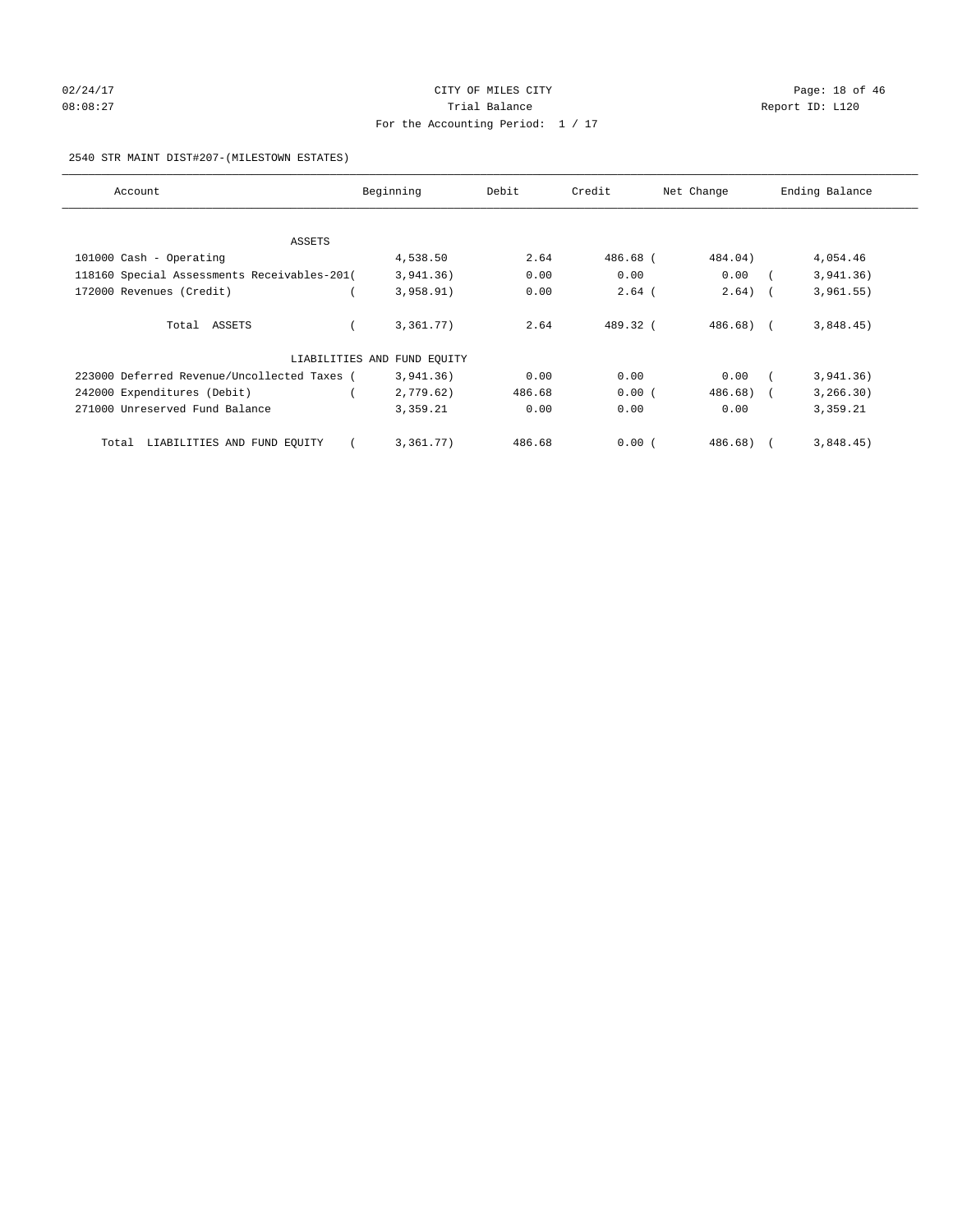| 02/24/17 |  |
|----------|--|
| 08:08:27 |  |

#### CITY OF MILES CITY CONTROL CONTROL CONTROL CITY 08:08:27 Trial Balance Report ID: L120 For the Accounting Period: 1 / 17

#### 2701 Fire Grants

| Account                              | Beginning                   | Debit | Credit | Net Change | Ending Balance |
|--------------------------------------|-----------------------------|-------|--------|------------|----------------|
| ASSETS                               |                             |       |        |            |                |
| 101000 Cash - Operating              | 1,025.15                    | 0.00  | 0.00   | 0.00       | 1,025.15       |
| Total ASSETS                         | 1,025.15                    | 0.00  | 0.00   | 0.00       | 1,025.15       |
|                                      | LIABILITIES AND FUND EQUITY |       |        |            |                |
| 271000 Unreserved Fund Balance       | 1,025.15                    | 0.00  | 0.00   | 0.00       | 1,025.15       |
| LIABILITIES AND FUND EQUITY<br>Total | 1,025.15                    | 0.00  | 0.00   | 0.00       | 1,025.15       |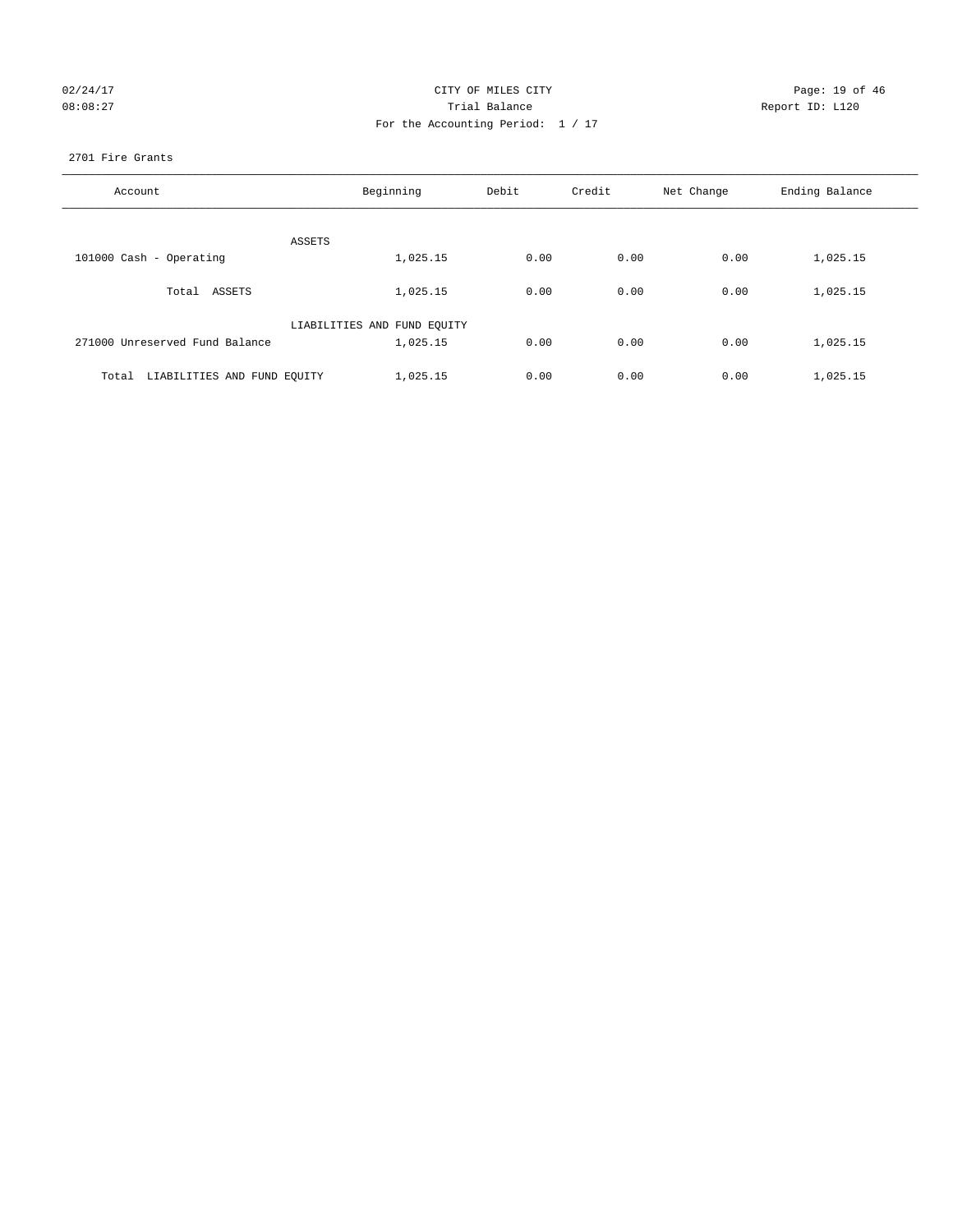# 02/24/17 Page: 20 of 46 08:08:27 CONSERVATION Report ID: L120 For the Accounting Period: 1 / 17

#### 2820 GAS TAX

| Account                              | Beginning                   | Debit     | Credit      | Net Change | Ending Balance         |
|--------------------------------------|-----------------------------|-----------|-------------|------------|------------------------|
|                                      |                             |           |             |            |                        |
| ASSETS                               |                             |           |             |            |                        |
| 101000 Cash - Operating              | 3,339.69)                   | 14,927.12 | 557.00      | 14,370.12  | 11,030.43              |
| 172000 Revenues (Credit)             | 89,562.66)                  | 0.00      | 14,927.12 ( | 14,927.12) | 104,489.78)            |
| Total ASSETS                         | 92, 902, 35)                | 14,927.12 | 15,484.12 ( | $557.00$ ( | 93, 459. 35)           |
|                                      | LIABILITIES AND FUND EQUITY |           |             |            |                        |
| 242000 Expenditures (Debit)          | 92,904.00)                  | 557.00    | 0.00(       | $557.00$ ( | 93,461.00)             |
| 271000 Unreserved Fund Balance       | 1.65                        | 0.00      | 0.00        | 0.00       | 1.65                   |
| LIABILITIES AND FUND EOUITY<br>Total | 92,902.35)                  | 557.00    | 0.00(       | 557.00)    | 93, 459. 35)<br>$\sim$ |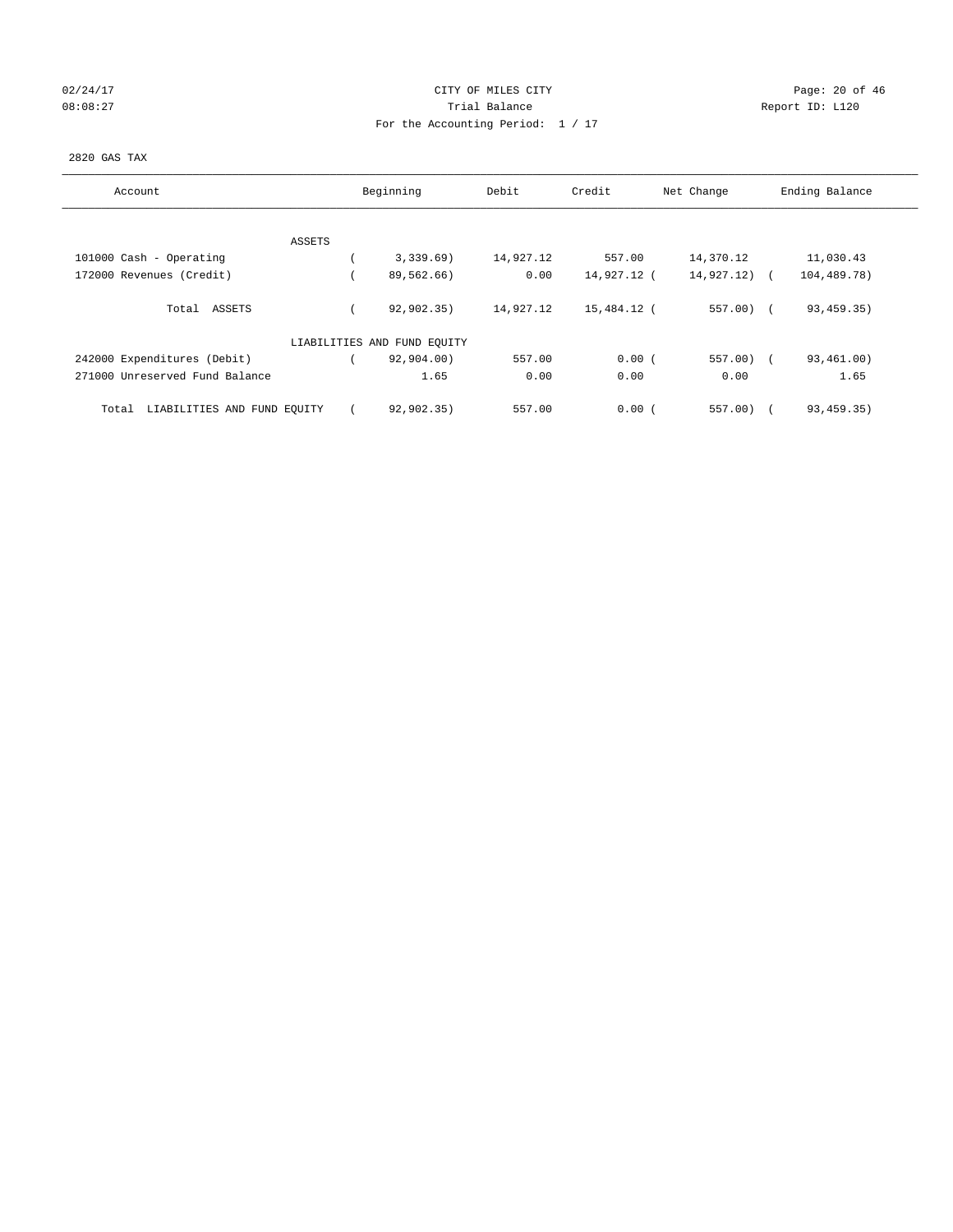#### 02/24/17 Page: 21 of 46 08:08:27 COMPOSERT TRIAL BALANCE REPORT ID: L120 For the Accounting Period: 1 / 17

#### 2850 911 EMERGENCY

| Account                              |        | Beginning                   | Debit    | Credit       | Net Change | Ending Balance             |
|--------------------------------------|--------|-----------------------------|----------|--------------|------------|----------------------------|
|                                      |        |                             |          |              |            |                            |
|                                      | ASSETS |                             |          |              |            |                            |
| 101000 Cash - Operating              |        | 143, 319.93                 | 83.48    | $4,656.11$ ( | 4,572.63)  | 138,747.30                 |
| 172000 Revenues (Credit)             |        | 132,120.62)                 | 0.00     | $83.48$ (    | 83.48) (   | 132,204.10)                |
| Total ASSETS                         |        | 11,199.31                   | 83.48    | $4.739.59$ ( | 4,656.11)  | 6,543.20                   |
|                                      |        | LIABILITIES AND FUND EQUITY |          |              |            |                            |
| 202000 Accounts Payable              |        | 0.00                        | 4,656.11 | 4,656.11     | 0.00       | 0.00                       |
| 242000 Expenditures (Debit)          |        | 134,817.45)                 | 4,656.11 | 0.00(        | 4,656.11)  | 139, 473.56)<br>$\sqrt{2}$ |
| 271000 Unreserved Fund Balance       |        | 146,016.76                  | 0.00     | 0.00         | 0.00       | 146,016.76                 |
| LIABILITIES AND FUND EQUITY<br>Total |        | 11,199.31                   | 9,312.22 | $4.656.11$ ( | 4,656.11)  | 6,543.20                   |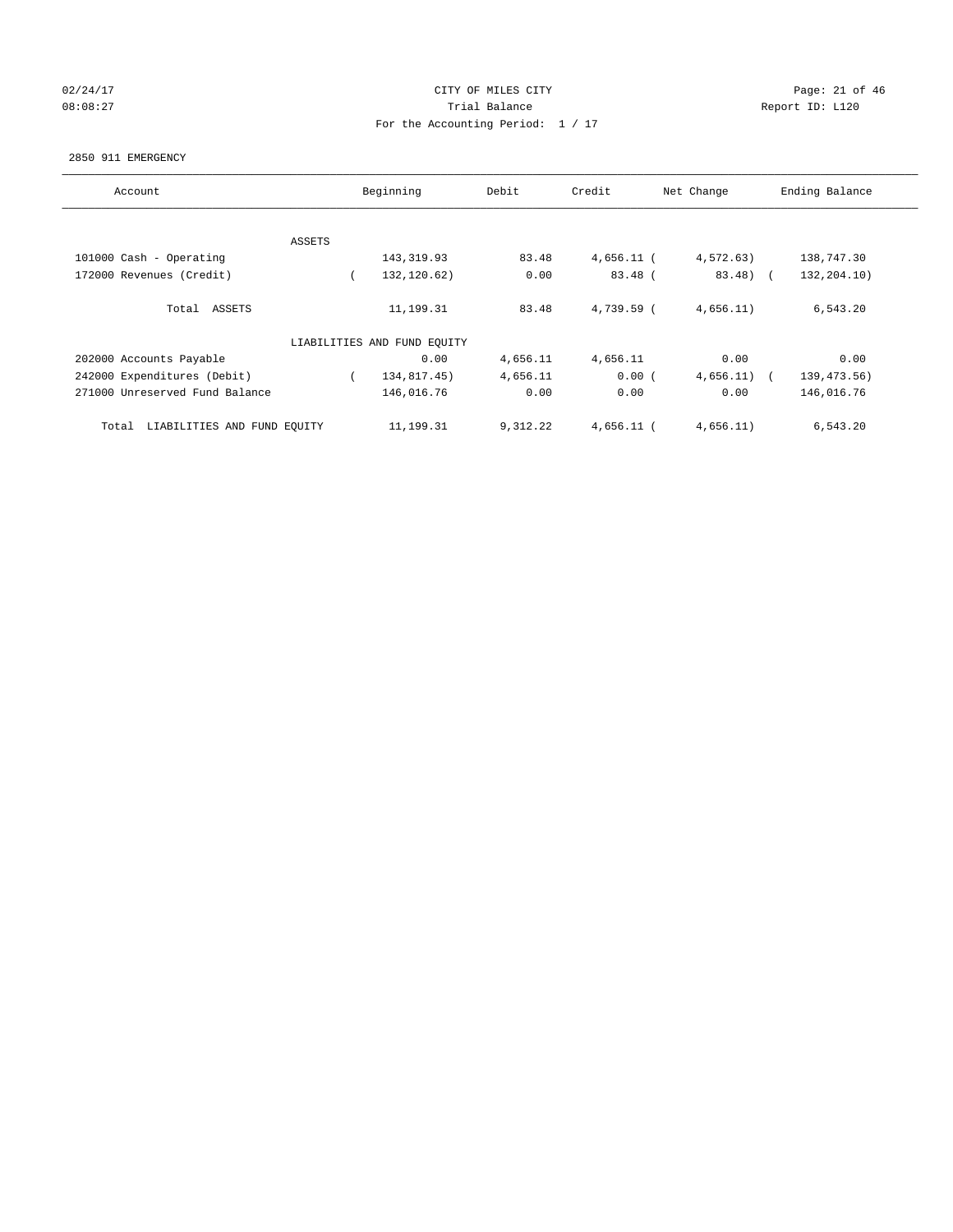# 02/24/17 Page: 22 of 46 08:08:27 Channel Balance Trial Balance Report ID: L120 For the Accounting Period: 1 / 17

#### 2880 LIBRARY GRANTS

| Account                                | Beginning                   | Debit    | Credit     | Net Change | Ending Balance |
|----------------------------------------|-----------------------------|----------|------------|------------|----------------|
|                                        |                             |          |            |            |                |
| <b>ASSETS</b>                          |                             |          |            |            |                |
| 101000 Cash - Operating                | 270.00)                     | 0.00     | 0.00       | 0.00       | 270.00)        |
| 101003 Cash - per capita               | 16,159.67                   | 0.00     | 0.00       | 0.00       | 16, 159.67     |
| 101020 Cash - Partners Program         | 41,004.70                   | 0.00     | $508.50$ ( | $508.50$ ) | 40,496.20      |
| 101030 Cash - Sagebrush Fed/Base Grant | 12,543.22                   | 0.00     | 0.00       | 0.00       | 12,543.22      |
| 101033 Library - Humanities Grant      | 502.08                      | 0.00     | 0.00       | 0.00       | 502.08         |
| 172000 Revenues (Credit)               | 10, 295.88)                 | 0.00     | 0.00       | 0.00       | 10, 295.88)    |
| Total ASSETS                           | 59,643.79                   | 0.00     | $508.50$ ( | 508.50     | 59, 135.29     |
|                                        | LIABILITIES AND FUND EQUITY |          |            |            |                |
| 202000 Accounts Payable                | 0.00                        | 508.50   | 508.50     | 0.00       | 0.00           |
| 242000 Expenditures (Debit)            | 1,906.73)                   | 508.50   | 0.00(      | 508.50     | 2,415.23)      |
| 271000 Unreserved Fund Balance         | 61,550.52                   | 0.00     | 0.00       | 0.00       | 61,550.52      |
| LIABILITIES AND FUND EQUITY<br>Total   | 59,643.79                   | 1,017.00 | $508.50$ ( | 508.50)    | 59, 135.29     |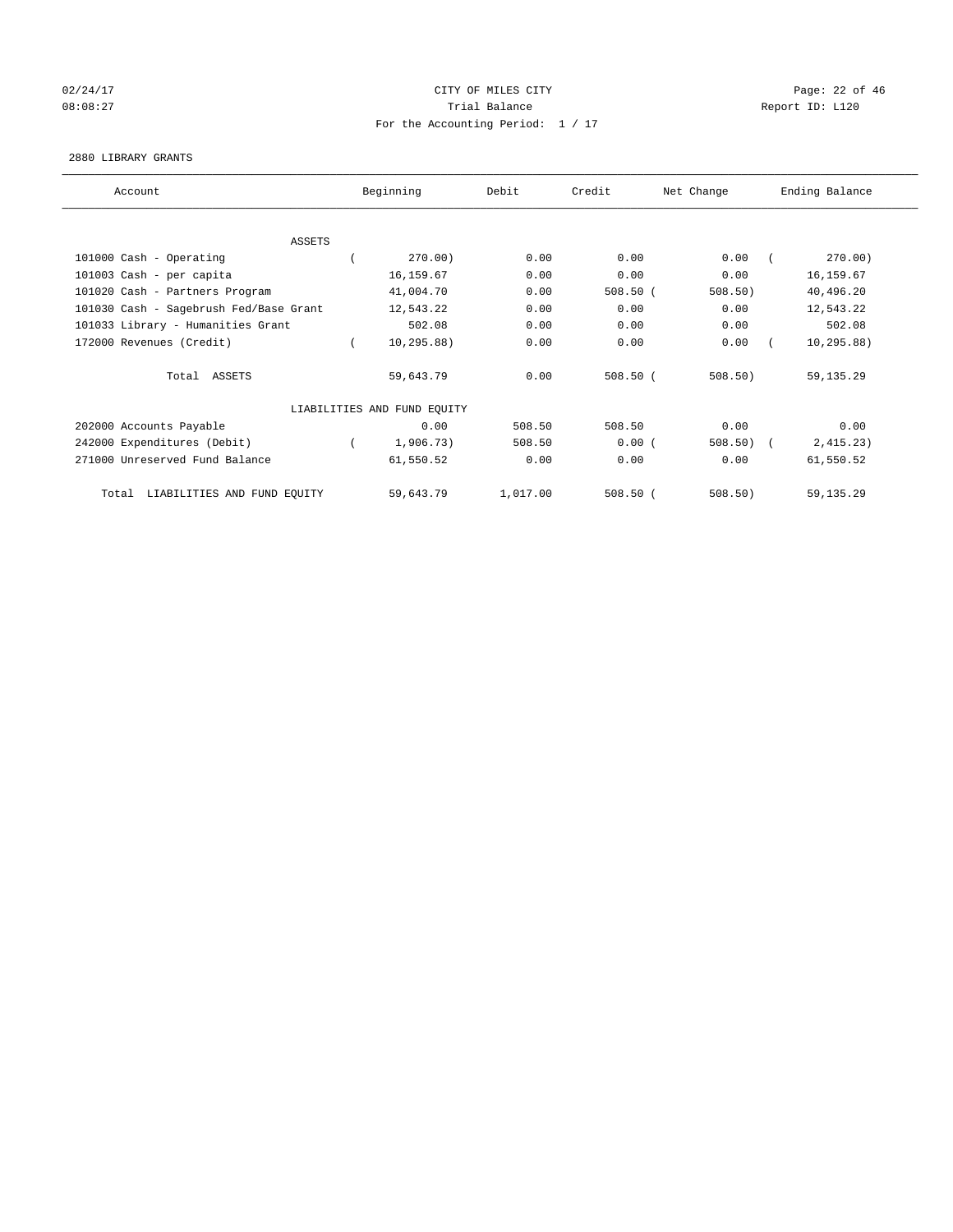# 02/24/17 Page: 23 of 46 08:08:27 Channel Balance Trial Balance Report ID: L120 For the Accounting Period: 1 / 17

2935 Historic Preservation

| Account                                 | Beginning                   | Debit    | Credit       | Net Change   | Ending Balance |
|-----------------------------------------|-----------------------------|----------|--------------|--------------|----------------|
| ASSETS                                  |                             |          |              |              |                |
| 101000 Cash - Operating                 | 2,268.26                    | 2,750.00 | 349.52       | 2,400.48     | 4,668.74       |
| 101039 HP- CCHS Grant                   | 286.00                      | 0.00     | 0.00         | 0.00         | 286.00         |
| 132000 Due From Government (Short Term) | 3,286.38                    | 0.00     | 0.00         | 0.00         | 3,286.38       |
| 172000 Revenues (Credit)                | 2, 200.00)                  | 0.00     | $2,750.00$ ( | 2,750.00     | 4,950.00       |
| Total ASSETS                            | 3,640.64                    | 2,750.00 | $3,099.52$ ( | 349.52)      | 3,291.12       |
|                                         | LIABILITIES AND FUND EQUITY |          |              |              |                |
| 202000 Accounts Payable                 | 0.00                        | 131.22   | 131.22       | 0.00         | 0.00           |
| 242000 Expenditures (Debit)             | 4,885.26)                   | 349.52   | 0.00(        | $349.52$ ) ( | 5,234.78)      |
| 271000 Unreserved Fund Balance          | 8,525.90                    | 0.00     | 0.00         | 0.00         | 8,525.90       |
| LIABILITIES AND FUND EQUITY<br>Total    | 3,640.64                    | 480.74   | 131.22 (     | 349.52)      | 3,291.12       |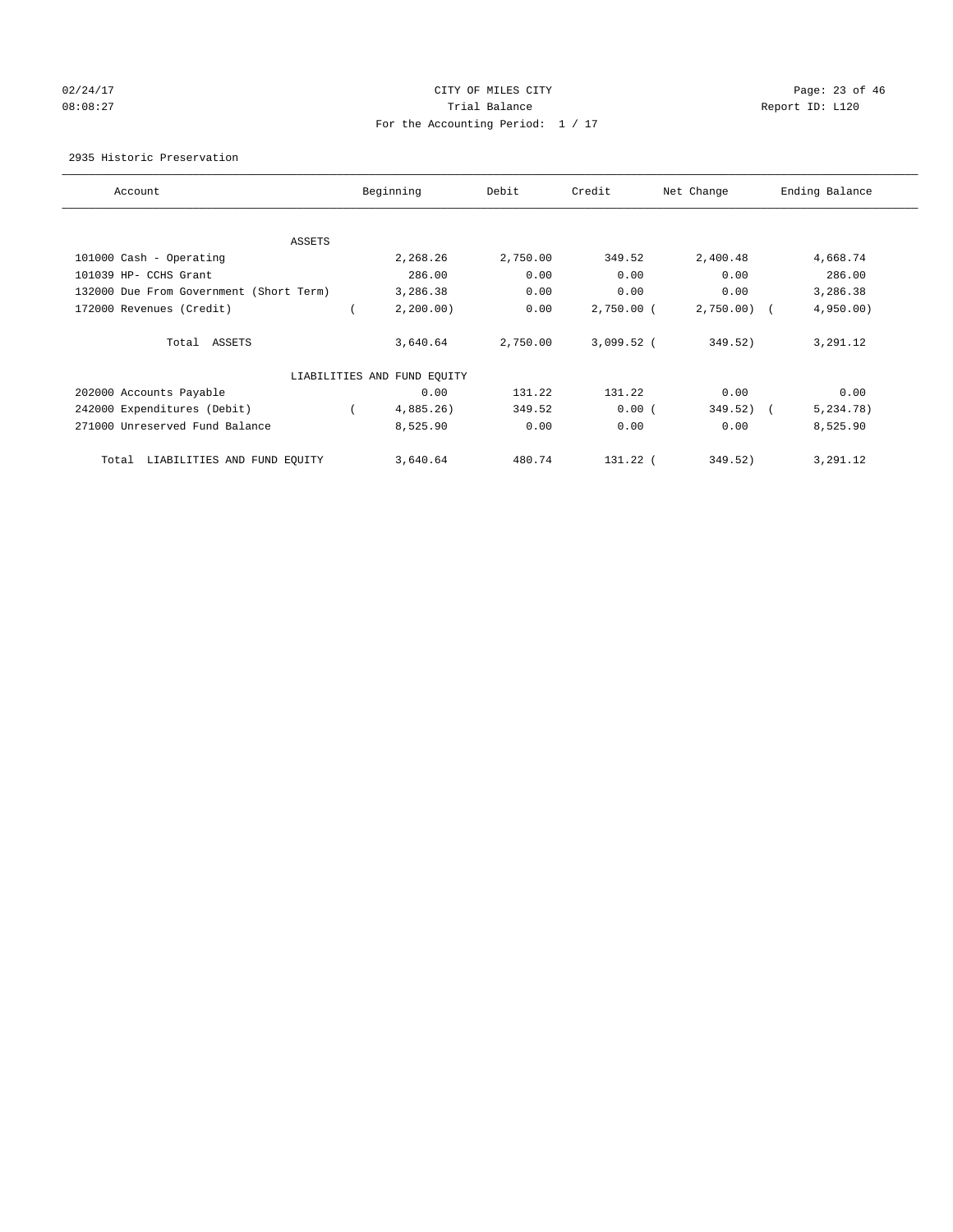# $02/24/17$  Page: 24 of 46 08:08:27 Channel Balance Trial Balance Report ID: L120 For the Accounting Period: 1 / 17

#### 2985 RETIRED SENIOR VOLUNTEER PROG (RSVP)

| Account                                    | Beginning                   | Debit    | Credit       | Net Change    | Ending Balance |
|--------------------------------------------|-----------------------------|----------|--------------|---------------|----------------|
|                                            |                             |          |              |               |                |
| <b>ASSETS</b>                              |                             |          |              |               |                |
| 101000 Cash - Operating                    | 8,876.21)                   | 8,256.06 | 5,755.87     | 2,500.19      | 6, 376.02)     |
| 101004 RSVP Non-Federal Cash Operating-Cus | 11,813.22                   | 0.00     | $261.58$ (   | 261.58)       | 11,551.64      |
| 101008 RSVP- Custer Excess                 | 2,521.42                    | 0.00     | 0.00         | 0.00          | 2,521.42       |
| 103100 Petty Cash-                         | 200.00                      | 0.00     | 0.00         | 0.00          | 200.00         |
| 172000 Revenues (Credit)                   | 41,845.65)                  | 0.00     | $8,256.06$ ( | 8, 256.06)    | 50, 101.71)    |
| Total ASSETS                               | 36, 187. 22)                | 8,256.06 | 14,273.51 (  | $6,017.45)$ ( | 42, 204.67)    |
|                                            | LIABILITIES AND FUND EOUITY |          |              |               |                |
| 202000 Accounts Payable                    | 0.00                        | 632.20   | 632.20       | 0.00          | 0.00           |
| 242000 Expenditures (Debit)                | 46, 295. 24)                | 6,017.45 | 0.00(        | 6,017.45)     | 52, 312.69)    |
| 271000 Unreserved Fund Balance             | 10,108.02                   | 0.00     | 0.00         | 0.00          | 10,108.02      |
| LIABILITIES AND FUND EQUITY<br>Total       | 36, 187. 22)                | 6,649.65 | $632.20$ (   | 6,017.45)     | 42, 204.67)    |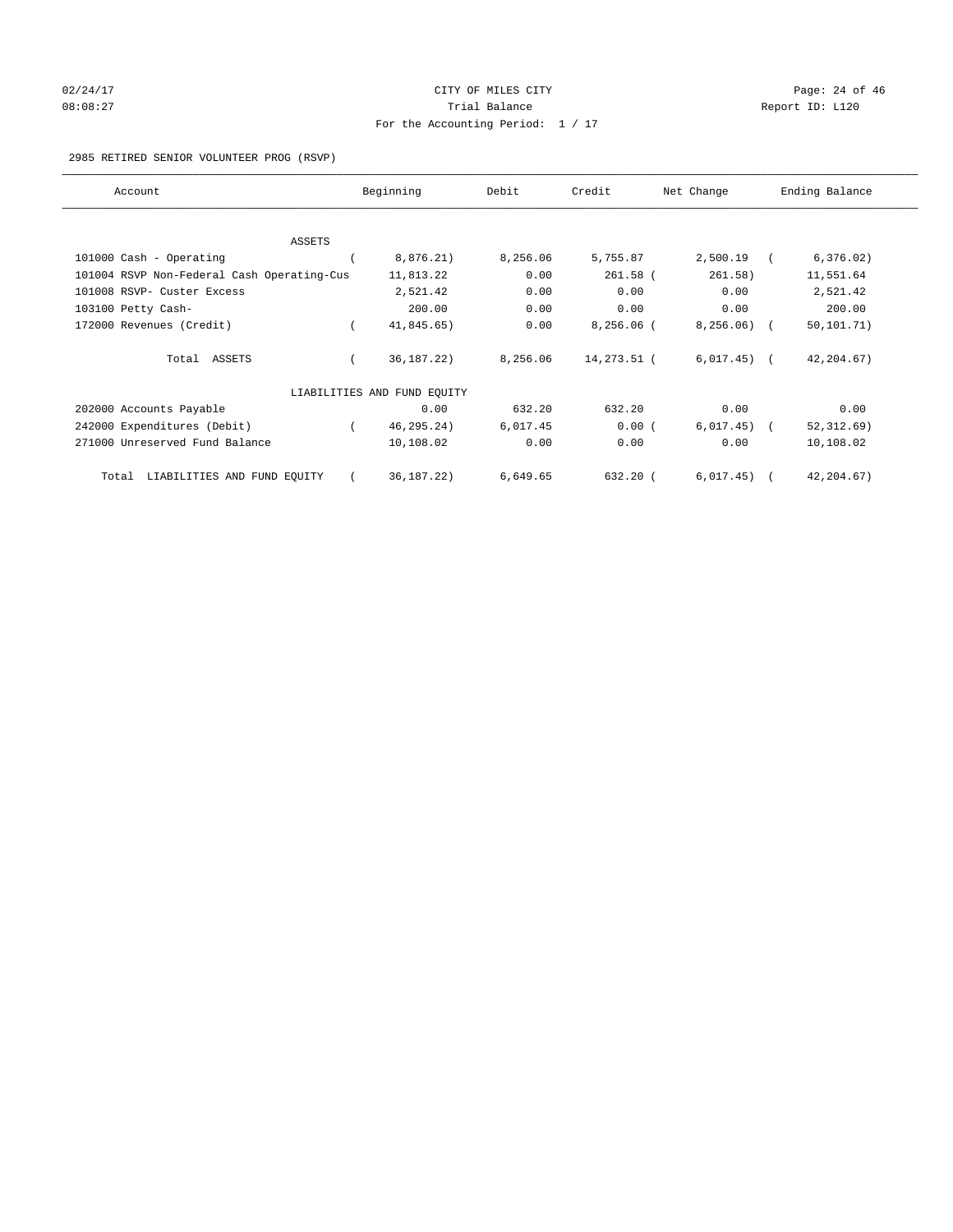3300 Judgement & Losses-Power Settlement

| Account                                     | Beginning                   | Debit | Credit | Net Change | Ending Balance                    |
|---------------------------------------------|-----------------------------|-------|--------|------------|-----------------------------------|
| ASSETS                                      |                             |       |        |            |                                   |
| 115208 Taxes Receivable - Personal 2008     | 0.47)                       | 0.00  | 0.00   | 0.00       | 0.47)<br>$\sqrt{2}$               |
| Total ASSETS                                | 0.47)                       | 0.00  | 0.00   | 0.00       | 0.47)<br>$\sqrt{ }$               |
|                                             | LIABILITIES AND FUND EQUITY |       |        |            |                                   |
| 223200 Deferred Revenue - Pers Prop Taxes ( | 0.47)                       | 0.00  | 0.00   | 0.00       | 0.47)<br>$\overline{\phantom{a}}$ |
| Total LIABILITIES AND FUND EQUITY           | 0.47)                       | 0.00  | 0.00   | 0.00       | 0.47)                             |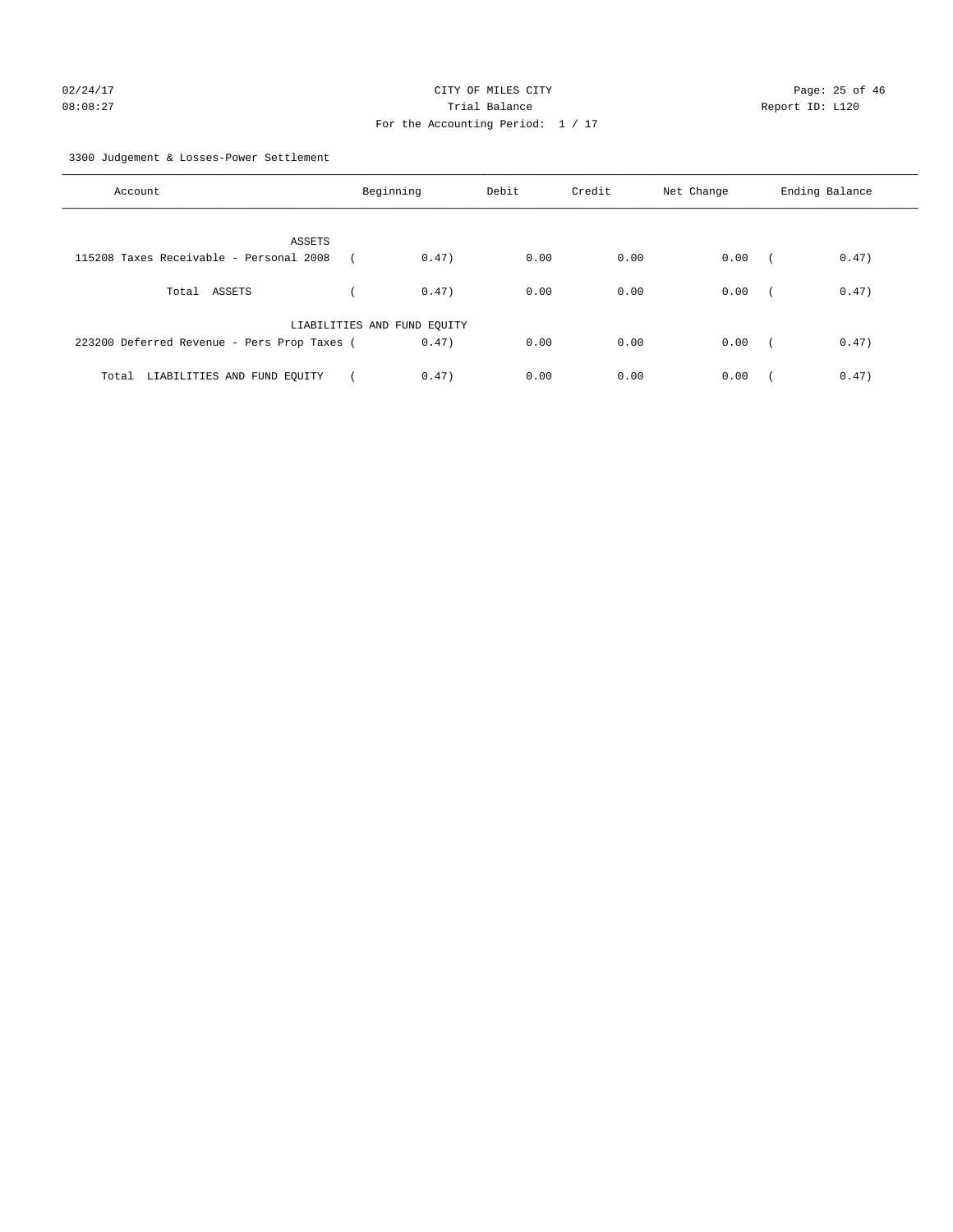#### 02/24/17 Page: 26 of 46 08:08:27 Trial Balance Report ID: L120 For the Accounting Period: 1 / 17

3400 SID REVOLVING FUND

| Account                  | Beginning | Debit    | Credit       | Net Change | Ending Balance |
|--------------------------|-----------|----------|--------------|------------|----------------|
| ASSETS                   |           |          |              |            |                |
| 101000 Cash - Operating  | 0.00      | 2,985.00 | 0.00         | 2,985.00   | 2,985.00       |
| 172000 Revenues (Credit) | 0.00      | 0.00     | $2,985.00$ ( | 2,985.00   | 2,985.00       |
| Total ASSETS             | 0.00      | 2,985.00 | 2,985.00     | 0.00       | 0.00           |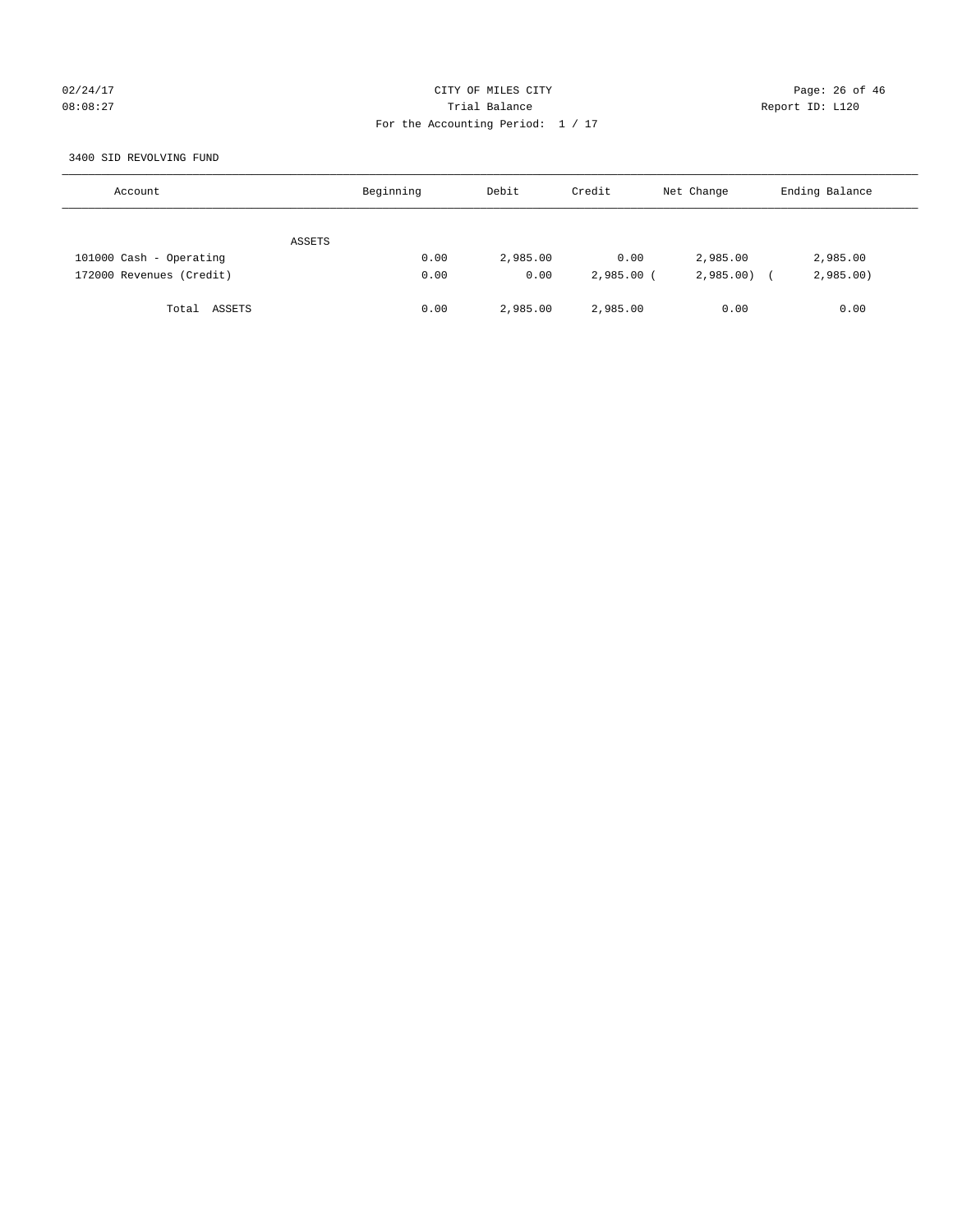# $02/24/17$  Page: 27 of 46 08:08:27 COMPOSERT TRIAL BALANCE REPORT ID: L120 For the Accounting Period: 1 / 17

#### 3670 SID 211

| Account                                     | Beginning                   | Debit    | Credit       | Net Change     | Ending Balance |
|---------------------------------------------|-----------------------------|----------|--------------|----------------|----------------|
|                                             |                             |          |              |                |                |
| <b>ASSETS</b>                               |                             |          |              |                |                |
| 101000 Cash - Operating                     | 18,077.30                   | 186.62   | $5,258.14$ ( | 5,071.52)      | 13,005.78      |
| 118000 Special Assessments Receivable 2000  | 2,551.35                    | 0.00     | 0.00         | 0.00           | 2,551.35       |
| 118150 Special Assessments Receivables-201  | 1,042.28                    | 0.00     | 0.00         | 0.00           | 1,042.28       |
| 118160 Special Assessments Receivables-201( | 3,630.08)                   | 0.00     | 186.62 (     | 186.62)        | 3,816.70)      |
| 119000 Special Assmt Recbl - Deferred       | 37,821.52                   | 0.00     | 0.00         | 0.00           | 37,821.52      |
| 172000 Revenues (Credit)                    | 17,587.90)                  | 0.00     | 186.62 (     | $186.62$ ) (   | 17,774.52)     |
| Total ASSETS                                | 38, 274.47                  | 186.62   | 5,631.38 (   | 5,444.76)      | 32,829.71      |
|                                             | LIABILITIES AND FUND EQUITY |          |              |                |                |
| 202000 Accounts Payable                     | 0.00                        | 2,273.14 | 2,273.14     | 0.00           | 0.00           |
| 223000 Deferred Revenue/Uncollected Taxes   | 37,785.07                   | 186.62   | 0.00(        | 186.62)        | 37,598.45      |
| 242000 Expenditures (Debit)                 | 2, 276.18)                  | 5,258.14 | 0.00(        | $5.258.14$ ) ( | 7,534.32)      |
| 271000 Unreserved Fund Balance              | 2,765.58                    | 0.00     | 0.00         | 0.00           | 2,765.58       |
| Total LIABILITIES AND FUND EQUITY           | 38, 274.47                  | 7,717.90 | 2,273.14 (   | 5,444.76)      | 32,829.71      |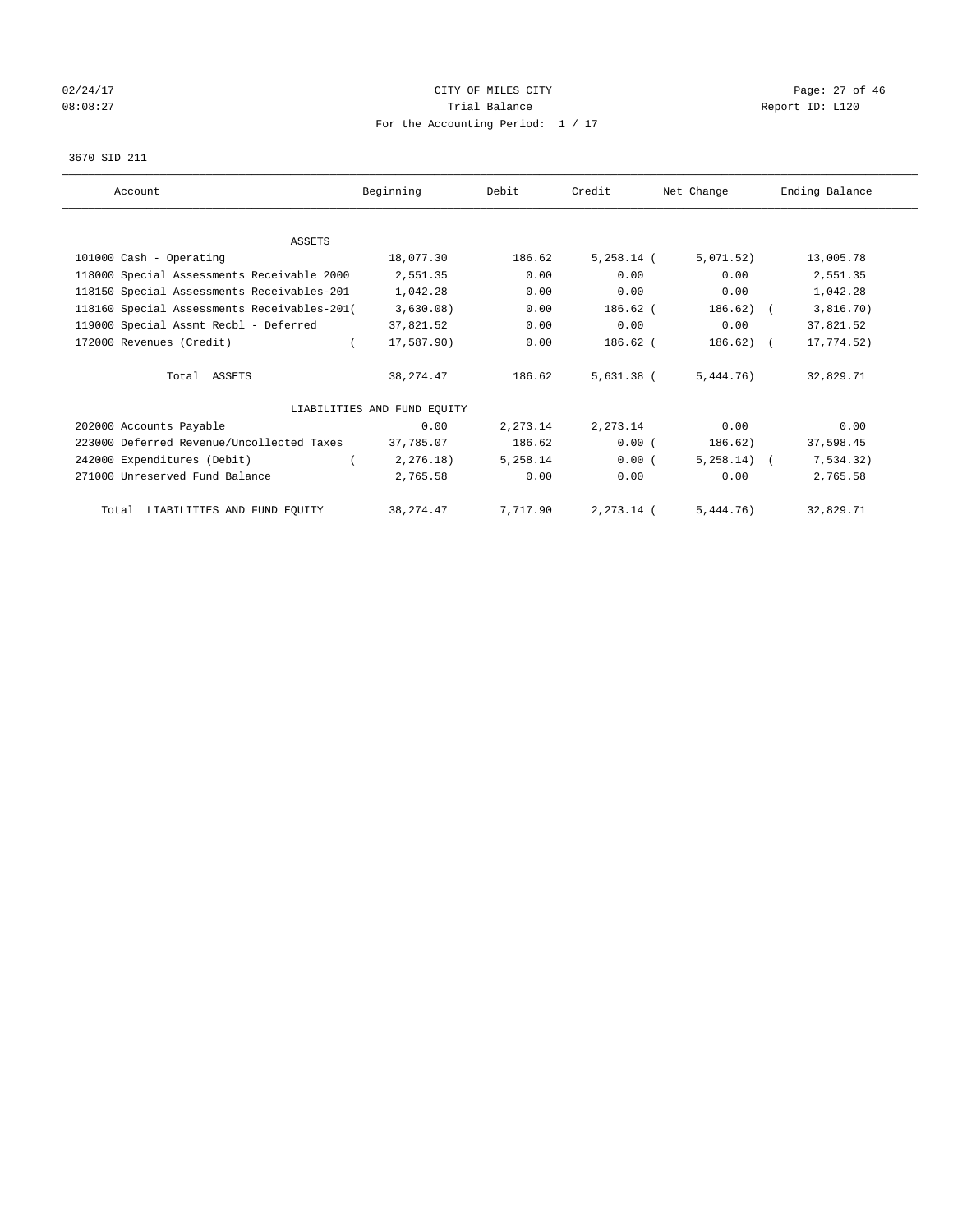4000 General Fund Capitol Improvement Fund

| Account                              | Beginning                   | Debit | Credit | Net Change | Ending Balance |
|--------------------------------------|-----------------------------|-------|--------|------------|----------------|
|                                      |                             |       |        |            |                |
|                                      | ASSETS                      |       |        |            |                |
| 101000 Cash - Operating              | 113,537.76                  | 66.13 | 0.00   | 66.13      | 113,603.89     |
| 172000 Revenues (Credit)             | 77,088.10)                  | 0.00  | 66.13( | $66.13)$ ( | 77, 154. 23)   |
| Total ASSETS                         | 36,449.66                   | 66.13 | 66.13  | 0.00       | 36,449.66      |
|                                      | LIABILITIES AND FUND EQUITY |       |        |            |                |
| 271000 Unreserved Fund Balance       | 36,449.66                   | 0.00  | 0.00   | 0.00       | 36,449.66      |
| LIABILITIES AND FUND EQUITY<br>Total | 36,449.66                   | 0.00  | 0.00   | 0.00       | 36,449.66      |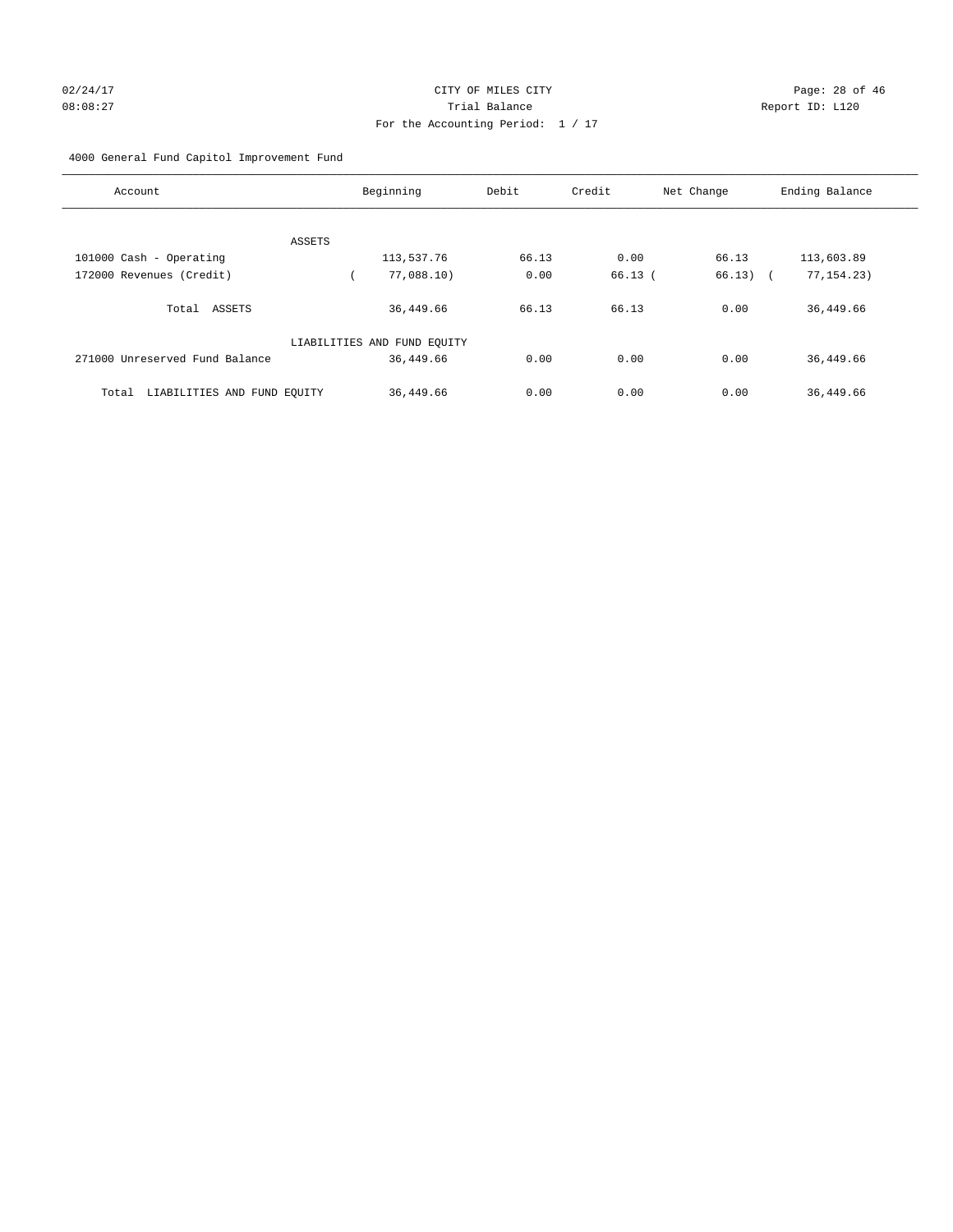# For the Accounting Period: 1 / 17

4050 Ambulance Capital Improvement Fund

| Account                              | Beginning                   | Debit | Credit | Net Change | Ending Balance |
|--------------------------------------|-----------------------------|-------|--------|------------|----------------|
| ASSETS                               |                             |       |        |            |                |
| 101000 Cash - Operating              | 13,779.06                   | 0.00  | 0.00   | 0.00       | 13,779.06      |
| Total ASSETS                         | 13,779.06                   | 0.00  | 0.00   | 0.00       | 13,779.06      |
|                                      | LIABILITIES AND FUND EQUITY |       |        |            |                |
| 271000 Unreserved Fund Balance       | 13,779.06                   | 0.00  | 0.00   | 0.00       | 13,779.06      |
| LIABILITIES AND FUND EQUITY<br>Total | 13,779.06                   | 0.00  | 0.00   | 0.00       | 13,779.06      |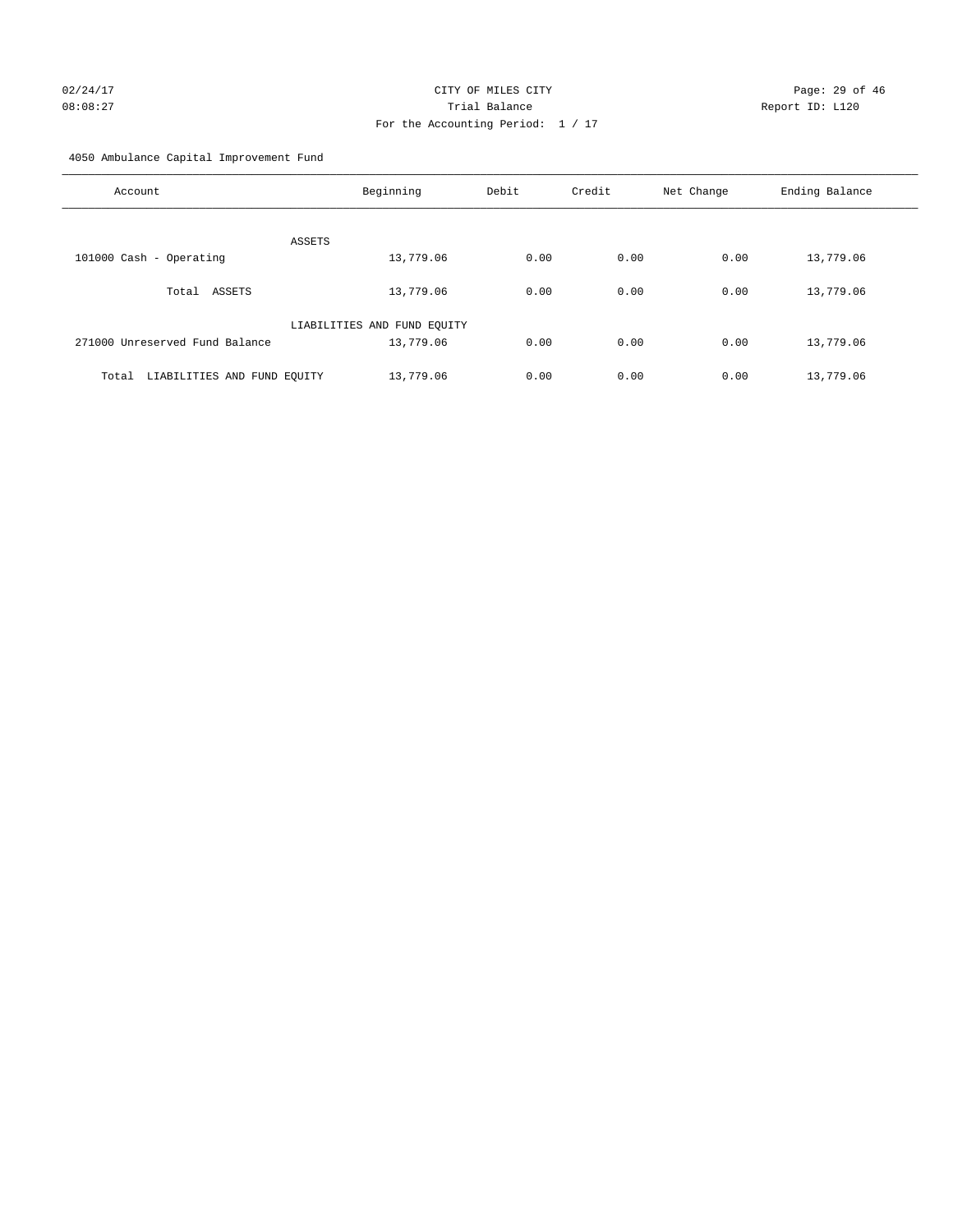# 02/24/17 Page: 30 of 46 08:08:27 Trial Balance Report ID: L120 For the Accounting Period: 1 / 17

#### 4056 Airport- Capital Improvement Plan

| Account                              |                             | Beginning   | Debit     | Credit      | Net Change | Ending Balance |
|--------------------------------------|-----------------------------|-------------|-----------|-------------|------------|----------------|
|                                      |                             |             |           |             |            |                |
|                                      | ASSETS                      |             |           |             |            |                |
| 101000 Cash - Operating              |                             | 83,530.12   | 0.00      | 18,000.00 ( | 18,000.00) | 65,530.12      |
| 172000 Revenues (Credit)             |                             | 10, 339.12) | 0.00      | 0.00        | 0.00       | 10, 339.12)    |
| Total ASSETS                         |                             | 73,191.00   | 0.00      | 18,000.00 ( | 18,000.00) | 55,191.00      |
|                                      | LIABILITIES AND FUND EQUITY |             |           |             |            |                |
| 202000 Accounts Payable              |                             | 0.00        | 18,000.00 | 18,000.00   | 0.00       | 0.00           |
| 242000 Expenditures (Debit)          |                             | 0.00        | 18,000.00 | 0.00(       | 18,000.00) | 18,000.00)     |
| 271000 Unreserved Fund Balance       |                             | 73,191.00   | 0.00      | 0.00        | 0.00       | 73,191.00      |
| LIABILITIES AND FUND EQUITY<br>Total |                             | 73,191.00   | 36,000.00 | 18,000.00 ( | 18,000.00) | 55,191.00      |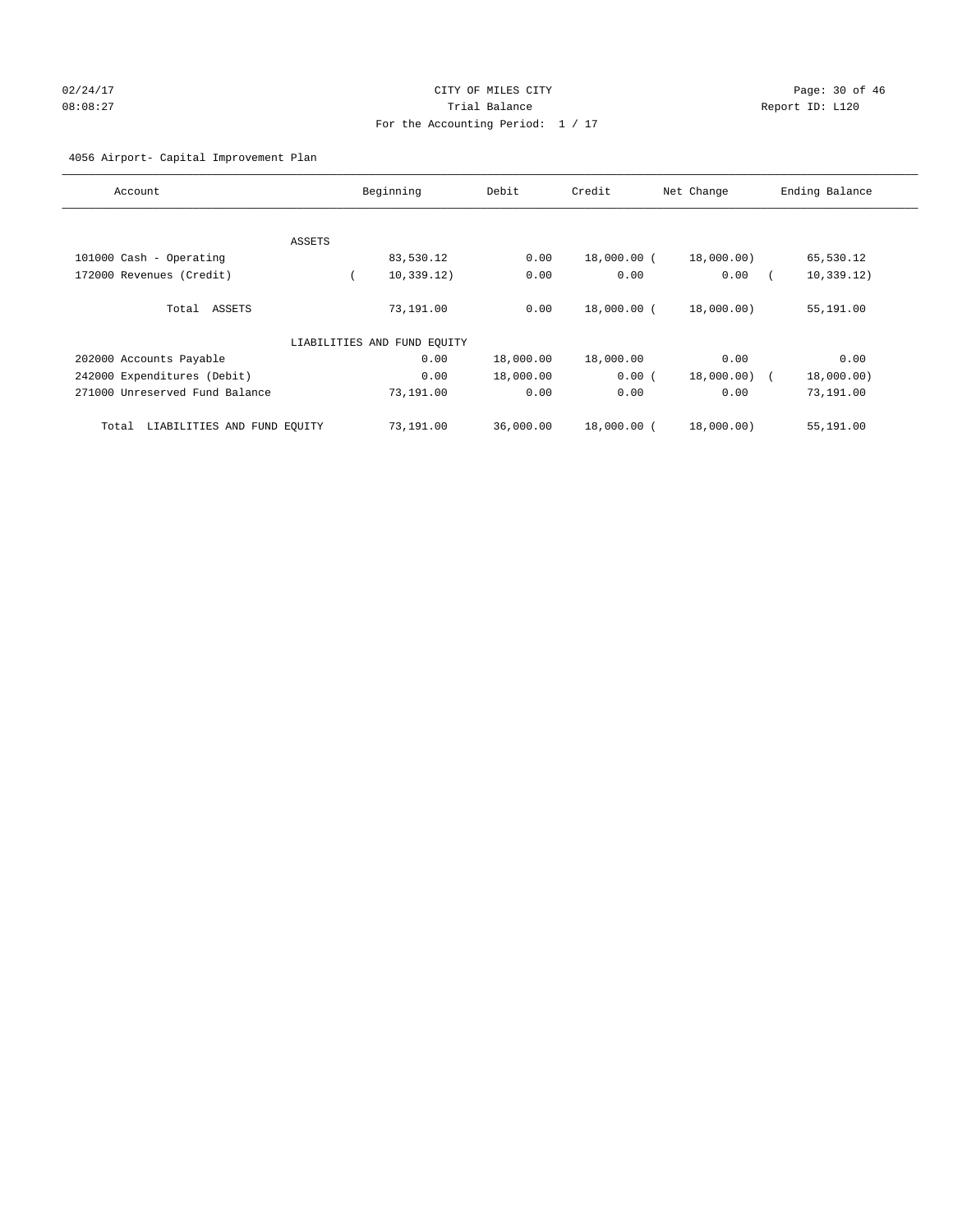# 02/24/17 Page: 31 of 46 08:08:27 Trial Balance Report ID: L120 For the Accounting Period: 1 / 17

4060 CAPITAL IMPROV-PUBLIC WORKS

| Account                              | Beginning                   | Debit  | Credit   | Net Change | Ending Balance |
|--------------------------------------|-----------------------------|--------|----------|------------|----------------|
|                                      |                             |        |          |            |                |
| ASSETS                               |                             |        |          |            |                |
| 101000 Cash - Operating              | 307,892.64                  | 489.34 | 0.00     | 489.34     | 308,381.98     |
| 122000 Accounts Receivable           | 702.00                      | 100.00 | 0.00     | 100.00     | 802.00         |
| 172000 Revenues (Credit)             | 81,580.51)                  | 0.00   | 589.34 ( | 589.34) (  | 82,169.85)     |
| Total ASSETS                         | 227,014.13                  | 589.34 | 589.34   | 0.00       | 227,014.13     |
|                                      | LIABILITIES AND FUND EQUITY |        |          |            |                |
| 271000 Unreserved Fund Balance       | 227,014.13                  | 0.00   | 0.00     | 0.00       | 227,014.13     |
| LIABILITIES AND FUND EQUITY<br>Total | 227,014.13                  | 0.00   | 0.00     | 0.00       | 227,014.13     |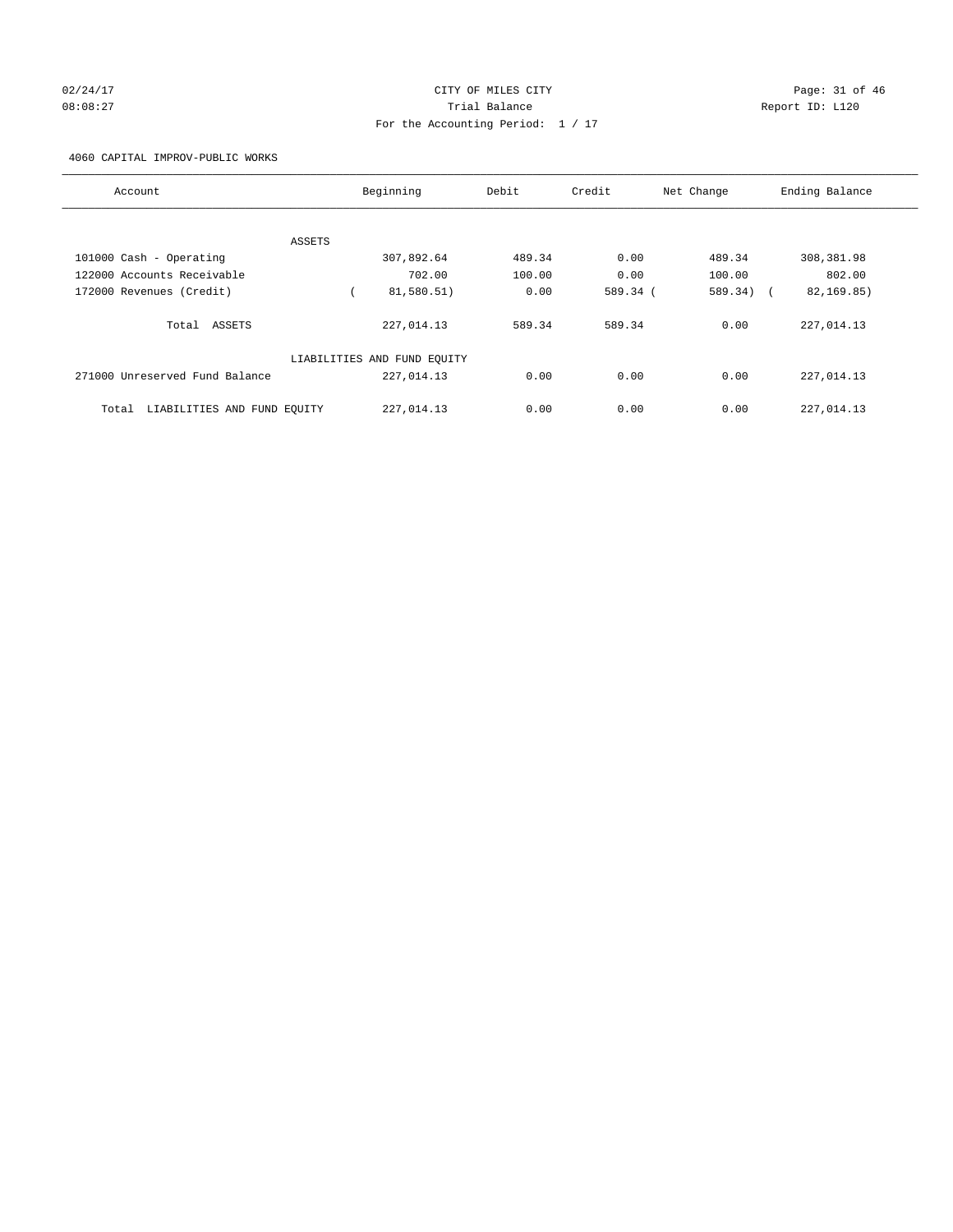#### 02/24/17 Page: 32 of 46 08:08:27 Trial Balance Report ID: L120 For the Accounting Period: 1 / 17

#### 5210 WATER UTILITY

| Account                                                   | Beginning                   | Debit        | Credit       | Net Change    | Ending Balance          |
|-----------------------------------------------------------|-----------------------------|--------------|--------------|---------------|-------------------------|
| ASSETS                                                    |                             |              |              |               |                         |
| 101000 Cash - Operating                                   | 2,733,375.26                | 152,416.48   | 271,744.18 ( | 119, 327. 70) | 2,614,047.56            |
| 101010 Deposit Cash                                       | 100,850.00                  | 2,050.00     | $2,800.00$ ( | 750.00)       | 100,100.00              |
| 102240 Cash - Replacement & Depreciation                  | 1,489,589.35                | 0.00         | 0.00         | 0.00          | 1,489,589.35            |
| 102250 Cash - System Devlopment Fees                      | 294,833.25                  | 0.00         | 0.00         | 0.00          | 294,833.25              |
| 102270 Cash - Curb Stop Replacement Fee                   | 277,698.68                  | 3,652.79     | 1,534.56     | 2,118.23      | 279,816.91              |
| 102312 RevBnd/CurYearDebt-DNRC/CarbonTank                 | 17,813.19                   | 11,520.52    | 0.00         | 11,520.52     | 29, 333.71              |
| 102313 RevBnd/CurYearDebt-DNRC/NE WtrLine                 | 5,601.45                    | 11,805.94    | 0.00         | 11,805.94     | 17,407.39               |
| 102315 RevBnd/CurYearDebt-ARRA/NE Water Li(               | 14.92)                      | 1,473.96     | 0.00         | 1,473.96      | 1,459.04                |
| 102322 RevBnd/Reserve-DNRC/CarbonTank                     | 153,009.00                  | 0.00         | 0.00         | 0.00          | 153,009.00              |
| 102323 RevBnd/Reserve-DNRC/NE WtrLine                     | 128,653.00                  | 0.00         | 0.00         | 0.00          | 128,653.00              |
| 102325 RevBnd/Reserve-ARRA B-NE Waterline                 | 18,245.00                   | 0.00         | 0.00         | 0.00          | 18,245.00               |
| 103000 Petty Cash                                         | 330.00                      | 0.00         | 0.00         | 0.00          | 330.00                  |
| 122000 Accounts Receivable                                | 173,563.63                  | 140,944.67   | 157,729.83 ( | 16, 785.16)   | 156,778.47              |
| 122020 Accounts Receivable-\$2.00 State Ass(              | 4.00)                       | 7,180.00     | 173.85       | 7,006.15      | 7,002.15                |
| 132000 Due From Government (Short Term)                   | 11,027.93                   | 0.00         | 0.00         | 0.00          | 11,027.93               |
| 162000 Deferred outflows-GASB68                           | 35,161.00                   | 0.00         | 0.00         | 0.00          | 35,161.00               |
| 172000 Revenues (Credit)                                  | (1, 218, 274.32)            | 5,328.86     | 145,995.51 ( | 140,666.65)   | 1,358,940.97)           |
| 181000 Land                                               | 41,844.00                   | 0.00         | 0.00         | 0.00          | 41,844.00               |
| 182000 Buildings                                          | 22,997.00                   | 0.00         | 0.00         | 0.00          | 22,997.00               |
| 182100 Allowance for Depr - Buildings (Cre(               | 22,997.00)                  | 0.00         | 0.00         | 0.00          | 22,997.00)              |
| 186000 Machinery and Equipment                            | 427, 225.70                 | 0.00         | 0.00         | 0.00          | 427, 225.70             |
| 186100 Allowance for Depr - Machinery & Eq(               | 265, 339.00)                | 0.00         | 0.00         | 0.00          | $265, 339.00$ )         |
| 188000 Const. Work in Progress-NE Wtr Line                | 81,951.75                   | 0.00         | 0.00         | 0.00          | 81,951.75               |
| 189100 Source of Supply                                   | 3, 448, 234.49              | 0.00         | 0.00         | 0.00          | 3,448,234.49            |
| 189110 Allowance for Depreciation - Source(               | 569,298.00)                 | 0.00         | 0.00         | 0.00          | 569,298.00)<br>$\left($ |
| 189300 Treatment Plant                                    | 3,716,158.00                | 0.00         | 0.00         | 0.00          | 3,716,158.00            |
| 189310 Allowance for Depr - Treatment Plan(               | 1,895,615.00)               | 0.00         | 0.00         | 0.00          | (1,895,615.00)          |
| 189400 Transmission & Distribution                        | 12,964,779.77               | 0.00         | 0.00         | 0.00          | 12,964,779.77           |
| 189410 Allowance for Depr - Trans & Distri( 3,749,501.00) |                             | 0.00         | 0.00         | 0.00          | 3,749,501.00)           |
| Total ASSETS                                              | 18, 421, 898. 21            | 336, 373. 22 | 579,977.93 ( | 243,604.71)   | 18, 178, 293.50         |
|                                                           | LIABILITIES AND FUND EQUITY |              |              |               |                         |
| 202000 Accounts Payable                                   | 0.00                        | 182,686.06   | 182,686.06   | 0.00          | 0.00                    |
| 214000 Deposits Payable                                   | 101,000.00                  | 2,800.00     | $2,050.00$ ( | 750.00)       | 100,250.00              |
| 214010 Refunds Payable<br>$\left($                        | 189.50)                     | 221.24       | 221.24       | 0.00          | 189.50)                 |
| 223899 Deferred inflows-GASB 68                           | 49,087.00                   | 0.00         | 0.00         | 0.00          | 49,087.00               |
| 231000 BONDS PAYABLE                                      | 4,665,000.00                | 0.00         | 0.00         | 0.00          | 4,665,000.00            |
| 237000 Net Pension liability-GASB 68                      | 473,885.00                  | 0.00         | 0.00         | 0.00          | 473,885.00              |
| 238000 Other Post Employment Benefits                     | 5,459.00                    | 0.00         | 0.00         | 0.00          | 5,459.00                |
| 239000 Compensated Absences Payable                       | 91,620.00                   | 0.00         | 0.00         | 0.00          | 91,620.00               |
| 242000 Expenditures (Debit)                               | 959,173.00)                 | 242,854.71   | 0.00(        | 242,854.71)   | 1,202,027.71)           |
| 250300 Reserve Revenue Bond - Current Debt                | 323, 303.85                 | 0.00         | 0.00         | 0.00          | 323, 303.85             |
| 250500 Reserve - System Dev Fees                          | 171,098.25                  | 0.00         | 0.00         | 0.00          | 171,098.25              |
| 250600 Reserve for Replacement & Depreciat                | 1,351,889.30                | 0.00         | 0.00         | 0.00          | 1,351,889.30            |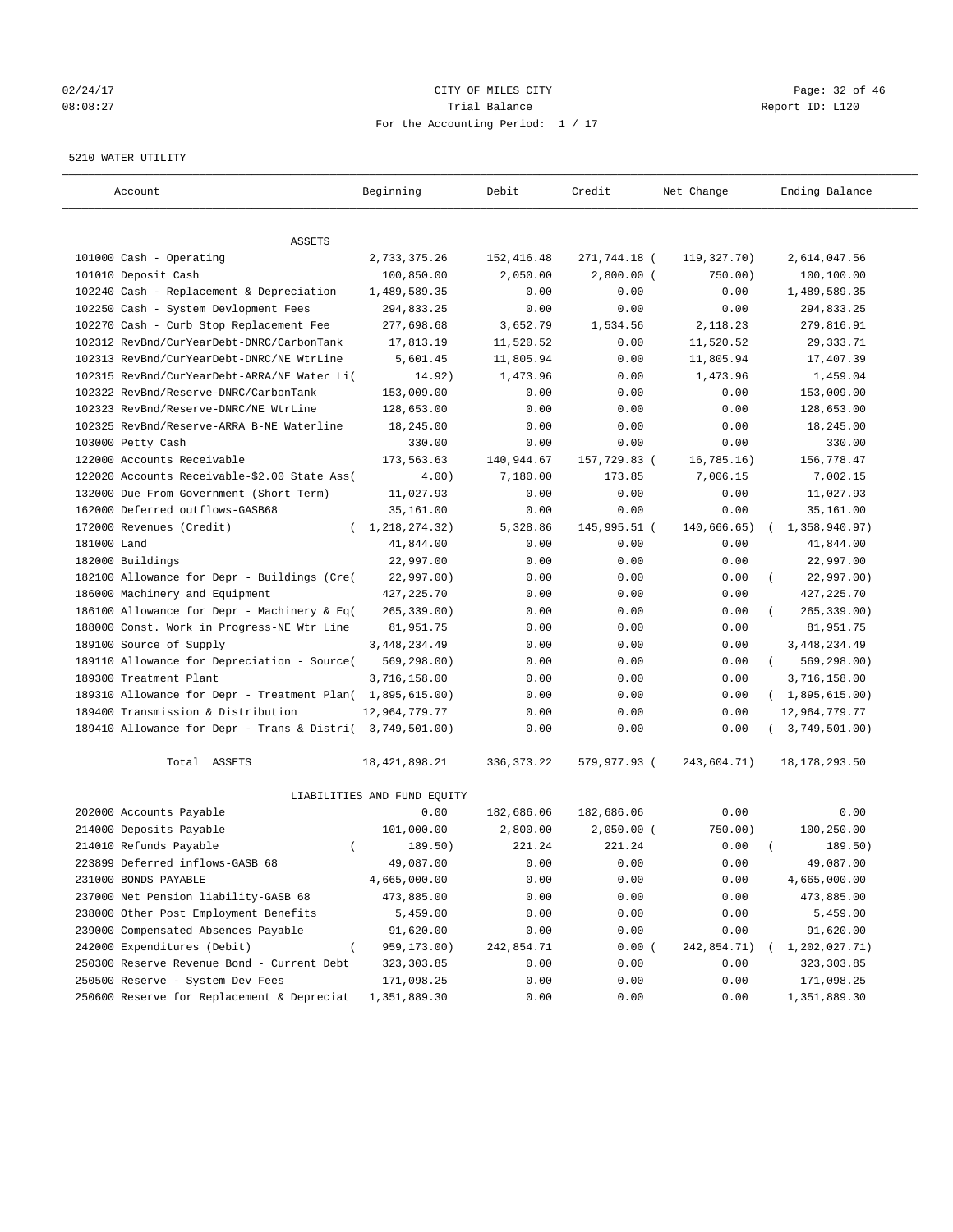| 02/24/17 |  |
|----------|--|
| 08:08:27 |  |

# CITY OF MILES CITY CONTROL CONTROL CONTROL CITY CONTROL Page: 33 of 46 Partial Balance and Communications of the Report ID: L120 For the Accounting Period: 1 / 17

5210 WATER UTILITY

| Account                              | Beginning        | Debit      | Credit       | Net Change  | Ending Balance  |
|--------------------------------------|------------------|------------|--------------|-------------|-----------------|
| 271000 Unreserved Fund Balance       | 479,092.93)      | 0.00       | 0.00         | 0.00        | 479,092.93)     |
| 272000 Unreserved Retained Earnings  | 12,628,011.24    | 0.00       | 0.00         | 0.00        | 12,628,011.24   |
| LIABILITIES AND FUND EQUITY<br>Total | 18, 421, 898. 21 | 428,562.01 | 184,957.30 ( | 243,604.71) | 18, 178, 293.50 |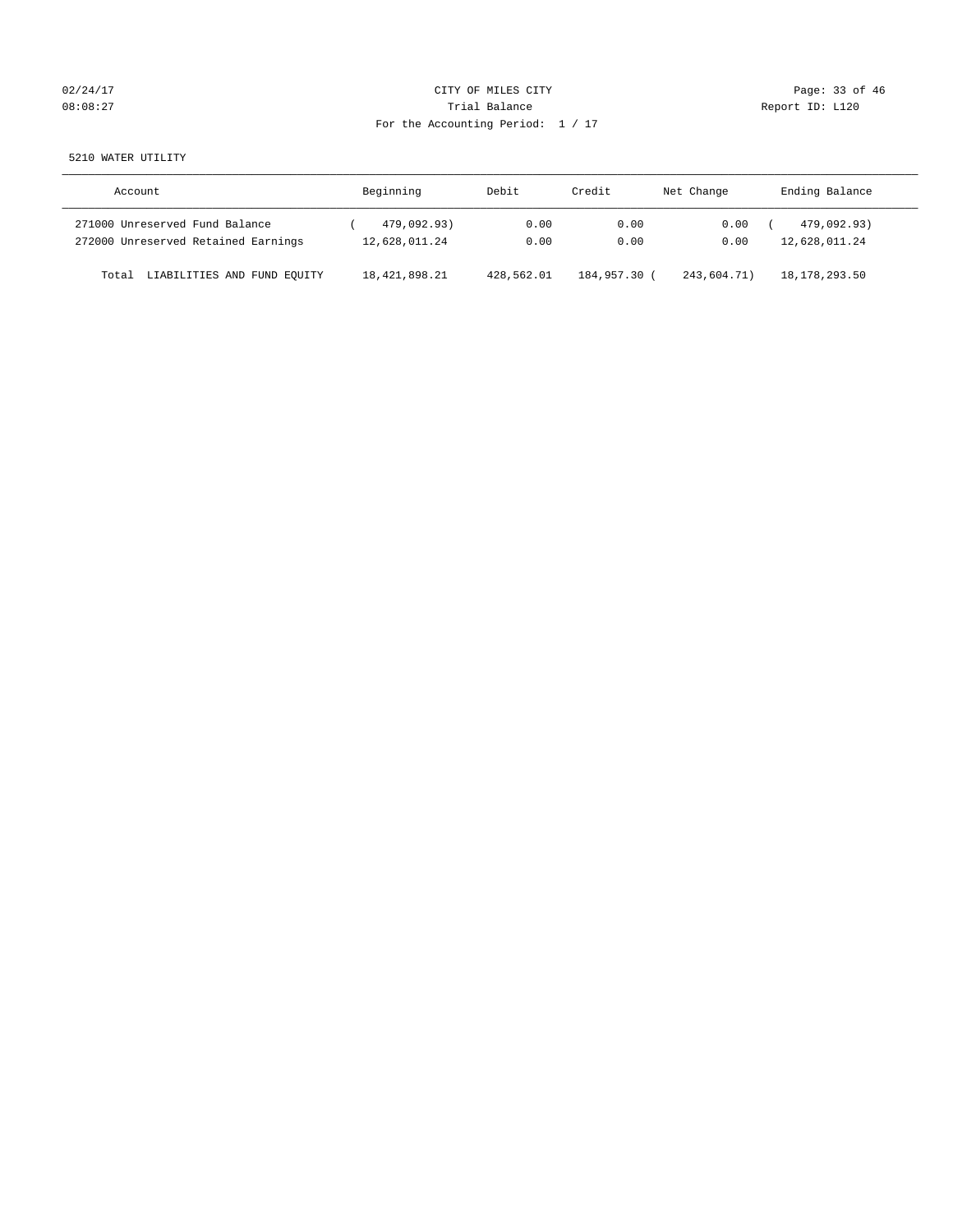# 02/24/17 Page: 34 of 46 08:08:27 Trial Balance Report ID: L120 For the Accounting Period: 1 / 17

#### 5310 SEWER UTILITY

| Account                                                   | Beginning                   | Debit        | Credit        | Net Change    | Ending Balance   |
|-----------------------------------------------------------|-----------------------------|--------------|---------------|---------------|------------------|
| <b>ASSETS</b>                                             |                             |              |               |               |                  |
| 101000 Cash - Operating                                   | 512,717.22                  | 172,035.65   | 104,599.45    | 67,436.20     | 580,153.42       |
| 102240 Cash - Replacement & Depreciation                  | 195,098.39                  | 0.00         | 0.00          | 0.00          | 195,098.39       |
| 102250 Cash - System Devlopment Fees                      | 144,120.91                  | 0.00         | 0.00          | 0.00          | 144,120.91       |
| 102279 WWtr Treatment Plant-Phase II Const(               | 686,876.59)                 | 0.00         | 182, 127.82 ( | 182, 127.82)  | 869,004.41)      |
| 102280 WWtr Treatment Plant-Phase I Constr                | 1,018,063.46                | 0.00         | 0.00          | 0.00          | 1,018,063.46     |
| 102316 RevBnd/CurYearDebt-Phase 1 Haynes L                | 100,381.40                  | 8,398.75     | 0.00          | 8,398.75      | 108,780.15       |
| 102317 RevBnd/CurYearDebt-WWTP Phase II                   | 44, 466. 39                 | 27,882.64    | 0.00          | 27,882.64     | 72,349.03        |
| 102390 REV BOND/RESERVE-Sewer Phase 1                     | 101,735.00                  | 0.00         | 0.00          | 0.00          | 101,735.00       |
| 102396 REV BOND/RESERVE-SEWER PHASE II                    | 2,368.00                    | 0.00         | 0.00          | 0.00          | 2,368.00         |
| 122000 Accounts Receivable                                | 196,776.84                  | 165, 415.93  | 171,140.95 (  | 5,725.02)     | 191,051.82       |
| 132000 Due From Government (Short Term)                   | 11,027.93                   | 0.00         | 0.00          | 0.00          | 11,027.93        |
| 162000 Deferred outflows-GASB68                           | 28,579.00                   | 0.00         | 0.00          | 0.00          | 28,579.00        |
| 172000 Revenues (Credit)<br>$\left($                      | 2, 172, 457.52)             | 596.34       | 166,924.84 (  | 166, 328.50)  | 2,338,786.02)    |
| 181000 Land                                               | 2.00                        | 0.00         | 0.00          | 0.00          | 2.00             |
| 186000 Machinery and Equipment                            | 742,196.54                  | 0.00         | 0.00          | 0.00          | 742,196.54       |
| 186100 Allowance for Depr - Machinery & Eq(               | 419,509.00)                 | 0.00         | 0.00          | 0.00          | 419,509.00)      |
| 188000 Const. Work in Progress-NE Wtr Line                | 436,099.60                  | 0.00         | 0.00          | 0.00          | 436,099.60       |
| 189300 Treatment Plant                                    | 4,648,138.96                | 0.00         | 0.00          | 0.00          | 4,648,138.96     |
| 189310 Allowance for Depr - Treatment Plan( 1,346,808.00) |                             | 0.00         | 0.00          | 0.00          | (1, 346, 808.00) |
| 189400 Transmission & Distribution                        | 4,028,819.40                | 0.00         | 0.00          | 0.00          | 4,028,819.40     |
| 189410 Allowance for Depr - Trans & Distri(               | 1,402,371.00)               | 0.00         | 0.00          | 0.00          | 1,402,371.00     |
| Total ASSETS                                              | 6,182,568.93                | 374, 329.31  | 624,793.06 (  | 250, 463. 75) | 5,932,105.18     |
|                                                           | LIABILITIES AND FUND EQUITY |              |               |               |                  |
| 202000 Accounts Payable                                   | 0.00                        | 201, 455.67  | 201,455.67    | 0.00          | 0.00             |
| 223899 Deferred inflows-GASB 68                           | 39,898.00                   | 0.00         | 0.00          | 0.00          | 39,898.00        |
| 231300 Bonds Pay 1979 Issue                               | 1,275,000.00                | 0.00         | 0.00          | 0.00          | 1,275,000.00     |
| 237000 Net Pension liability-GASB 68                      | 385,177.00                  | 0.00         | 0.00          | 0.00          | 385,177.00       |
| 238000 Other Post Employment Benefits                     | 4,469.00                    | 0.00         | 0.00          | 0.00          | 4,469.00         |
| 239000 Compensated Absences Payable                       | 73,362.00                   | 0.00         | 0.00          | 0.00          | 73,362.00        |
| 242000 Expenditures (Debit)<br>$\left($                   | 2, 293, 631.56)             | 250, 463. 75 | 0.00(         | 250, 463. 75) | 2,544,095.31)    |
| 250500 Reserve - System Dev Fees                          | 82,925.91                   | 0.00         | 0.00          | 0.00          | 82,925.91        |
| 250600 Reserve for Replacement & Depreciat                | 1,666,491.83                | 0.00         | 0.00          | 0.00          | 1,666,491.83     |
| 271000 Unreserved Fund Balance<br>$\left($                | 362,628.93)                 | 0.00         | 0.00          | 0.00          | 362,628.93)      |
| 272000 Unreserved Retained Earnings                       | 5, 311, 505.68              | 0.00         | 0.00          | 0.00          | 5, 311, 505.68   |
| Total LIABILITIES AND FUND EQUITY                         | 6,182,568.93                | 451,919.42   | 201,455.67 (  | 250, 463. 75) | 5,932,105.18     |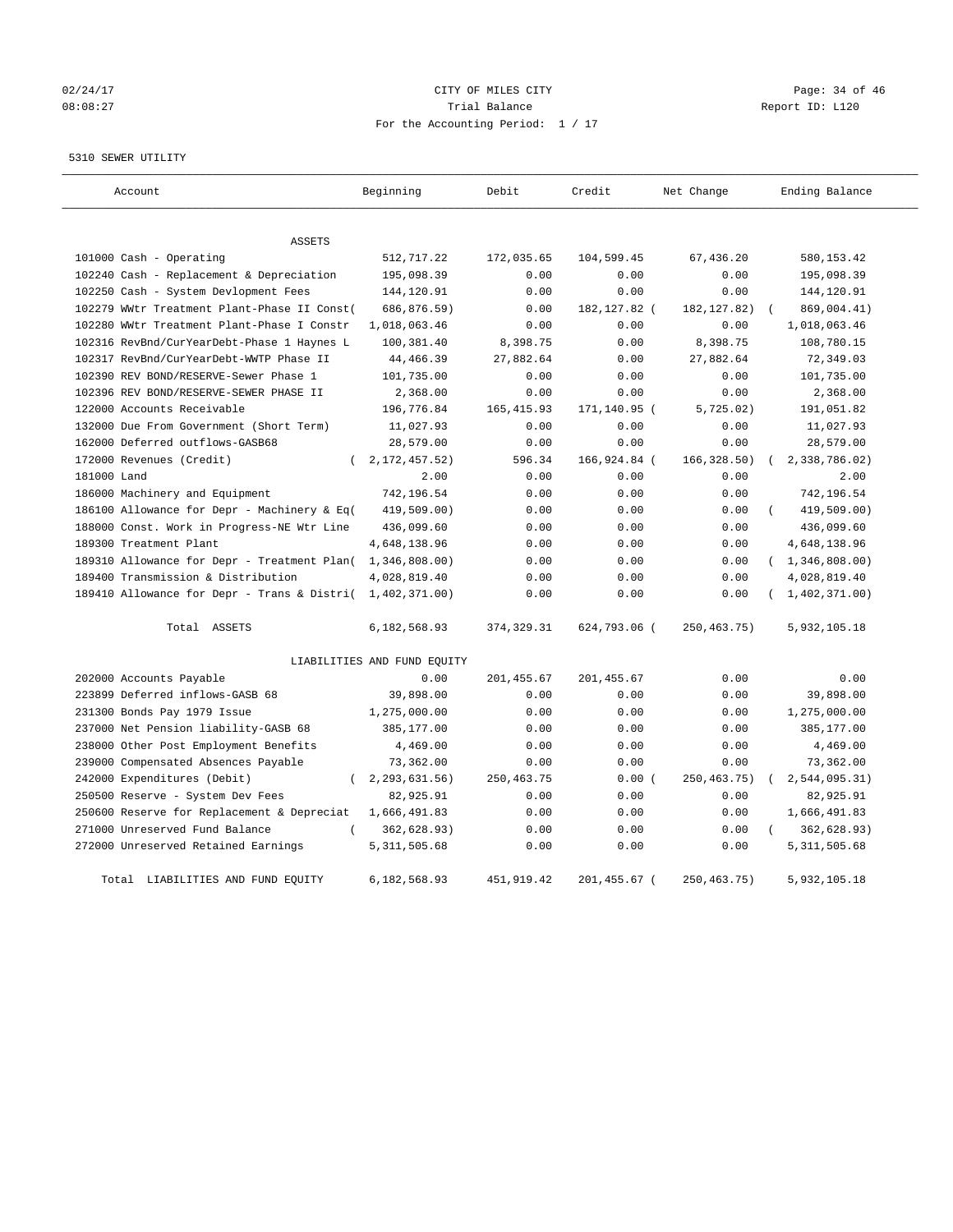# 02/24/17 Page: 35 of 46 08:08:27 Trial Balance Report ID: L120 For the Accounting Period: 1 / 17

#### 5510 AMBULANCE FUND

| Account                                                   | Beginning                   | Debit      | Credit       | Net Change   | Ending Balance            |
|-----------------------------------------------------------|-----------------------------|------------|--------------|--------------|---------------------------|
| <b>ASSETS</b>                                             |                             |            |              |              |                           |
| 101000 Cash - Operating<br>$\left($                       | 235,444.06)                 | 34,825.55  | 42,408.85 (  | $7,583.30$ ( | 243,027.36)               |
| 113211 Taxes Receivable - Real 2011                       | 19.68                       | 0.00       | 0.00         | 0.00         | 19.68                     |
| 113213 Tax Receivables Real-2013                          | 0.06                        | 0.00       | $0.41$ (     | 0.41)        | 0.47)                     |
| 113214 Taxes Receivable- Real 2014                        | 2.29                        | 0.00       | $0.40$ (     | 0.40)        | 1.89                      |
| 113215 Tax Receivables Real-2015                          | 20.25                       | 0.00       | $0.76$ (     | 0.76)        | 19.49                     |
| 113216 Tax Receivables real-2016<br>$\left($              | 4,704.77)                   | 0.00       | 29.77 (      | $29.77$ ) (  | 4,734.54)                 |
| 115208 Taxes Receivable - Personal 2008                   | 0.01                        | 0.00       | 0.00         | 0.00         | 0.01                      |
| 115214 Taxes Receivable Personal 2014<br>$\overline{(\ }$ | 0.01)                       | 0.00       | 0.00         | 0.00         | 0.01)                     |
| 115215 Taxes Receivable Personal-2015                     | 0.12                        | 0.00       | 0.00         | 0.00         | 0.12                      |
| 115216 Tax receivable personal-2016                       | 6.77                        | 0.00       | $0.25$ (     | 0.25)        | 6.52                      |
| 122000 Accounts Receivable                                | 173,037.91                  | 70,252.44  | 47,264.20    | 22,988.24    | 196,026.15                |
| 122100 Acct Receivable<br>$\left($                        | 204, 915. 20)               | 0.00       | 0.00         | 0.00         | 204, 915.20)              |
| 162000 Deferred outflows-GASB68                           | 24,356.00                   | 0.00       | 0.00         | 0.00         | 24,356.00                 |
| 172000 Revenues (Credit)<br>$\overline{ }$                | 359, 329.60)                | 0.00       | 68,563.37 (  | 68,563.37)   | 427,892.97)<br>$\sqrt{2}$ |
| 186000 Machinery and Equipment                            | 411, 482.11                 | 0.00       | 0.00         | 0.00         | 411, 482.11               |
| 186100 Allowance for Depr - Machinery & Eq(               | 245,859.00)                 | 0.00       | 0.00         | 0.00         | 245,859.00)               |
| Total ASSETS<br>$\left($                                  | 441, 327.56)                | 105,077.99 | 158,268.01 ( | 53,190.02) ( | 494,517.58)               |
|                                                           | LIABILITIES AND FUND EQUITY |            |              |              |                           |
| 202000 Accounts Payable                                   | 0.00                        | 16,108.64  | 16,108.64    | 0.00         | 0.00                      |
| 223100 Deferred Revenue - Real Prop Taxes (               | 4,782.06)                   | 31.34      | 0.00(        | 31.34)       | 4,813.40)                 |
| 223200 Deferred Revenue - Pers Prop Taxes (               | 12.69)                      | 0.25       | 0.00(        | 0.25)        | 12.94)                    |
| 223899 Deferred inflows-GASB 68                           | 16,741.00                   | 0.00       | 0.00         | 0.00         | 16,741.00                 |
| 235000 CONTRACTS/NOTES/LOANS PAYABLE                      | 13,180.35                   | 0.00       | 0.00         | 0.00         | 13,180.35                 |
| 237000 Net Pension liability-GASB 68                      | 123,016.00                  | 0.00       | 0.00         | 0.00         | 123,016.00                |
| 238000 Other Post Employment Benefits                     | 2,330.00                    | 0.00       | 0.00         | 0.00         | 2,330.00                  |
| 239000 Compensated Absences Payable                       | 19,147.00                   | 0.00       | 0.00         | 0.00         | 19,147.00                 |
| 242000 Expenditures (Debit)<br>$\left($                   | 505, 388.89)                | 55,022.42  | $1,863.99$ ( | 53, 158.43)  | 558, 547.32)              |
| 271000 Unreserved Fund Balance                            | 121, 630.00)                | 0.00       | 0.00         | 0.00         | 121,630.00)               |
| 272000 Unreserved Retained Earnings                       | 16,071.73                   | 0.00       | 0.00         | 0.00         | 16,071.73                 |
| Total LIABILITIES AND FUND EQUITY<br>$\left($             | 441, 327.56)                | 71,162.65  | 17,972.63 (  | 53,190.02)   | 494, 517.58)              |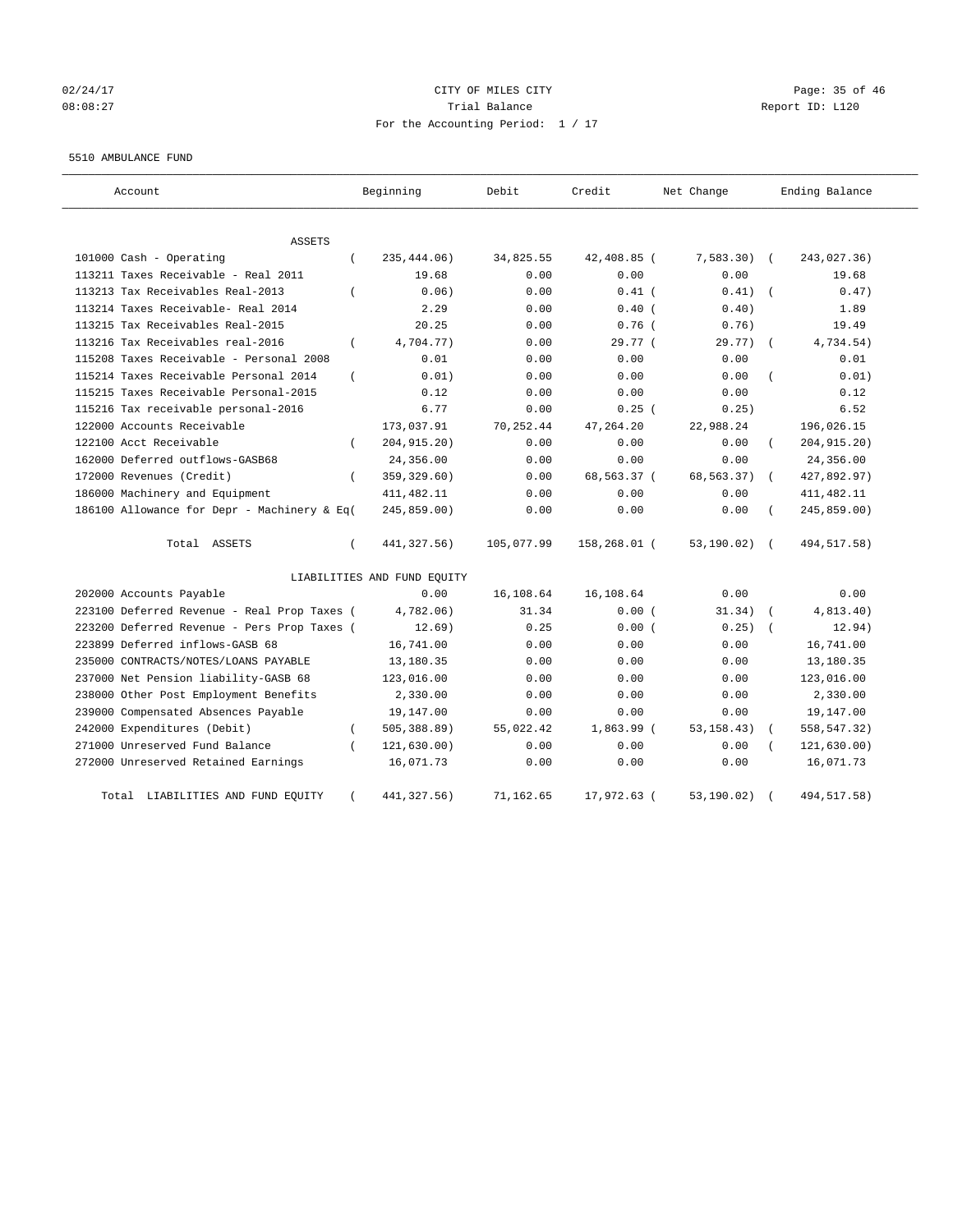# 02/24/17 Page: 36 of 46 08:08:27 Trial Balance Report ID: L120 For the Accounting Period: 1 / 17

#### 5610 AIRPORT OPERATING

| Account                                        | Beginning                   | Debit      | Credit      | Net Change  | Ending Balance           |
|------------------------------------------------|-----------------------------|------------|-------------|-------------|--------------------------|
| ASSETS                                         |                             |            |             |             |                          |
| 101000 Cash - Operating                        | 47,052.13                   | 15,587.69  | 28,296.56 ( | 12,708.87)  | 34, 343. 26              |
| 101100 Cash-FAA Grant/St Loan-2008             | 6,748.74                    | 0.00       | 0.00        | 0.00        | 6,748.74                 |
| 102230 Cash - Surplus/Credit Card Acct         | 93.53                       | 4,367.13   | 0.00        | 4,367.13    | 4,460.66                 |
| 103000 Petty Cash                              | 100.00                      | 0.00       | 0.00        | 0.00        | 100.00                   |
| 113211 Taxes Receivable - Real 2011            | 11.57                       | 0.00       | 0.00        | 0.00        | 11.57                    |
| 113213 Tax Receivables Real-2013               | 0.12)                       | 0.00       | $0.62$ (    | 0.62)       | 0.74)                    |
| 113214 Taxes Receivable- Real 2014             | 3.45                        | 0.00       | $0.60$ (    | 0.60)       | 2.85                     |
| 113215 Tax Receivables Real-2015               | 30.40                       | 0.00       | $1.14$ (    | 1.14)       | 29.26                    |
| 113216 Tax Receivables real-2016<br>$\left($   | 7,057.17)                   | 0.00       | 44.66 (     | 44.66)      | 7,101.83)                |
| 115208 Taxes Receivable - Personal 2008        | 0.02                        | 0.00       | 0.00        | 0.00        | 0.02                     |
| 115215 Taxes Receivable Personal-2015          | 0.20                        | 0.00       | 0.00        | 0.00        | 0.20                     |
| 115216 Tax receivable personal-2016            | 10.16                       | 0.00       | 0.37(       | 0.37)       | 9.79                     |
| 132000 Due From Government (Short Term)        | 306,196.40                  | 0.00       | 0.00        | 0.00        | 306,196.40               |
| 141000 Prepaid Expense                         | 4,615.00                    | 0.00       | 0.00        | 0.00        | 4,615.00                 |
| 162000 Deferred outflows-GASB68                | 6,871.00                    | 0.00       | 0.00        | 0.00        | 6,871.00                 |
| 172000 Revenues (Credit)                       | 657, 248.73)                | 0.00       | 19,954.82 ( | 19,954.82)  | 677, 203.55)<br>$\left($ |
| 181000 Land                                    | 19,983.00                   | 0.00       | 0.00        | 0.00        | 19,983.00                |
| 182000 Buildings                               | 677,537.00                  | 0.00       | 0.00        | 0.00        | 677,537.00               |
| 182100 Allowance for Depr - Buildings (Cre(    | 358,424.00)                 | 0.00       | 0.00        | 0.00        | 358,424.00)              |
| 184000 Improvements Other Than Buildings       | 8,543,759.48                | 0.00       | 0.00        | 0.00        | 8,543,759.48             |
| 184100 Allowance for Depr - Imp Other Than(    | 2,580,004.00)               | 0.00       | 0.00        | 0.00        | 2,580,004.00             |
| 186000 Machinery and Equipment                 | 907,191.59                  | 0.00       | 0.00        | 0.00        | 907,191.59               |
| 186100 Allowance for Depr - Machinery & Eq(    | 387,207.00)                 | 0.00       | 0.00        | 0.00        | 387,207.00)              |
| 188000 Const. Work in Progress-NE Wtr Line     | 4, 424, 881. 78             | 0.00       | 0.00        | 0.00        | 4, 424, 881.78           |
| Total ASSETS                                   | 10,955,144.43               | 19,954.82  | 48,298.77 ( | 28, 343.95) | 10,926,800.48            |
|                                                | LIABILITIES AND FUND EQUITY |            |             |             |                          |
| 202000 Accounts Payable                        | 266,216.05                  | 13,875.70  | 13,875.70   | 0.00        | 266, 216.05              |
| 223100 Deferred Revenue - Real Prop Taxes (    | 7,173.09)                   | 47.02      | 0.00(       | 47.02)      | 7,220.11)                |
| 223200 Deferred Revenue - Pers Prop Taxes (    | 19.04)                      | 0.37       | 0.00(       | 0.37)       | 19.41)                   |
| 223899 Deferred inflows-GASB 68                | 9,592.00                    | 0.00       | 0.00        | 0.00        | 9,592.00                 |
| 235000 CONTRACTS/NOTES/LOANS PAYABLE           | 7,801.10                    | 0.00       | 0.00        | 0.00        | 7,801.10                 |
| 235140 LTrm Pay/Intercap-Runway                | 35,649.13                   | 0.00       | 0.00        | 0.00        | 35,649.13                |
| 235150 LTrm Pay/MT Aeronautics                 | 9,842.00                    | 0.00       | 0.00        | 0.00        | 9,842.00                 |
| 235160 LTrm Pay/MT Aeronautics (2)             | 152,577.00                  | 0.00       | 0.00        | 0.00        | 152,577.00               |
| 237000 Net Pension liability-GASB 68           | 92,598.00                   | 0.00       | 0.00        | 0.00        | 92,598.00                |
| 238000 Other Post Employment Benefits          | 1,266.00                    | 0.00       | 0.00        | 0.00        | 1,266.00                 |
| 239000 Compensated Absences Payable            | 6,943.00                    | 0.00       | 0.00        | 0.00        | 6,943.00                 |
| 242000 Expenditures (Debit)<br>$\left($        | 591,957.03)                 | 28,296.56  | 0.00(       | 28,296.56)  | 620,253.59)              |
| 250600 Reserve for Replacement & Depreciat     | 18,913.67                   | 0.00       | 0.00        | 0.00        | 18,913.67                |
| 271000 Unreserved Fund Balance<br><sup>-</sup> | 80,253.00)                  | 0.00       | 0.00        | 0.00        | 80, 253.00)              |
| 272000 Unreserved Retained Earnings            | 11,033,148.64               | 0.00       | 0.00        | 0.00        | 11,033,148.64            |
| Total LIABILITIES AND FUND EQUITY              | 10,955,144.43               | 42, 219.65 | 13,875.70 ( | 28,343.95)  | 10,926,800.48            |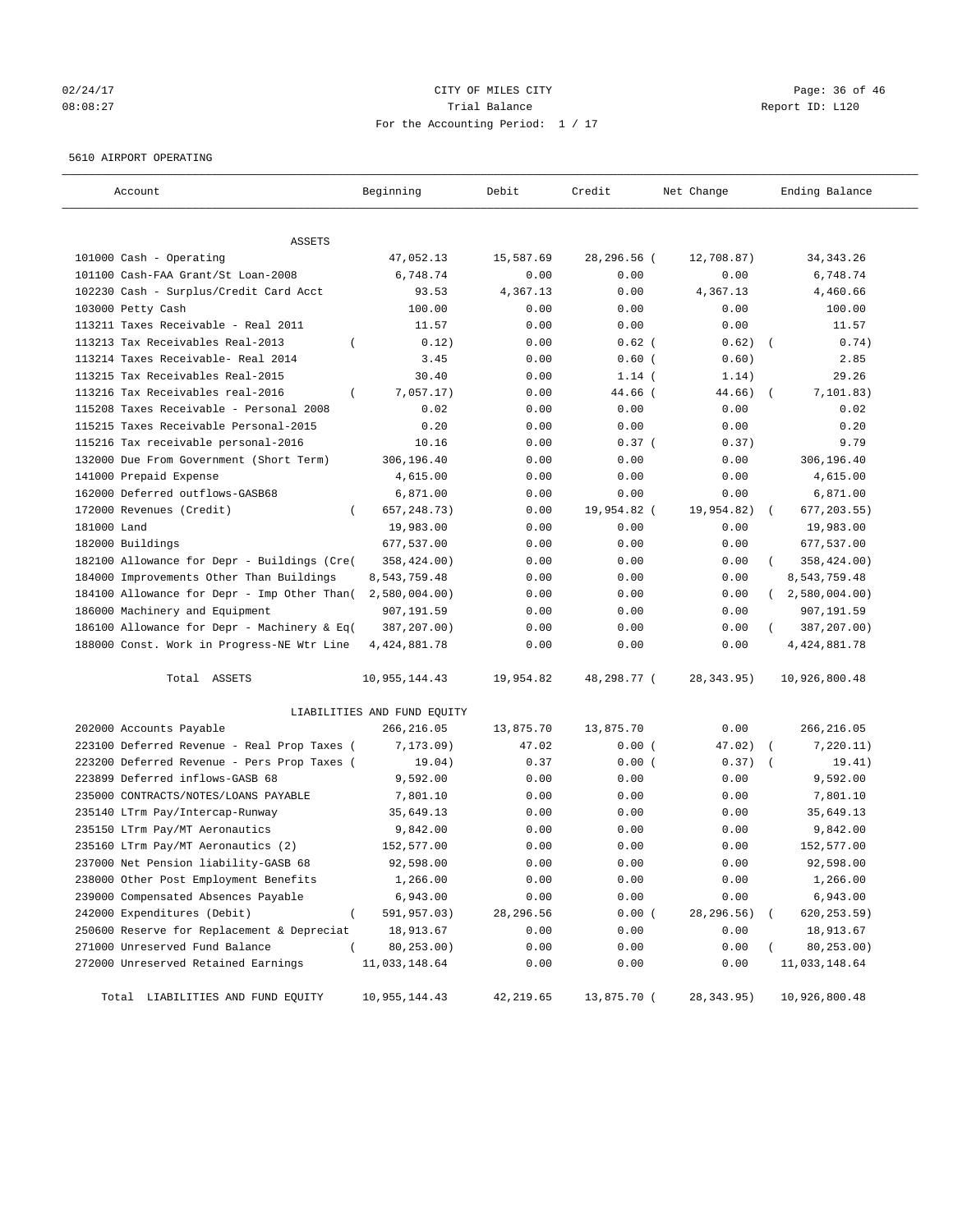## $02/24/17$  Page: 37 of 46 08:08:27 Channel Balance Trial Balance Report ID: L120 For the Accounting Period: 1 / 17

#### 6040 PUBLIC WORKS

| Account                              | Beginning                   | Debit     | Credit      | Net Change     | Ending Balance |
|--------------------------------------|-----------------------------|-----------|-------------|----------------|----------------|
| <b>ASSETS</b>                        |                             |           |             |                |                |
| 101000 Cash - Operating              | 58,380.95                   | 0.00      | 13,815.21 ( | 13,815.21)     | 44,565.74      |
| 172000 Revenues (Credit)             | 67, 189.26)                 | 0.00      | 0.00        | 0.00           | 67, 189.26)    |
| Total ASSETS                         | 8,808.31)                   | 0.00      | 13,815.21 ( | $13,815.21)$ ( | 22,623.52)     |
|                                      | LIABILITIES AND FUND EQUITY |           |             |                |                |
| 202000 Accounts Payable              | 0.00                        | 1,510.77  | 1,510.77    | 0.00           | 0.00           |
| 239000 Compensated Absences Payable  | 13,896.00                   | 0.00      | 0.00        | 0.00           | 13,896.00      |
| 242000 Expenditures (Debit)          | 90,320.67)                  | 13,815.21 | 0.00(       | 13,815.21)     | 104, 135.88)   |
| 271000 Unreserved Fund Balance       | 29,119.09)                  | 0.00      | 0.00        | 0.00           | 29,119.09)     |
| 272000 Unreserved Retained Earnings  | 96,735.45                   | 0.00      | 0.00        | 0.00           | 96,735.45      |
| LIABILITIES AND FUND EQUITY<br>Total | 8,808.31)                   | 15,325.98 | 1,510.77 (  | 13,815.21)     | 22,623.52)     |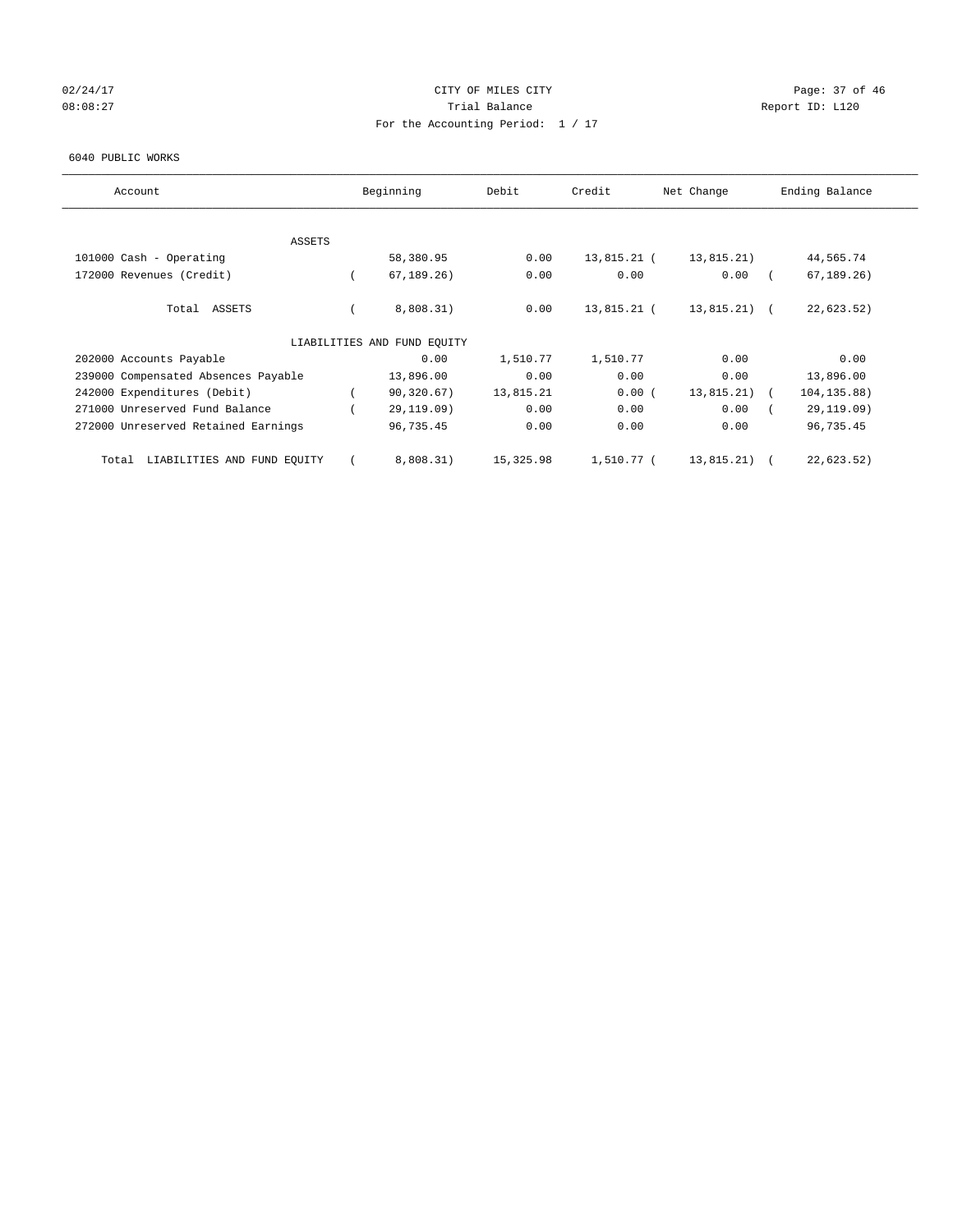#### 02/24/17 Page: 38 of 46 08:08:27 Channel Balance Trial Balance Report ID: L120 For the Accounting Period: 1 / 17

# 7370 TBID

| Account                              | Beginning                   | Debit     | Credit    | Net Change | Ending Balance |
|--------------------------------------|-----------------------------|-----------|-----------|------------|----------------|
|                                      |                             |           |           |            |                |
|                                      | ASSETS                      |           |           |            |                |
| 101000 Cash - Operating              | 0.00                        | 6,046.00  | 6,046.00  | 0.00       | 0.00           |
|                                      |                             |           |           |            |                |
| Total ASSETS                         | 0.00                        | 6,046.00  | 6,046.00  | 0.00       | 0.00           |
|                                      |                             |           |           |            |                |
|                                      | LIABILITIES AND FUND EQUITY |           |           |            |                |
| 202000 Accounts Payable              | 0.00                        | 6,046.00  | 6,046.00  | 0.00       | 0.00           |
| 212500 Due to Others                 | 0.00                        | 6,046.00  | 6,046.00  | 0.00       | 0.00           |
| LIABILITIES AND FUND EQUITY<br>Total | 0.00                        | 12,092.00 | 12,092.00 | 0.00       | 0.00           |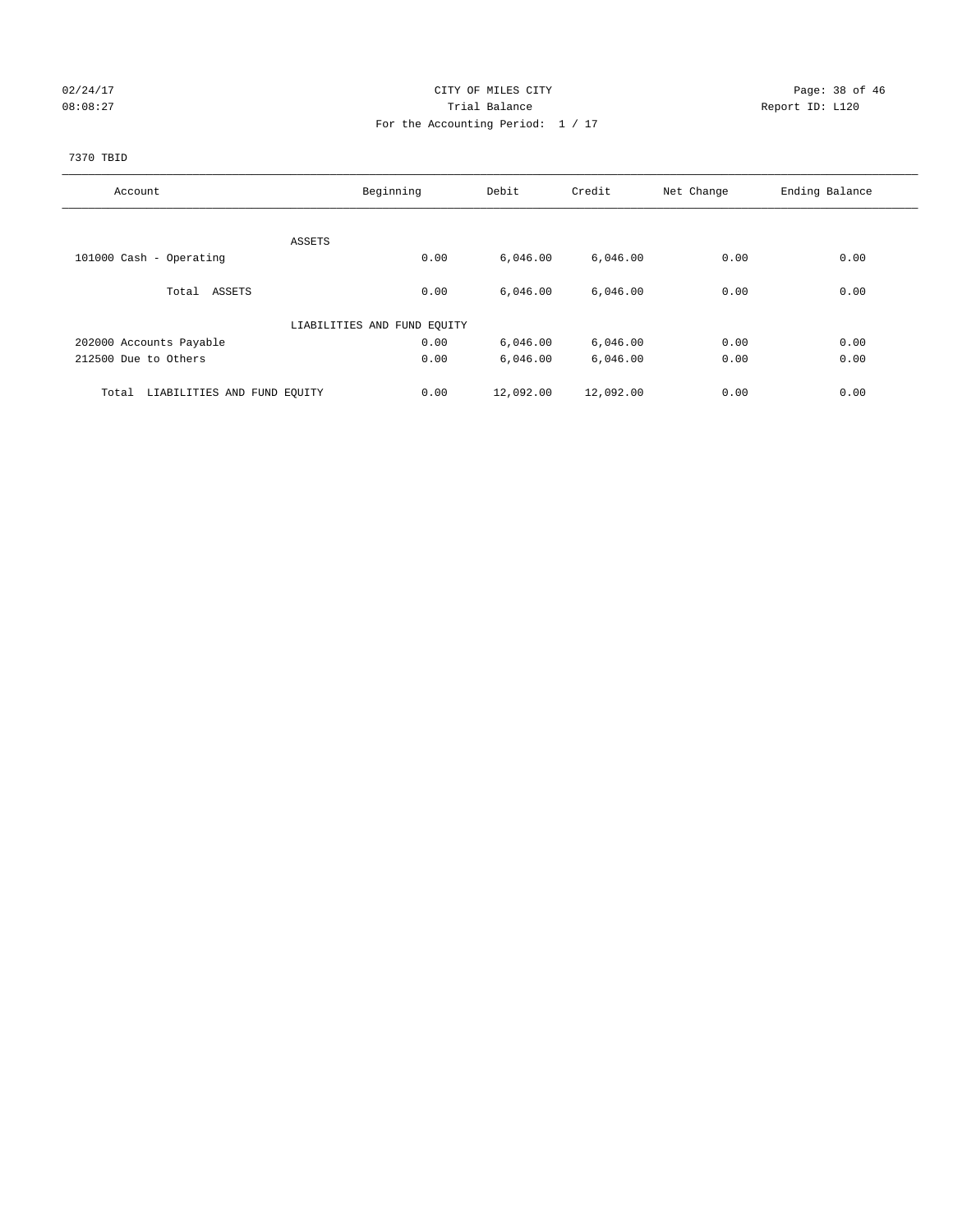# 02/24/17 Page: 39 of 46 08:08:27 Trial Balance Report ID: L120 For the Accounting Period: 1 / 17

7467 Law Enforcement Academy Surcharge

| Account                                   | Beginning                   | Debit  | Credit | Net Change | Ending Balance |
|-------------------------------------------|-----------------------------|--------|--------|------------|----------------|
| ASSETS                                    |                             |        |        |            |                |
| 101000 Cash - Operating                   | 0.00                        | 490.00 | 0.00   | 490.00     | 490.00         |
|                                           |                             |        |        |            |                |
| Total ASSETS                              | 0.00                        | 490.00 | 0.00   | 490.00     | 490.00         |
|                                           | LIABILITIES AND FUND EQUITY |        |        |            |                |
| 212200 Due to Federal, Soc Sec & Medicare | 0.00                        | 0.00   | 490.00 | 490.00     | 490.00         |
|                                           |                             |        |        |            |                |
| LIABILITIES AND FUND EQUITY<br>Total      | 0.00                        | 0.00   | 490.00 | 490.00     | 490.00         |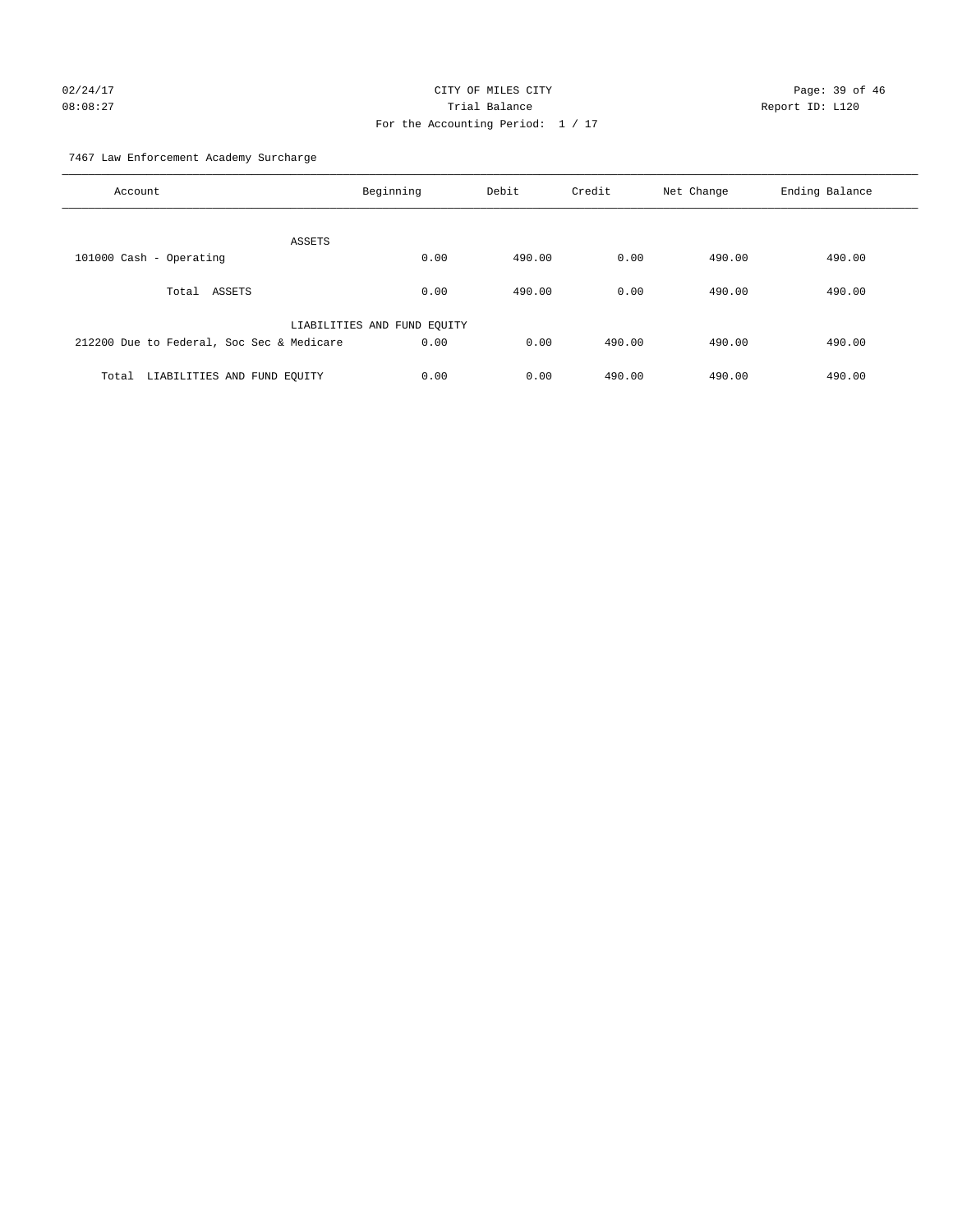#### 7471 CIVIL LEGAL ASSIST/VICTIM DOM VIOLENCE PROG

| Account                              | Beginning                   | Debit  | Credit | Net Change | Ending Balance |
|--------------------------------------|-----------------------------|--------|--------|------------|----------------|
|                                      |                             |        |        |            |                |
| 101000 Cash - Operating              | <b>ASSETS</b><br>0.00       | 821.69 | 0.00   | 821.69     | 821.69         |
| ASSETS<br>Total                      | 0.00                        | 821.69 | 0.00   | 821.69     | 821.69         |
|                                      | LIABILITIES AND FUND EQUITY |        |        |            |                |
| 212500 Due to Others                 | 0.00                        | 0.00   | 821.69 | 821.69     | 821.69         |
| LIABILITIES AND FUND EQUITY<br>Total | 0.00                        | 0.00   | 821.69 | 821.69     | 821.69         |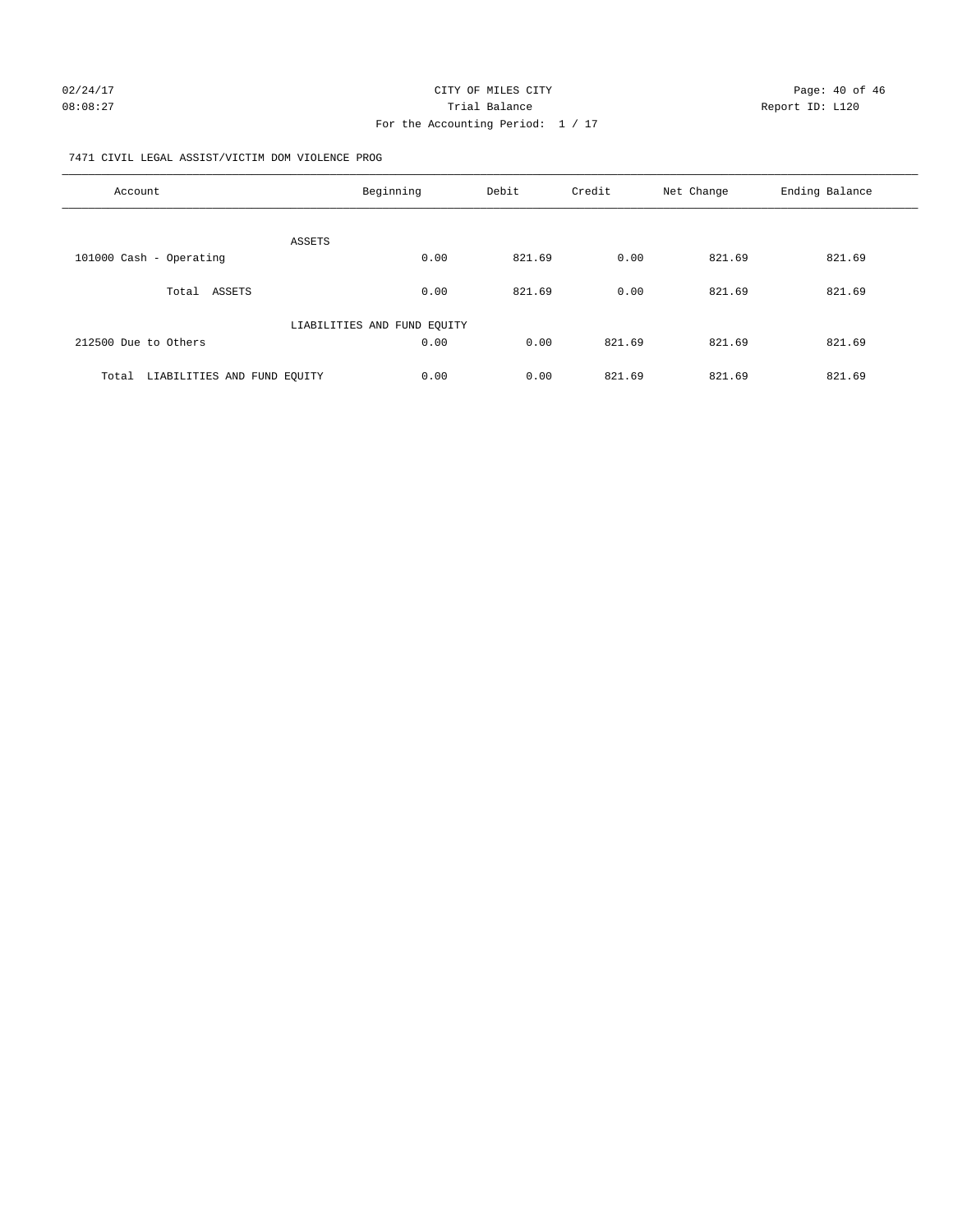# 02/24/17 Page: 41 of 46 08:08:27 COMPOSERT TRIAL BALANCE REPORT ID: L120 For the Accounting Period: 1 / 17

#### 7910 PAYROLL FUND

| Account                                   | Beginning                   | Debit      | Credit       | Net Change    | Ending Balance |
|-------------------------------------------|-----------------------------|------------|--------------|---------------|----------------|
|                                           |                             |            |              |               |                |
| <b>ASSETS</b>                             |                             |            |              |               |                |
| 101000 Cash - Operating                   | 121,700.95                  | 493,660.08 | 521,462.64 ( | 27,802.56)    | 93,898.39      |
|                                           |                             |            |              |               |                |
| Total ASSETS                              | 121,700.95                  | 493,660.08 | 521,462.64 ( | 27,802.56)    | 93,898.39      |
|                                           |                             |            |              |               |                |
|                                           | LIABILITIES AND FUND EQUITY |            |              |               |                |
| 201000 Warrants Payable                   | 121,254.25                  | 130,322.06 | 87,357.65 (  | 42,964.41)    | 78,289.84      |
| 212200 Due to Federal, Soc Sec & Medicare | 0.00                        | 73,046.88  | 73,046.88    | 0.00          | 0.00           |
| 212202 Due to State Unemployment          | 0.00                        | 0.00       | 540.56       | 540.56        | 540.56         |
| 212203 Due to Worker's Compensation       | 0.00                        | 0.00       | 15,067.98    | 15,067.98     | 15,067.98      |
| 212204 Due to State Income Tax            | 0.00                        | 15,946.00  | 15,946.00    | 0.00          | 0.00           |
| 212205 due to MPORS-GABA                  | 403.06                      | 14,486.95  | 14,083.90 (  | 403.05)       | 0.01           |
| 212207 Due to AFLAC, AFLAC PRETAX         | 0.00                        | 456.80     | 456.80       | 0.00          | 0.00           |
| 212208 Due to Health Ins, Dental, Vision  | 0.00                        | 62,497.47  | 62,497.47    | 0.00          | 0.00           |
| 212209 Due to PERS Retirement             | 43.64                       | 35,067.35  | 35,023.71 (  | 43.64)        | 0.00           |
| 212210 Due to FURS-GABA Retirement        | 0.00                        | 13, 244.78 | 13,244.78    | 0.00          | 0.00           |
| Total LIABILITIES AND FUND EQUITY         | 121,700.95                  | 345,068.29 | 317,265.73 ( | $27,802.56$ ) | 93,898.39      |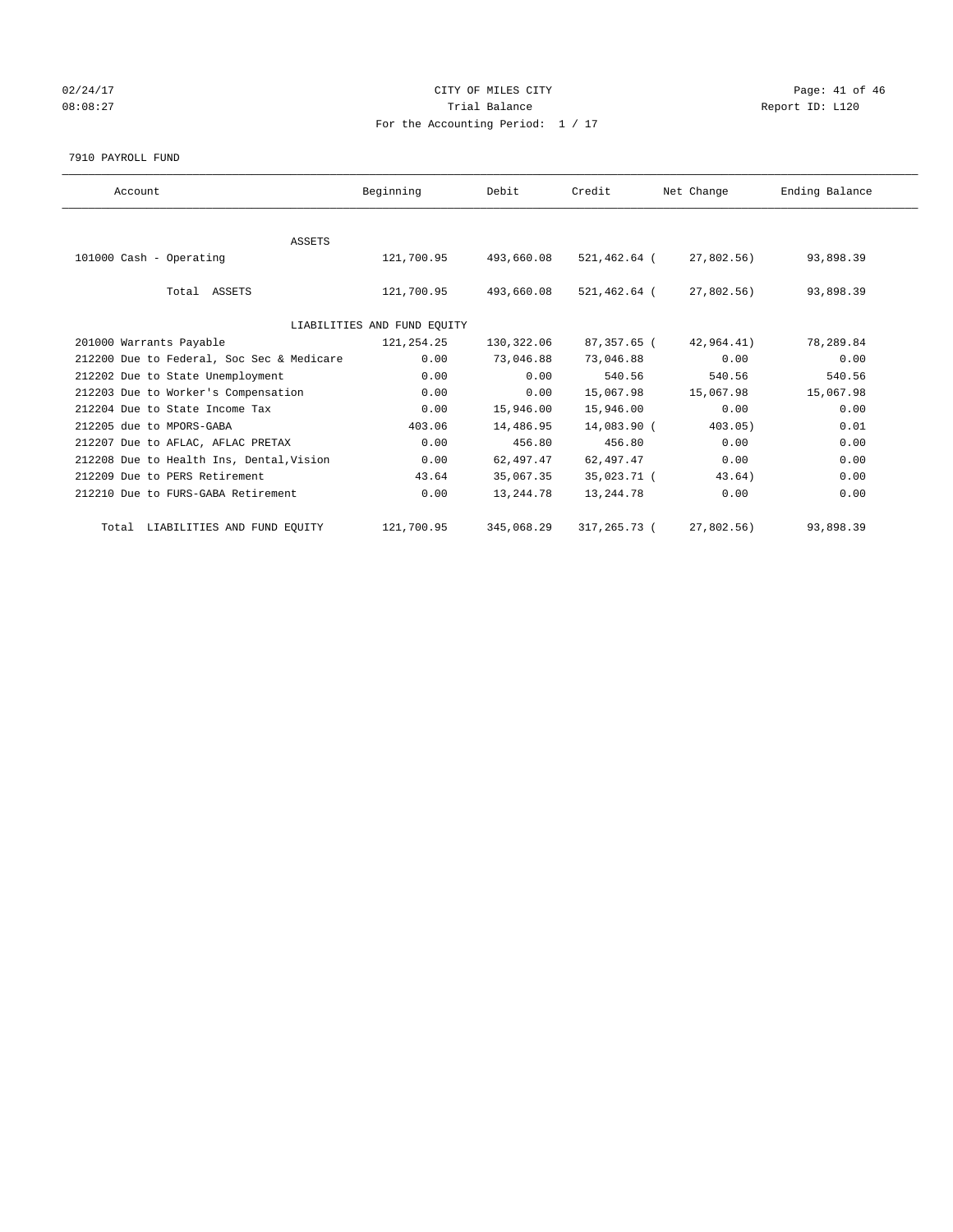| 02/24/17 |  |
|----------|--|
| 08:08:27 |  |

#### CITY OF MILES CITY CONTROL CONTROL CONTROL CITY 08:08:27 Trial Balance Report ID: L120 For the Accounting Period: 1 / 17

#### 7930 CLAIMS FUND

| Account                              | Beginning                   | Debit      | Credit       | Net Change   | Ending Balance |
|--------------------------------------|-----------------------------|------------|--------------|--------------|----------------|
|                                      |                             |            |              |              |                |
|                                      | <b>ASSETS</b>               |            |              |              |                |
| 101000 Cash - Operating              | 343,886.81                  | 587,001.68 | 638,566.52 ( | 51,564.84)   | 292,321.97     |
|                                      |                             |            |              |              |                |
| ASSETS<br>Total                      | 343,886.81                  | 587,001.68 | 638,566.52 ( | 51, 564, 84) | 292, 321.97    |
|                                      |                             |            |              |              |                |
|                                      | LIABILITIES AND FUND EQUITY |            |              |              |                |
| 201000 Warrants Payable              | 343,886.81                  | 638,566.52 | 587,001.68 ( | 51,564.84)   | 292,321.97     |
|                                      |                             |            |              |              |                |
| LIABILITIES AND FUND EQUITY<br>Total | 343,886.81                  | 638,566.52 | 587,001.68 ( | 51, 564, 84) | 292,321.97     |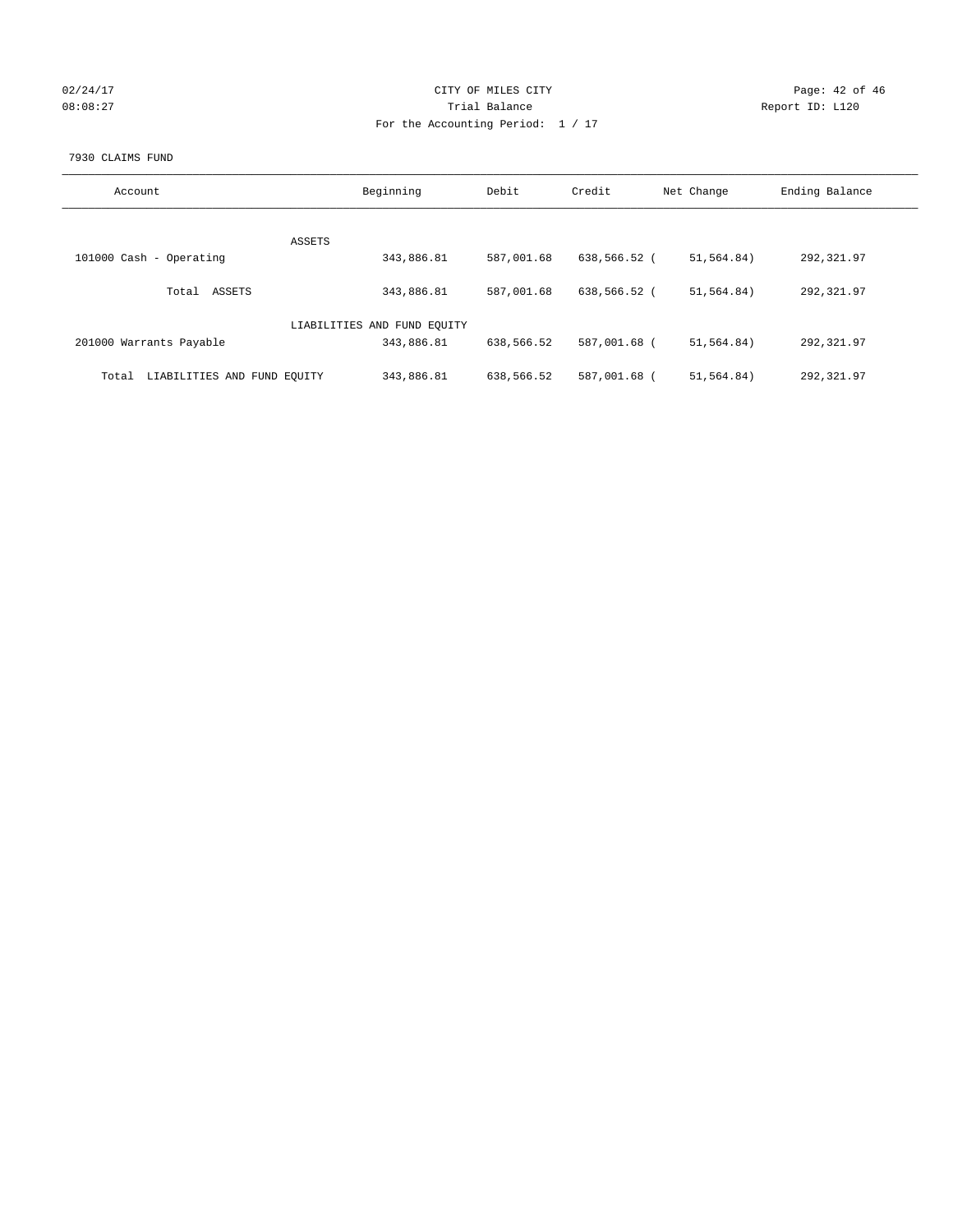# 02/24/17 Page: 43 of 46 08:08:27 Trial Balance Report ID: L120 For the Accounting Period: 1 / 17

7980 CUSTER CO WATER & SEWER DISTRICT

| Account                                 | Beginning                   | Debit     | Credit        | Net Change  | Ending Balance |
|-----------------------------------------|-----------------------------|-----------|---------------|-------------|----------------|
|                                         |                             |           |               |             |                |
| ASSETS                                  |                             |           |               |             |                |
| 101000 Cash - Operating                 | 0.07                        | 15,584.43 | 15,584.50 (   | 0.07)       | 0.00           |
| 122000 Accounts Receivable              | 16,812.86                   | 14,384.70 | 15,584.43 (   | 1, 199.73)  | 15,613.13      |
| Total ASSETS                            | 16,812.93                   | 29,969.13 | $31,168.93$ ( | 1, 199.80)  | 15,613.13      |
|                                         | LIABILITIES AND FUND EQUITY |           |               |             |                |
| 202000 Accounts Payable                 | 0.00                        | 15,584.50 | 15,584.50     | 0.00        | 0.00           |
| 211020 Due to Custer Water & Sewer Dist | 16,812.93                   | 15,584.50 | 14,384.70 (   | 1, 199.80)  | 15,613.13      |
| LIABILITIES AND FUND EQUITY<br>Total    | 16,812.93                   | 31,169.00 | 29,969.20 (   | 1, 199, 80) | 15,613.13      |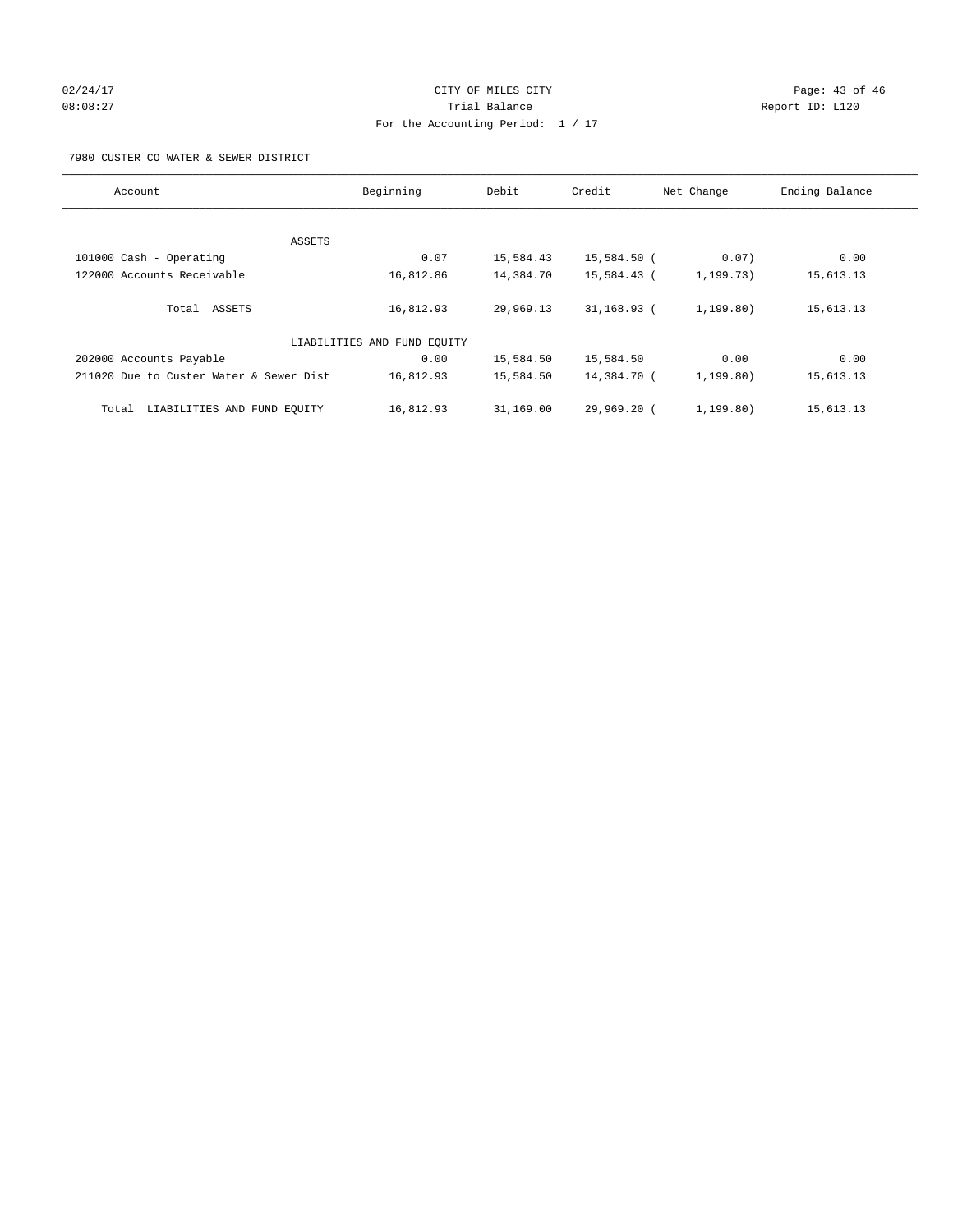# 02/24/17 Page: 44 of 46 08:08:27 Trial Balance Report ID: L120 For the Accounting Period: 1 / 17

7981 Interest Clearing

| Account                              | Beginning                   | Debit    | Credit   | Net Change | Ending Balance |
|--------------------------------------|-----------------------------|----------|----------|------------|----------------|
|                                      | ASSETS                      |          |          |            |                |
| 101000 Cash - Operating              | 0.00                        | 5,155.79 | 5,155.79 | 0.00       | 0.00           |
| Total ASSETS                         | 0.00                        | 5,155.79 | 5,155.79 | 0.00       | 0.00           |
|                                      | LIABILITIES AND FUND EQUITY |          |          |            |                |
| 212500 Due to Others                 | 0.00                        | 5,155.79 | 5,155.79 | 0.00       | 0.00           |
| LIABILITIES AND FUND EQUITY<br>Total | 0.00                        | 5,155.79 | 5,155.79 | 0.00       | 0.00           |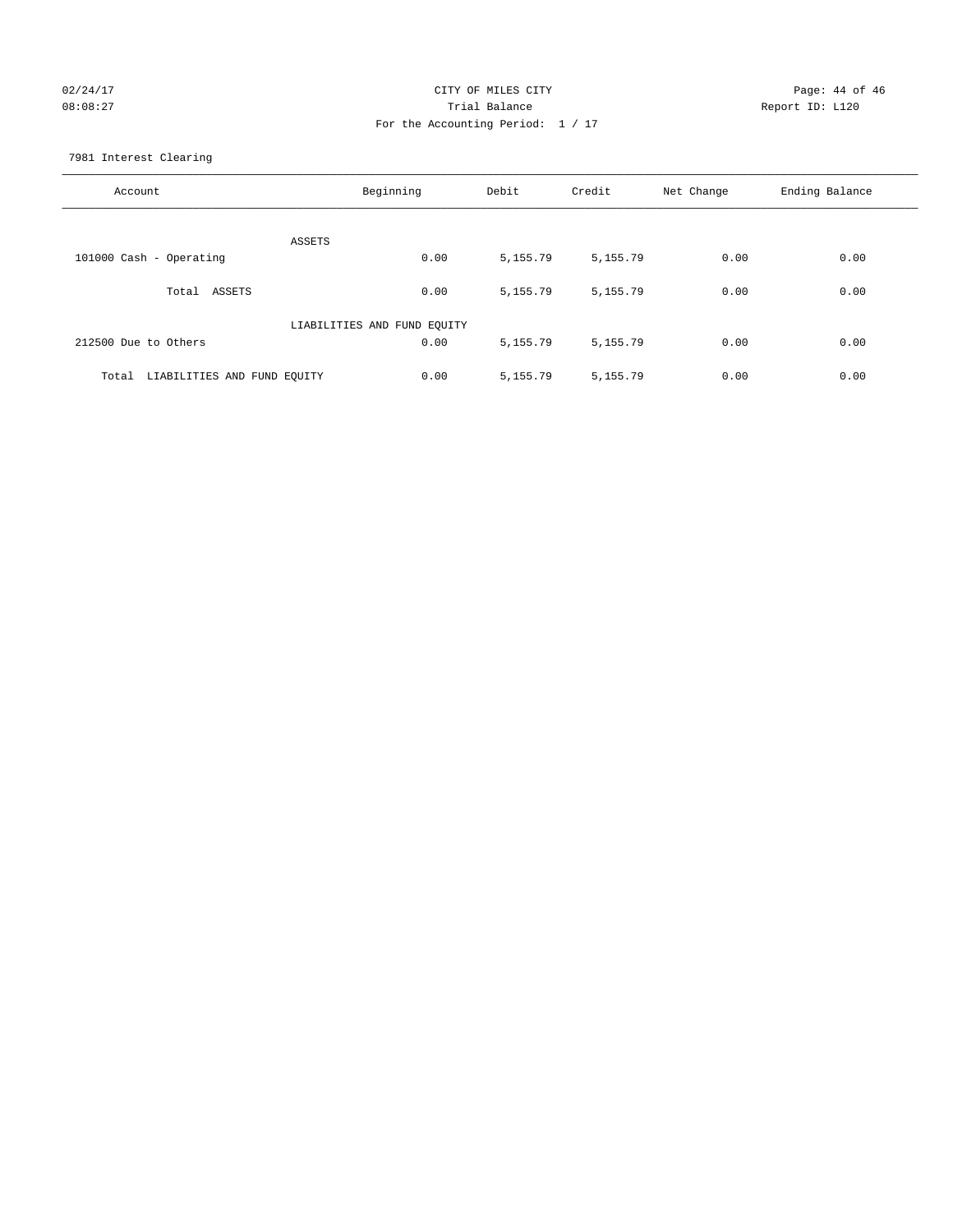# 02/24/17 Page: 45 of 46 Page: 45 of 46 Page: 45 of 46 Page: 45 of 46 Page: 45 of 46 08:08:27 Channel Balance Trial Balance Report ID: L120 For the Accounting Period: 1 / 17

#### 9000 GENERAL FIXED ASSETS GROUP OF ACCOUNTS FUND

| Account                                                    | Beginning                   | Debit | Credit | Net Change | Ending Balance  |
|------------------------------------------------------------|-----------------------------|-------|--------|------------|-----------------|
| ASSETS                                                     |                             |       |        |            |                 |
| 181000 Land                                                | 526,599.00                  | 0.00  | 0.00   | 0.00       | 526,599.00      |
| 182000 Buildings                                           | 1,986,836.00                | 0.00  | 0.00   | 0.00       | 1,986,836.00    |
| 182100 Allowance for Depr - Buildings (Cre(                | 684,991.00)                 | 0.00  | 0.00   | 0.00       | 684,991.00)     |
| 186000 Machinery and Equipment                             | 3,038,732.00                | 0.00  | 0.00   | 0.00       | 3,038,732.00    |
| 186100 Allowance for Depr - Machinery & Eq(                | 1,463,750.00)               | 0.00  | 0.00   | 0.00       | 1,463,750.00)   |
| 187000 Infrastructure                                      | 33,670,108.00               | 0.00  | 0.00   | 0.00       | 33,670,108.00   |
| 187100 Allowance For Depreciation - Infras( 16,321,771.00) |                             | 0.00  | 0.00   | 0.00       | 16,321,771.00)  |
| Total ASSETS                                               | 20,751,763.00               | 0.00  | 0.00   | 0.00       | 20, 751, 763.00 |
|                                                            | LIABILITIES AND FUND EQUITY |       |        |            |                 |
| 280000 INVESTMENT IN GENERAL FIXED ASSETS                  | 20,751,763.00               | 0.00  | 0.00   | 0.00       | 20, 751, 763.00 |
| LIABILITIES AND FUND EQUITY<br>Total                       | 20,751,763.00               | 0.00  | 0.00   | 0.00       | 20, 751, 763.00 |